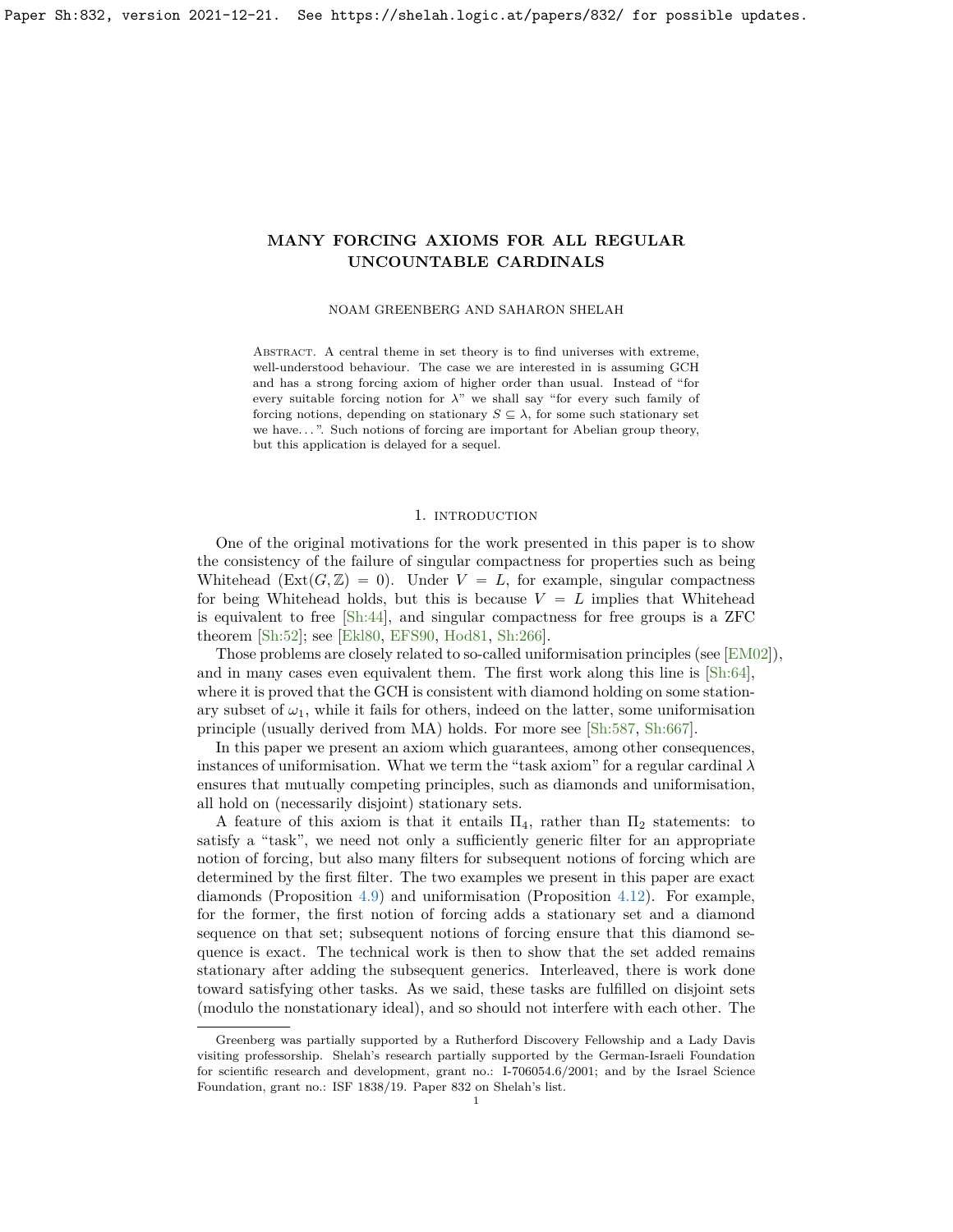technical expression of this live-and-let-live approach is a notion of closure of a notion of forcing on a given fat set, related to the notions of *S*-completeness defined in [\[Sh:64,](#page-29-7) [Sh:587,](#page-29-8) [Sh:667\]](#page-29-9).

1.1. **The contents of the paper.** Tasks (Definition [3.3\)](#page-15-0) are defined in Section [3;](#page-14-0) the task axiom (Definition [4.8\)](#page-22-1) is defined in Section [4.](#page-19-0) Beforehand, we develop the tools required to formulate tasks and to work with them. Throughout, we fix a regular uncountable cardinal *λ*, and assume that the GCH holds below *λ*.

To start, we define two notions of completeness:

- ' explicitly *S*-closed notions of forcing (Definition [2.1\)](#page-3-0);
- *S*-sparse names for subsets of  $\lambda$  (Definition [2.9\)](#page-5-0).

The former attaches ordinals to conditions, and states that increasing sequences of conditions with limit points in *S* have upper bounds. The latter is similar, except that we now associate to conditions initial segments of a subset of  $\lambda$  in the generic extension, and state that increasing sequences of conditions which determine a closed set disjoint from the subset in question have upper bounds.

We then turn to develop machinery that will help us work with forcing iterations. The general situation is a  $\langle \mathbb{P}_{\zeta}, \mathbb{Q}_{\zeta} \rangle_{\zeta \leq \xi}$ , one of which we will use to show consistency of the task axiom. In the intended application, some of the notions of forcing  $\mathbb{Q}_\zeta$  add new stationary sets  $W_\zeta$ , on which we will want to fulfill some "task"; that is done by some of the subsequent notions of forcing  $\mathbb{Q}_n$ appearing (cofinally) later in the iteration. The typical task will state the existence of a stationary set *S* and possibly some associated object (for example a diamond sequence), for which some  $\Pi_2(\mathcal{H}_\lambda)$  fact holds (for example, the diamon sequence is exact).

For simplicity of notation, we will set  $W_\eta = \varnothing$  for the notions  $\mathbb{Q}_\eta$  which do not start a new task. Thus, for many of our definitions and lemmas, we do not need to differentiate between the two kinds of  $\mathbb{Q}_\zeta$ 's. We will ensure that the sets  $W_\zeta$  are pairwise disjoint (modulo clubs).

In Section [2](#page-3-1) we show (Corollary [2.32\)](#page-12-0) how to construct, for each  $\zeta \leq \xi$ , a sparse  $\mathbb{P}_{\zeta}$ -name for the least upper bound of the sets  $W_{\zeta}$ <sup>*(for*  $\zeta' < \zeta$ *)*, again modulo clubs.</sup> These names, and how they cohere with each other, will be one of the main tools we use in the analysis of tasks, ensuring that they can be adequately fulfilled.

In Section [3](#page-14-0) we define tasks. To motivate following definitions, before we define the task axiom, we give a prototypical example of an iteration, of length  $\lambda^+$ , attempting to fulfill tasks. We formulate the example of exact diamonds and show that these exist in the generic extension (Proposition [3.8\)](#page-17-0).

To formulate the task axiom, we need to bear in mind that some tasks may be too ambitious; an attempt to fulfill them, along with other tasks, will result in failure, for example, in a hoped-for stationary set not being stationary anymore. Thus we need to define "correctness conditions" for tasks (Definition [4.5\)](#page-22-2). It is only reasonable to expect that a task be fulfilled if a typical forcing iteration preserves this correctness condition; this is the notion of niceness for tasks (Definition  $4.6$ ), with which we can then state the task axiom.

Unfortunately, the iteration of length  $\lambda^+$  given in Section [3](#page-14-0) may be too short to expose those tasks which are not nice, i.e., to witness the failure of the correctness condition after some iteration. The consistency of the task axiom is then proved by a longer iteration (still of length  $\langle \lambda^{++} \rangle$ , with sufficient closure. At steps of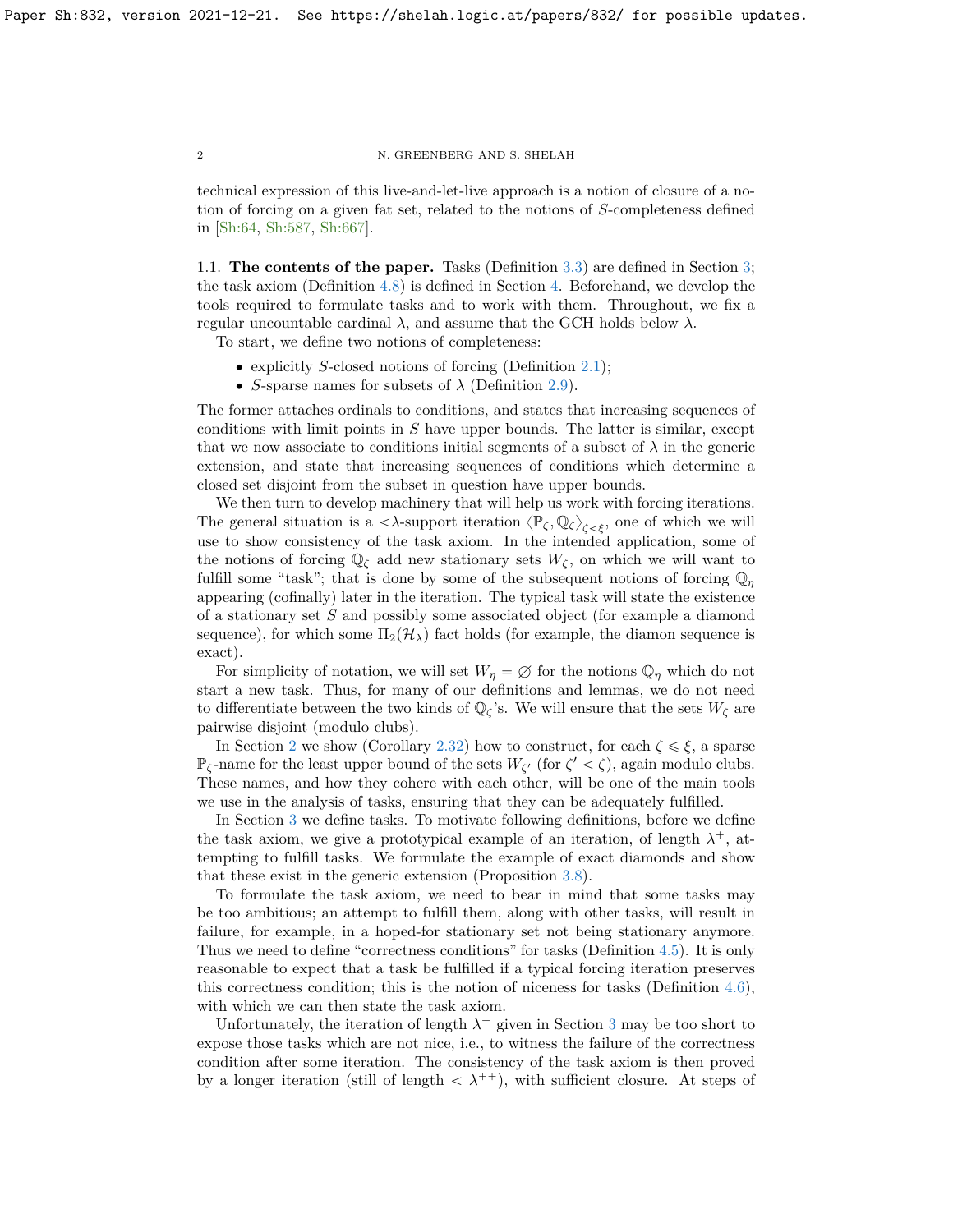#### MANY FORCING AXIOMS FOR ALL REGULAR UNCOUNTABLE CARDINALS  $\qquad \quad \ \ \, 3$

cofinality  $\lambda^+$ , we need auxiliary notions of forcing to ensure that the sequence of sets  $W_{\zeta}$  have upper bounds; we develop this machinery (Proposition [4.3\)](#page-20-0) in the beginning of Section [4.](#page-19-0)

Finally, as a second example, we show that the task axiom implies instances of uniformisation (Proposition [4.12\)](#page-23-0).

We remark that the construction can be modified to ensure the preservation of suitable large cardinals; we do not pursue this in this paper.

1.2. **Notation and terminology.** We list some of the notation that we use. We follow the Israeli convention for extension in notions of forcing;  $p \leq q$  means that *q* extends p. Complete embeddings  $\mathbb{P} \leq \mathbb{Q}$  of forcing notions will always be accompanied with a restriction function  $p \mapsto p \upharpoonright \mathbb{P}$  from  $\mathbb{Q}$  to  $\mathbb{P}$ . For typographical convenience, for a notion of forcing  $\mathbb P$  and a definable set or class X, we let  $X(\mathbb P)$ denote the interpretation of *X* in the Boolean valued model  $V^{\mathbb{P}}$ . So for example  $V(\mathbb{P}) = V^{\mathbb{P}}, P(\lambda)(\mathbb{P}) = (P(\lambda))^{V^{\mathbb{P}}}$  is the collection of names  $a \in V^{\mathbb{P}}$  such that  $\Vdash_{\mathbb{P}} a \subseteq \lambda$ , etc. When we say that a statement  $\varphi$  holds in  $V(\mathbb{P})$ , we mean that every condition forces *ϕ*.

For a binary string  $\sigma$  (a function from an ordinal into 2), we let  $|\sigma| = \text{dom }\sigma$ denote the length of  $\sigma$ . We will at times be imprecise and identify sets with characteristic functions; that is, we identify  $\sigma: \alpha \to 2$  with  $\{\beta < \alpha : \sigma(\beta) = 1\}$ , when there is no danger that we forget  $\alpha = |\sigma|$ . we write  $\sigma \leq \tau$  to indicate that  $\tau$ extends  $\sigma$ , that is,  $\sigma = \tau \restriction |\sigma|$ .

 $\text{Cof}(\theta)$  denotes the class of ordinals of cofinality  $\theta$ ; similarly we use  $\text{Cof}(\leq \theta)$ etc. For a cardinal  $\lambda$ , we let  $Cof_{\lambda}(\theta)$  denote  $\lambda \cap Cof(\theta)$ .

We let  $\mathcal{H}_{\chi}$  denote the collection of sets whose transitive closure has size  $\langle \chi \rangle$ .

1.3. **The underlying hypothesis.** Throughout this paper,  $\lambda$  denotes a regular uncountable cardinal, and we assume that the GCH holds below  $\lambda$ .

1.4. **Approachable ordinals.** In this section we isolate a tool that will allow us to make use of closure conditions on fat sets. The technique we use was introduced in [\[Sh:108\]](#page-29-10), where it is used to show that there are many "approachable" ordinals below  $\lambda$  (so a large subset of a given fat subset of  $\lambda$  will be in  $\tilde{I}[\lambda]$ ). Recall that a subset *S* of  $\lambda$  is *fat* iff for every regular  $\theta < \lambda$ , for every club *C* of  $\lambda$ ,  $S \cap C$  contains a closed subset of order-type  $\theta + 1$ . If *S* is fat then for all regular  $\theta < \lambda$ ,  $S \cap \text{Cof}(\theta)$ is stationary in *λ*.

For the following lemma, recall that a  $\lambda$ -*filtration of the universe* is an increasing and continuous sequence  $\overline{N} = \langle N_{\gamma} \rangle_{\gamma < \lambda}$  such that for some large *χ*, for all  $\gamma < \lambda$ ,

- (i)  $N_{\gamma}$  is an elementary submodel of  $\mathcal{H}_{\chi}$ ;
- (ii)  $|N_{\gamma}| < \lambda$ ;
- (iii)  $\gamma \subseteq N_{\gamma}$ ; and
- $(iv) N \upharpoonright (\gamma + 1) \in N_{\gamma+1}.$

<span id="page-2-0"></span>**Lemma 1.1.** Suppose that  $S \subseteq \lambda$  is fat. For every regular cardinal  $\theta < \lambda$  and every set X with  $|X| < \lambda$  there is a  $\lambda$ -filtration  $\overline{N}$  such that  $X \subseteq N_0$ , and a set  $D \subset \lambda$  such that:

- (i)  $otp(D) = \theta + 1;$
- (ii) The closure  $\overline{D}$  of  $D$  is a subset of  $S$ ;
- (iii) For all  $\gamma \in D$ ,  $N_{\gamma} \cap \lambda = \gamma$ ;
- (iv) For all  $\gamma \in D$  other than max  $D, D \cap \gamma \in N_{\gamma+1}$ .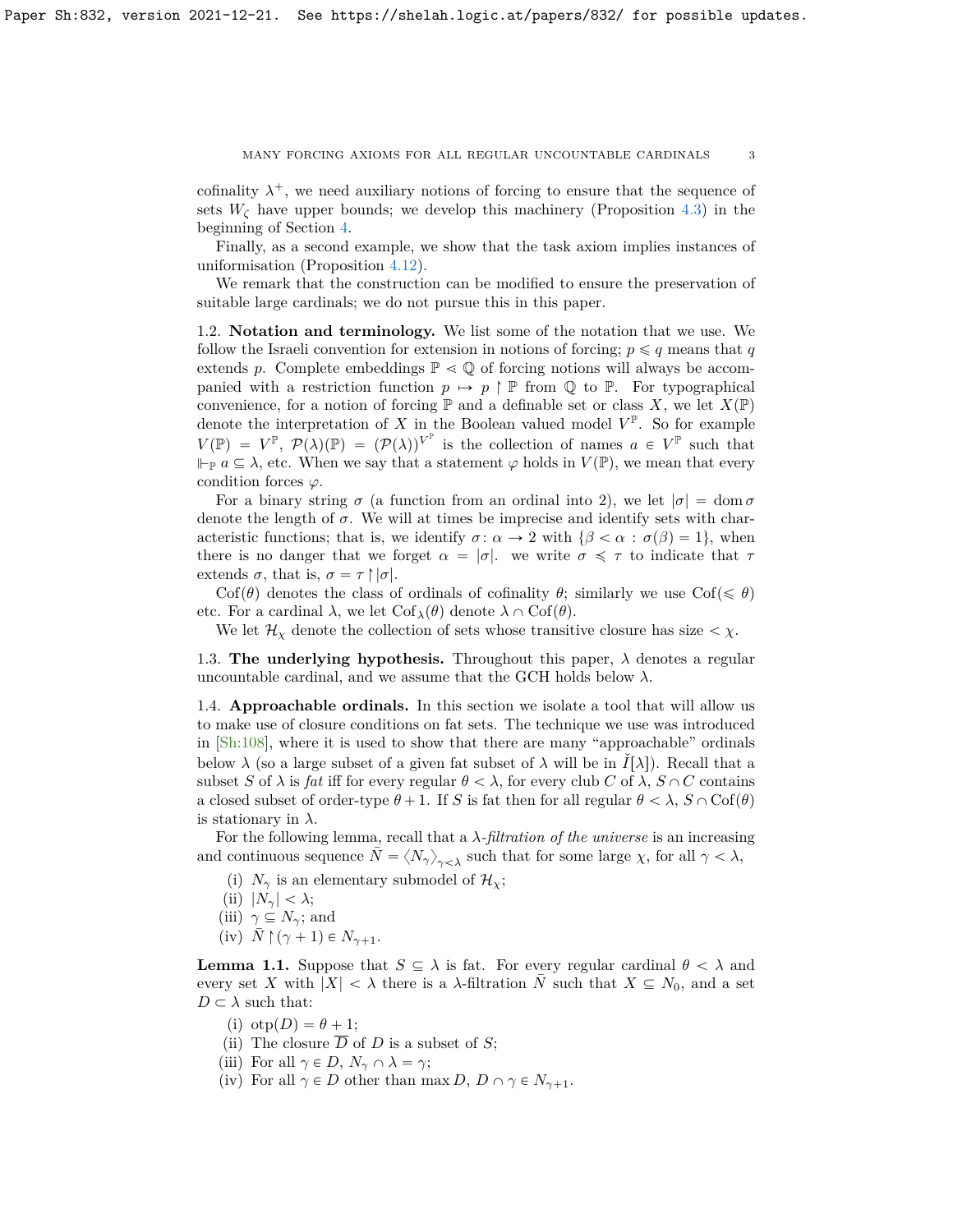Note that the set X needn't be a subset of  $\lambda$ ; we will have  $X \in \mathcal{H}_{\chi}$  for some large  $\chi$ , of which the  $N_{\gamma}$  would be elementary submodels.

*Proof.* There are two cases. The easier one is when  $\lambda$  is not the successor of a singular cardinal, that is, that it is either the successor of a regular cardinal, or inaccessible. In that case we can build the filtration  $\langle N_{\gamma} \rangle$  inductively, requiring that for all  $\gamma < \lambda$ ,  $[\gamma]^{< \theta} \subset N_{\gamma+1}$ . This we can do because  $|\gamma|^{< \theta} < \lambda$ , as in either case there is a regular cardinal  $\kappa < \lambda$  such that  $|\gamma|, \theta \leq \kappa$ , and for all regular  $\kappa < \lambda$ ,  $\kappa^{< \kappa} = \kappa$ . We then let  $E = \{ \gamma < \lambda : N_\gamma \cap \lambda = \gamma \};$  this is a club of  $\lambda$ , so  $S \cap E$ contains a closed subset *D* of order-type  $\theta + 1$ . If  $\gamma \in D$  and  $\gamma \neq \max D$  then  $|D \cap \gamma| < \theta$ , so is an element of  $N_{\gamma+1}$ .

We now suppose that  $\lambda = \mu^+$  where  $\mu$  is singular; let  $\kappa = cf(\mu)$ . In this case we may have  $|\gamma|^{< \theta} = \lambda$ , so we need a finer approach. We know that  $\theta < \mu$ .

Let  $\langle \mu_{\xi} \rangle_{\xi \leq \kappa}$  be a sequence of cardinals increasing to  $\mu$ . For all  $\alpha \in [\mu, \lambda)$  fix a partition  $\{A_{\xi}^{\alpha} : \xi < \kappa\}$  of  $\alpha$  such that  $|A_{\xi}^{\alpha}| = \mu_{\xi}$ . We build  $\langle N_{\gamma} \rangle_{\gamma < \lambda}$  such that  $|N_{\gamma}| = \mu$  and ensure that all bounded subsets of  $\mu$  are in  $N_0$ . We also put the map  $(\alpha, \xi) \mapsto A_{\xi}^{\alpha}$  into  $N_0$ . We define *E* as above.

We may assume that  $\theta > \kappa$ . By the GCH below  $\lambda$ , we know that  $(2^{\theta})^+ < \lambda$ , and so we can find a closed set  $D^* \subset S \cap E$  of size  $(2^{\theta})^+$ . By the Erdös-Rado theorem we can find  $D \subset D^*$  of order-type  $\theta + 1$  (in fact of size  $\theta^+$ ) such that for all  $\gamma < \delta$  from *D*,  $\gamma \in A_{\xi^*}^{\delta}$  for some fixed  $\xi^* < \kappa$ . The set *D* may not be closed but its closure is a subset of  $D^*$ , and so of  $S \cap E$ . For all  $\gamma \in D$ ,  $D \cap \gamma \subseteq A_{\xi^*}^{\gamma}$ . Since  $A_{\xi^*}^{\gamma} \in N_{\gamma+1}$ , and this set is bijective with  $\mu_{\xi^*}$ , every subset of  $A_{\xi^*}^{\gamma}$  is in  $N_{\gamma+1}$ . So  $D \cap \gamma \in N_{\gamma+1}.$ 

## 2. Closed notions of forcing and sparse names

# <span id="page-3-1"></span><span id="page-3-0"></span>2.1. **Explicit** *S***-closure.**

**Definition 2.1.** Let  $S \subseteq \lambda$ . A notion of forcing  $\mathbb{P}$  is *explicitly S*-closed if there is a function  $\delta: \mathbb{P} \to \lambda$  satisfying:

- (i)  $p \leq q$  implies  $\delta(p) \leq \delta(q)$ ;
- (ii) For every  $\gamma < \lambda$ , the collection of conditions p with  $\delta(p) \geq \gamma$  is dense in P;
- (iii) whenever  $\bar{p} = \langle p_i \rangle_{i \leq i^*}$  is an increasing sequence of conditions from P, with  $i < j < i^*$  implying  $\delta(p_i) < \delta(p_j)$ , and  $\alpha = \sup_{i < i^*} \delta(p_i) \in S$ , then  $\bar{p}$  has an upper bound  $p^*$  in  $\mathbb P$  with  $\delta(p^*) = \alpha$ .

We call such an upper bound  $p^*$  an *exact upper bound* of  $\bar{p}$ .

<span id="page-3-3"></span>**Lemma 2.2.** If  $S$  and  $S'$  are equivalent modulo the club filter, then a notion of forcing  $\mathbb P$  is explicitly *S*-closed if and only if it is explicitly *S'*-closed.

*Proof.* If  $\mathbb P$  is explicitly *S*-closed, witnessed by  $\delta$ , and *C* is a club, then by replacing  $\delta(p)$  by sup $(C \cap \delta(p))$ , we may assume that  $\delta$  takes values in  $C$ .

<span id="page-3-2"></span>**Proposition 2.3.** Suppose that  $S \subseteq \lambda$  is fat, and that  $\mathbb{P}$  is explicitly *S*-closed. *Then*  $\mathbb P$  *is*  $\langle \lambda \cdot \text{distributive}, \text{ and } S$  *is fat in*  $V(\mathbb P)$ *.* 

*Proof.* Let  $\theta < \lambda$  be a regular cardinal, and let  $\{U_i : i < \theta\}$  be a family of dense open subsets of  $\mathbb{P}$ ; let  $p_0 \in \mathbb{P}$ . Let  $\overline{N} = \langle N_{\gamma} \rangle_{\gamma < \lambda}$  and *D* be given by Lemma [1.1,](#page-2-0) with  $\mathbb{P}, p_0, \langle U_i \rangle \in N_0$ .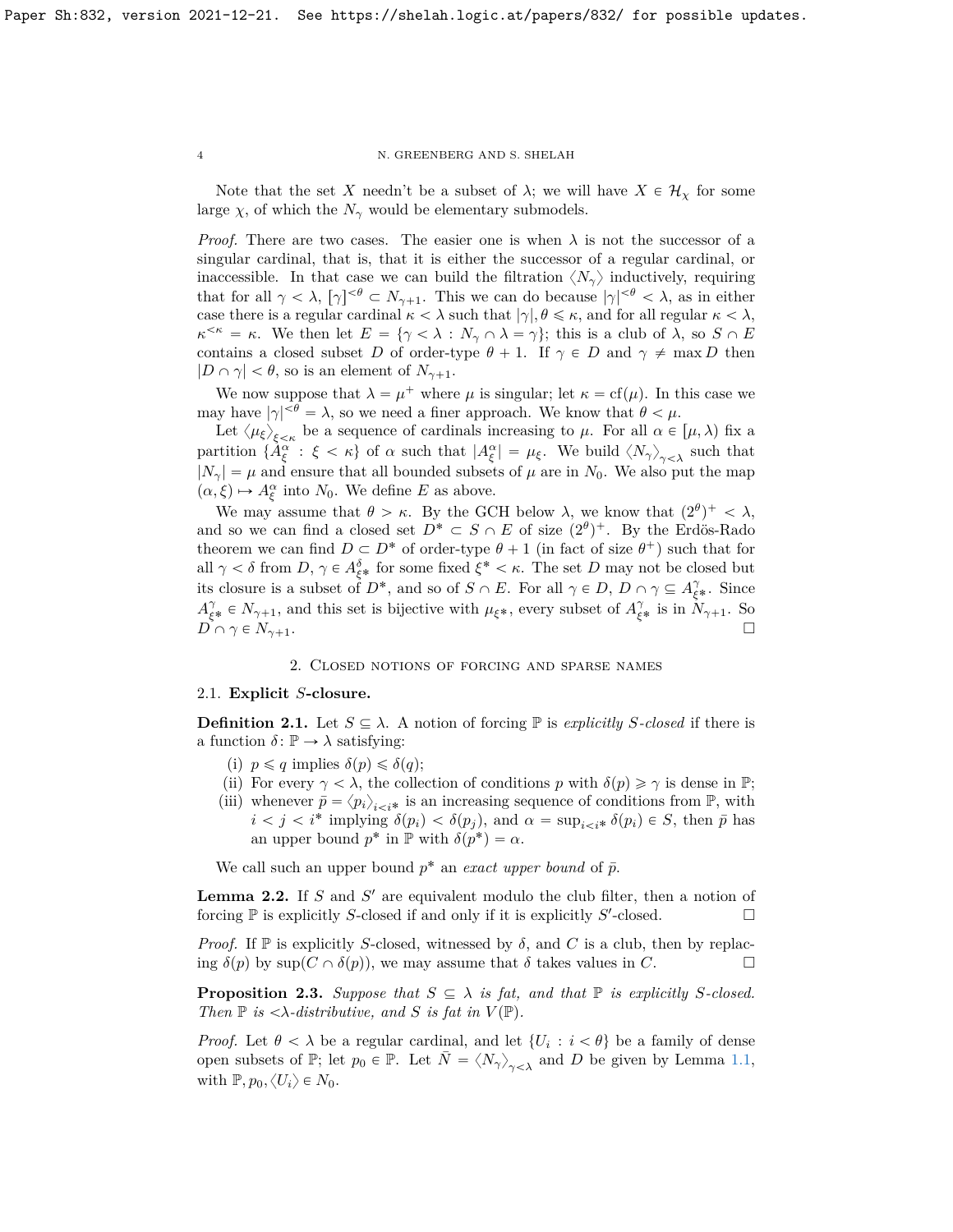We enumerate D as  $\langle \gamma_i \rangle_{i \le \theta}$  and define an increasing sequence  $\bar{p} = \langle p_i \rangle_{i \le \theta}$  (starting from  $p_0$ ) of conditions from  $\mathbb{P}$ . We fix a well-ordering  $\leq^*_{\mathbb{P}}$  of  $\mathbb{P}$  which is an element of  $N_0$ , and define the sequence of conditions as follows:

- (a) Given  $p_i$  for  $i < \theta$ ,  $p_{i+1}$  is the  $\leq \mathbb{P}$ -least  $p \in \mathbb{P}$  extending  $p_i$  such that  $\delta(p) \geq \gamma_i$  and  $p \in U_i$ .
- (b) For limit  $i \le \theta$ ,  $p_i$  is the  $\le^*_{\mathbb{P}}$ -least upper bound of  $\bar{p} \nmid i$ .

Of course we need to argue that this construction is possible, which means showing that at a limit step  $i \leq \theta$ ,  $\bar{p} \restriction i$  has an upper bound. First we observe that if the construction has been performed up to and including step  $i + 1$ , then the sequence  $\langle p_j \rangle_{j \leq i+1}$  is definable from  $\mathbb{P}, p_0, \langle U_i \rangle, \leq \mathbb{P}$  and the sequence  $\langle \gamma_j \rangle_{j \leq i}$ . These parameters are all in  $N_{\gamma_i+1}$ , so  $p_{i+1} \in N_{\gamma_i+1}$ . It follows that  $\delta(p_{i+1}) < \gamma_{i+1}$ .

Suppose now that  $i \leq \theta$  is a limit ordinal and that the sequence  $\langle p_j \rangle_{j \leq i}$  has been successfully defined. Then as  $\gamma_j \leq \delta(p_{j+1}) < \gamma_{j+1}$  for all  $j < i$ , we have  $\sup_{j \leq i} \delta(p_j) = \sup_{j \leq i} \gamma_j$  is a limit point of *D*, and hence is in *S*; so the closure assumption says that  $\bar{p} \restriction i$  has an upper bound in  $\mathbb{P}$ , whence  $p_i$  is defined and the assumption says that  $p \restriction i$  has an upper bound in  $\mathbb{P}$ , whence  $p_i$  is construction can proceed. Then  $p_\theta$  is an extension of  $p_0$  in  $\bigcap_i U_i$ .

To show that *S* is fat in  $V(\mathbb{P})$ , again let  $\theta < \lambda$  be regular, and let  $C \in V(\mathbb{P})$  be a club of  $\lambda$ . We perform a similar construction, this time with  $p_{i+1}$  forcing some  $\beta_i > \gamma_i$  into *C*. As  $p_{i+1} \in N_{\gamma_i+1}$ , we have  $\beta_i < \gamma_{i+1}$ . The final condition forces that the limit points of *D* are all in *C*, and so form a closed set of order-type  $\theta + 1$ in  $S \cap C$ .

Note that if  $S' \subseteq S$  then  $\mathbb P$  is also explicitly  $S'$ -closed, and so if  $S'$  is fat, then it is fat in  $V(\mathbb{P})$ . The argument for the case  $\theta = \omega$  shows that if  $S' \subseteq S \cap \text{Cof}(\aleph_0)$  is stationary, then it remains stationary in  $V(\mathbb{P})$ .

We introduce terminology:

**Definition 2.4.** We say that  $\mathbb{P}$  is *explicitly closed outside S* if it is explicitly  $(\lambda \setminus S)$ closed.

*Strategic closure.* We remark that we can generalise Definition [2.1:](#page-3-0)

**Definition 2.5.** Let  $S \subseteq \lambda$ . A notion of forcing  $\mathbb{P}$  is *strategically S-closed* if the "completeness" player has a winning strategy in the following game, of length  $\leq \lambda$ : the players alternate choosing conditions forming an increasing sequence  $\langle p_i \rangle$  from  $\mathbb P$ (the incompleteness player chooses first; the completeness player chooses at limit steps), and also choosing ordinals below  $\lambda$  which form an increasing and continuous sequence  $\langle \varepsilon_i \rangle$  (so at limit steps there is no choice of ordinal).

- The incompleteness player loses at a limit stage *i* if  $\varepsilon_i \notin S$ ;
- The completeness player loses at a limit stage *i* if  $\varepsilon_i \in S$  and  $\langle p_j \rangle_{j \leq i}$  does not have an upper bound in P.

If the play lasts  $\lambda$  moves then the completeness player wins.

Note that if  $S = \lambda$  then there is no need to choose ordinals; it is then the usual notion of  $\lambda$ -strategic closure. Also note that if *S* and *S'* are equivalent modulo the club filter, then  $\mathbb P$  is strategically *S*-closed if and only if it is strategically *S'*-closed.

**Lemma 2.6.** If  $\mathbb{P}$  is explicitly *S*-closed then it is strategically *S*-closed.  $\Box$ 

Proposition [2.3](#page-3-2) holds with the weaker hypothesis that P is strategically *S*-closed. The proof is modified so that the sequence  $\bar{p}$  is part of a play  $(\bar{p}, \bar{\varepsilon})$  in which the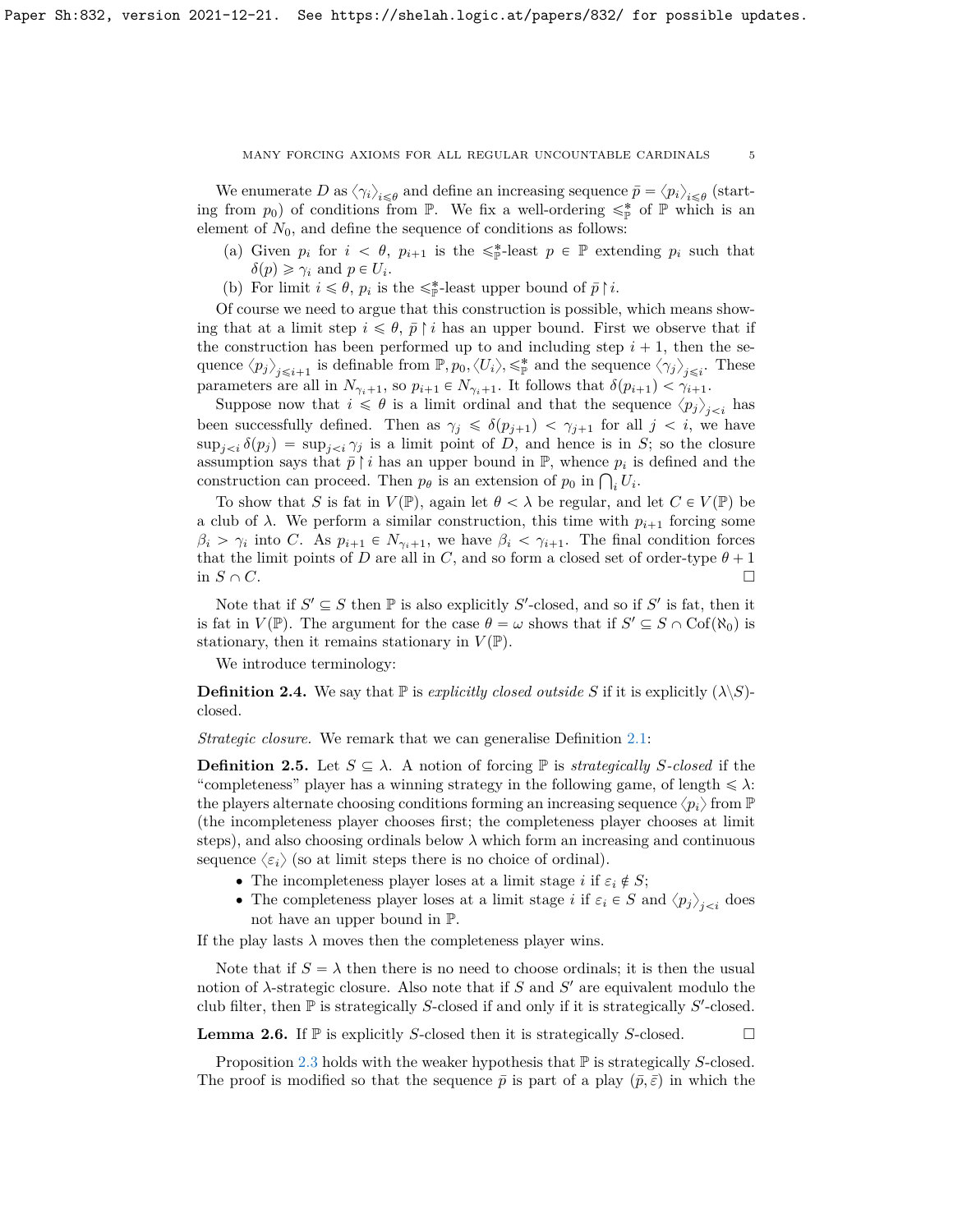completeness player follows her winning strategy; the incompleteness player chooses conditions in the desired dense sets, and plays the ordinal  $\varepsilon_i = \gamma_i$ . The completeness player's response is inside  $N_{\gamma_i+1}$ , so the ordinal she plays is below  $\gamma_{i+1}$ .

*Remark* 2.7*.* If P is strategically *S*-closed then there is some explicitly *S*-closed notion of forcing  $\mathbb{P}'$  and a complete projection from  $\mathbb{P}'$  onto  $\mathbb{P}$ : fixing a strategy  $\mathfrak s$ witnessing strategic closure of  $\mathbb{P}$ , we let  $\mathbb{P}'$  consists of all plays in which the completeness player follows s and which have a last move, made by the incompleteness player. This gives an alternative proof of Proposition [2.3](#page-3-2) when  $\mathbb P$  is strategically *S*-closed.

## 2.2. **Adding sparse sets.**

**Definition 2.8.** Let  $\mathbb{P}$  be a notion of forcing. An *explicit*  $\mathbb{P}$ *-name for a subset of*  $\lambda$ is a partial map  $\sigma$  from  $\mathbb P$  to  $2^{<\lambda}$  satisfying:

- (i) If  $p, q \in \text{dom } \sigma$  and  $q$  extends  $p$  then  $\sigma(q) \geq \sigma(p)$ ;
- (ii) dom  $\sigma$  is dense in P; in fact, for every  $\gamma < \lambda$ , the set of conditions  $p \in \text{dom } \sigma$ with  $|\sigma(p)| \ge \gamma$  is dense in  $\mathbb{P}^1$  $\mathbb{P}^1$ .

That is, we insist that all bounded initial segments of the set named are determined in *V*. To avoid confusion, we denote by  $W_{\sigma}$  the actual P-name of the resulting subset of  $\lambda$ :  $(p, \alpha) \in W_{\sigma}$  if  $\alpha < |\sigma(p)|$  and  $\sigma(p)(\alpha) = 1$ . In other words, if  $G \subset \mathbb{P}$  is generic, then

$$
W_{\sigma}[G] = \{ \alpha < \lambda : (\exists p \in G \cap \text{dom } \sigma) \ \sigma(p)(\alpha) = 1 \}.
$$

Of course, if  $\mathbb P$  is  $\langle \lambda \lambda A$ -distributive then every subset of  $\lambda$  in  $V(\mathbb P)$  has an explicit name. We remark that it is not difficult to extend  $\sigma$  to be defined on all of  $\mathbb{P}$ , but we will naturally work with dense subsets of orderings in a way that makes this formulation more convenient.

Suppose that  $\sigma$  is an explicit P-name for a subset of  $\lambda$ . For an increasing sequence  $\bar{p} = \langle p_i \rangle_{i \leq i^*}$  of conditions from dom *σ* (where  $i^* \leq \lambda$ ), we let

$$
\sigma(\bar{p}) = \bigcup_{i < i^*} \sigma(p_i).
$$

An *exact sparse upper bound* (with respect to  $\sigma$ ) for a sequence  $\bar{p}$  is an upper bound *p* of  $\bar{p}$  in dom *σ* such that  $\sigma(p) = \sigma(\bar{p})^0$ .

<span id="page-5-0"></span>**Definition 2.9.** Let  $\sigma$  be an explicit P-name for a subset of  $\lambda$ .

- (a) A *choice of sparse upper bounds* is a partial function *f*, defined on a collection of increasing sequences of condtions from dom  $\sigma$ , such that for each  $\bar{p} \in \text{dom } f, f(\bar{p})$  is an exact sparse upper bound of  $\bar{p}$ .
- (b) Two increasing sequences  $\bar{p} = \langle p_i \rangle_{i \leq i^*}$  and  $\bar{q} = \langle q_j \rangle_{j \leq j^*}$  are *co-final* if for all *i* there is a *j* such that  $p_i \leq q_i$  and vice-versa. We say that *f* is *canonical* if whenever  $\bar{p}$  and  $\bar{q}$  are co-final and  $f(\bar{p})$  is defined, then  $f(\bar{q})$  is defined as well, and  $f(\bar{q}) = f(\bar{p})$ .
- (c) We say that an increasing sequence  $\bar{p} = \langle p_i \rangle_{i \leq i^*}$  is a *sparse sequence* (for *σ* and *f*) if for all  $i < j < i^*$ ,  $|\sigma(p_i)| < |\sigma(p_j)|$ , and for all limit  $i < i^*$ ,  $p_i = f(\bar{p} \restriction i).$

<span id="page-5-1"></span><sup>&</sup>lt;sup>1</sup>Recall that  $|\tau| = \text{dom } \tau$  is the length of the string  $\tau$ .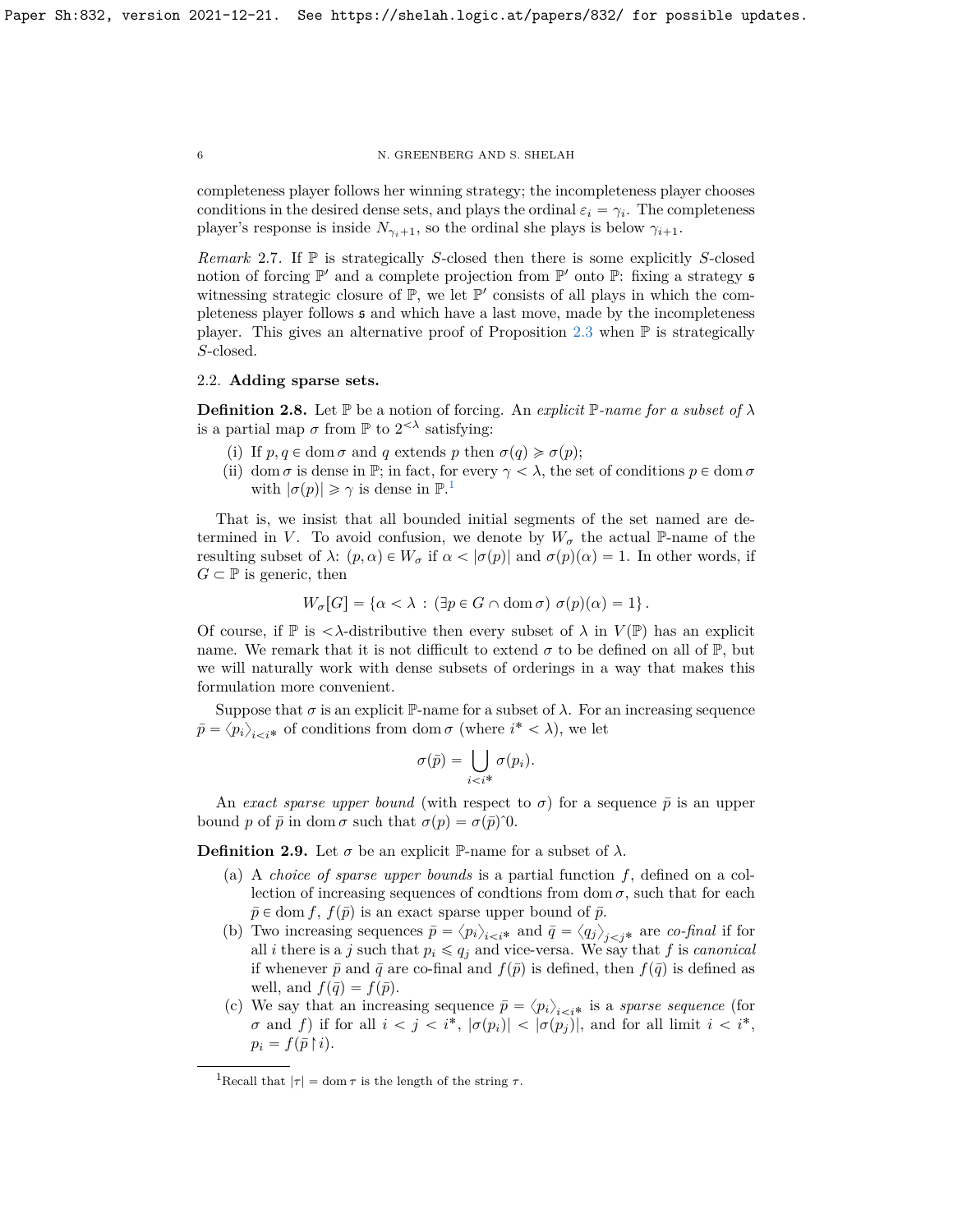A sparse sequence  $\bar{p} = \langle p_i \rangle_{i \leq i*}$  determines a closed set disjoint from  $W_{\sigma}$ , namely the set

$$
\{|\sigma(\bar{p}\upharpoonright j)|\,:\,j\leqslant i^*\,\,{\rm limit}\}\,;
$$

this is a set in *V*, and  $p_{i*}$  forces that this set is disjoint from  $W_{\sigma}$  (which note is not in  $V$ ).

**Definition 2.10.** Let  $S \subseteq \lambda$ . An *S*-sparse P-name (for a subset of  $\lambda$ ) is a pair  $(\sigma, f)$  consisting of an explicit P-name  $\sigma$  for a subset of  $\lambda$ , and a choice f of sparse upper bounds for  $\sigma$ , satisfying:

• For any sparse sequence  $\bar{p}$  for  $\sigma$  and  $f$  (of limit length), if  $|\sigma(\bar{p})| \in S$ , then  $f(\bar{p})$  is defined.

*Notation* 2.11. If  $(\sigma, f)$  is a sparse name then we usually denote f by  $cb_\sigma$  (standing for "canonical bound"). We use  $\sigma$  to also denote the pair  $(\sigma, cb_{\sigma})$ .

*Remark* 2.12*.* Suppose that  $\sigma$  is *S*-sparse. Any increasing  $\omega$ -sequence  $\langle p_n \rangle$  of conditions from dom  $\sigma$  (with  $\sigma(p_n)$  strictly increasing) is, vacuously, sparse for  $\sigma$ , and so if  $|\sigma(\bar{p})| \in S$  then  $cb_{\sigma}(\bar{p})$  is defined.

<span id="page-6-1"></span>**Lemma 2.13.** If there is an *S*-sparse P-name then P is strategically *S*-closed.

*Proof.* A winning strategy for the completeness player ensures that at limit steps, we use the canonical choice of a sparse upper bound, thus ensuring that the sequence of conditions played by the completeness player is sparse. The ordinal played at successor step *i* is  $|\sigma(p_i)|$ .

<span id="page-6-3"></span>**Lemma 2.14.** If  $\sigma$  is an *S*-sparse P-name, and *S'* is equivalent to *S* modulo the club filter on  $\lambda$ , then there is an *S*'-sparse P-name *σ*' such that in  $V(\mathbb{P})$ ,  $W_{\sigma} = W_{\sigma'}$ .<sup>[2](#page-6-0)</sup>

*Proof.* We extend the argument of Lemma [2.2.](#page-3-3) Suppose that  $S \cap C = S' \cap C$  for a club *C*. Determine that dom  $\sigma' = \text{dom } \sigma$ . For  $p \in \text{dom } \sigma$ , let  $\alpha = \text{sup}(C \cap |\sigma(p)|)$ . If  $\alpha = |\sigma(p)|$  then let  $\sigma'(p) = \sigma(p)$ . Otherwise let  $\sigma'(p) = \sigma(p) \upharpoonright (\alpha + 1)$ . Suppose that  $\bar{p} = \langle p_i \rangle_{i \leq i^*}$  is an increasing sequence of conditions with  $i \leq j \leq i^*$  implying  $|\sigma'(p_i)| < |\sigma'(p_j)|$ . So  $C \cap [|\sigma'(p_i)|, |\sigma'(p_j)|) \neq \emptyset$ . It follows that if *i*<sup>\*</sup> is a limit then  $\sigma(\bar{p}) = \sigma'(\bar{p})$ . We therefore use the same choice of canonical sparse upper bounds; if  $\bar{p}$  is a sparse sequence for  $\sigma'$ , then it is a sparse sequence for  $\sigma$ .

**Proposition 2.15.** *Suppose that*  $S \subseteq \lambda$  *is fat, and that*  $\sigma$  *is an S*-*sparse*  $\mathbb{P}$ *-name. Then*  $\mathbb{P}$  *is*  $\langle \lambda \cdot \text{distributive, and } S \setminus W_{\sigma}$  *is fat in*  $V(\mathbb{P})$ *.* 

And as above, the proof also shows that for all stationary  $S' \subseteq S \cap \text{Cof}(\aleph_0)$ ,  $S' \backslash W_{\sigma}$  is stationary in  $V(\mathbb{P})$ .

*Proof.* By Lemma [2.13,](#page-6-1) we know that  $\mathbb P$  is  $\langle \lambda$ -distributive.

To see that  $S\backslash W_{\sigma}$  is fat, we mimic the proof of Proposition [2.3,](#page-3-2) ensuring that the sequence of conditions  $\bar{p}$  is sparse, with  $|\sigma(p_{i+1})| > \gamma_i$ . At limit steps we take the canonical sparse upper bound. Again  $p_{i+1} \in N_{\gamma_i+1}$  forces some  $\beta_i > \gamma_i$  into the club *C*. The limit points of *D* are disjoint from  $W_{\sigma}$ .

<span id="page-6-2"></span>**Lemma 2.16.** Suppose that  $\mathbb{P}$  is explicitly *S*-closed. Then there is an *S*-sparse P-name for the empty set.

<span id="page-6-0"></span><sup>&</sup>lt;sup>2</sup>Recall that this means that every condition forces that  $W_{\sigma} = W_{\sigma'}$ .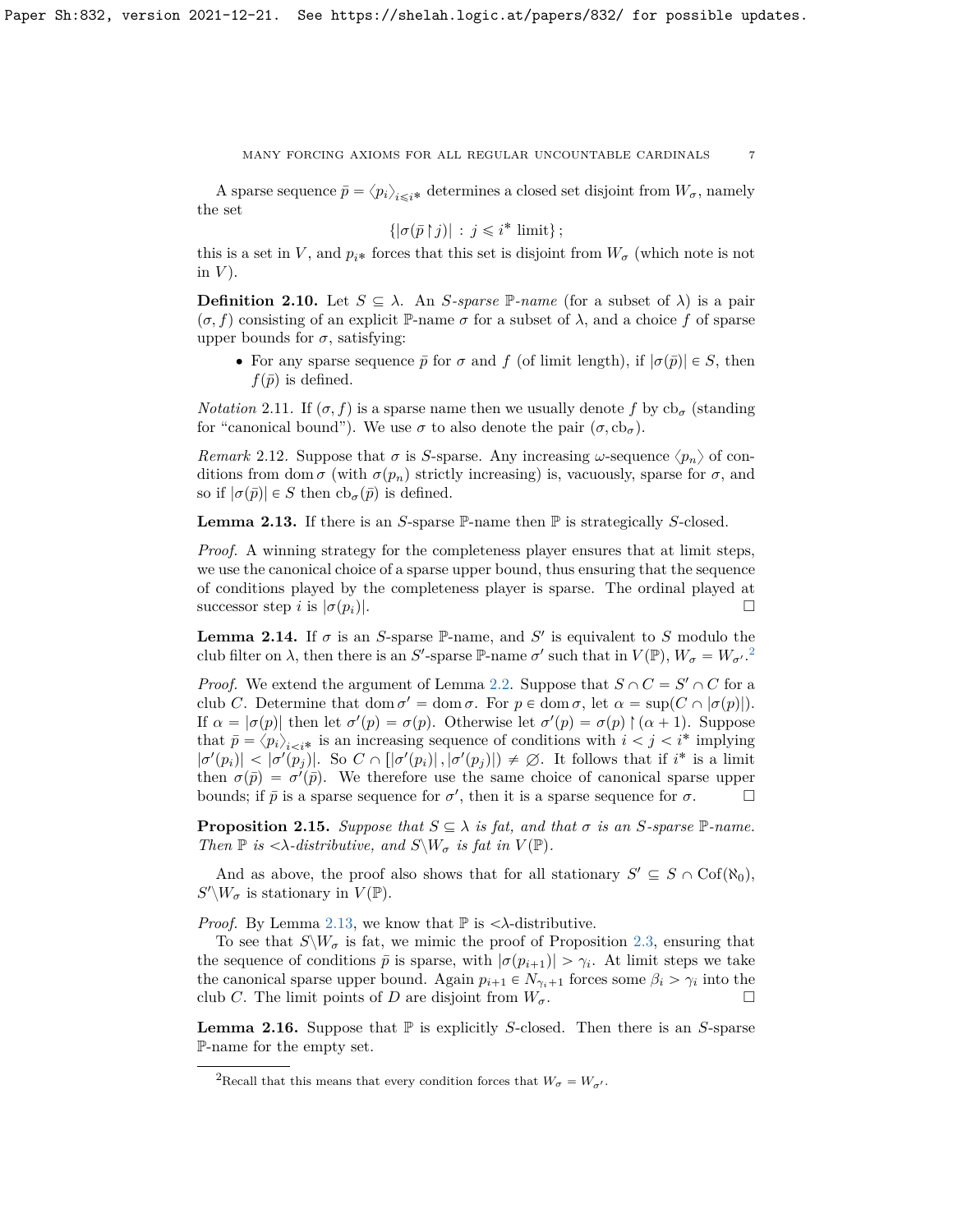*Proof.* Let  $\delta: \mathbb{P} \to \lambda$  show that  $\mathbb{P}$  is explicitly *S*-closed. For  $p \in \mathbb{P}$  we let  $\sigma(p) =$  $0^{\delta(p)+1}$ , that is, a string of zeros of length  $\delta(p)+1$ . By well-ordering all (co-finality equivalence classes of) increasing sequences of conditions, we can make a choice of canonical exact upper bounds.

### 2.3. **Sparseness and iterations: the successor case.**

**Definition 2.17.** Suppose that  $\mathbb{P} \leq \mathbb{R}$ ,  $S \subseteq \lambda$ , that  $\rho$  is an *S*-sparse P-name and that  $\tau$  is an *S*-sparse R-name. We say that  $\tau$  *coheres* with  $\rho$  (and write  $\rho \leq \tau$ ) if:

- (i) If  $p \in \text{dom } \tau$  then  $p \upharpoonright \mathbb{P} \in \text{dom } \rho$  and  $|\rho(p \upharpoonright \mathbb{P})| = |\tau(p)|$ ;<sup>[3](#page-7-0)</sup>
- (ii) For an increasing sequence  $\bar{p}$  from dom  $\tau$ , if  $cb_{\tau}(\bar{p})$  is defined, then  $cb_{\rho}(\bar{p} \restriction \mathbb{P})$ is defined and equals  $cb_{\tau}(\bar{p})\upharpoonright\mathbb{P}$ .

Note that if  $\rho \leq \tau$  and  $\bar{p}$  is a sparse sequence for  $\tau$ , then  $\bar{p} \upharpoonright \mathbb{P}$  is a sparse sequence for *ρ*.

<span id="page-7-2"></span>**Definition 2.18.** Let  $S \subseteq \lambda$ . Suppose that  $\mathbb{P}$  is  $\langle \lambda \rangle$ -distributive; suppose that  $\rho$ is an *S*-sparse P-name; suppose that in  $V(\mathbb{P})$ ,  $\mathbb{Q}$  is a notion of forcing and  $\sigma$  is an *S*\*W*<sub>*ρ*</sub>-sparse Q-name. We define  $\tau = \rho \vee \sigma$  as follows:

- $\bullet$  dom  $\tau \subseteq \mathbb{P} * \mathbb{Q}$  is the collection of  $(p, q) \in \mathbb{P} * \mathbb{Q}$  such that  $p \in \text{dom } \rho$ , and, letting  $\alpha = |\rho(p)|$ , there is some string  $\pi \in 2^{<\lambda}$  (in *V*) of length  $\alpha$  such that  $p \Vdash_{\mathbb{P}} q \in \text{dom } \sigma \ \& \ \sigma(q) = \pi.$
- For  $(p, q) \in \text{dom } \tau$  we define  $\tau(p, q)$  to be the characteristic function of the union of  $\rho(p)$  and  $\sigma(q)$ . That is, if  $p \Vdash \sigma(q) = \pi$  (where  $|\pi| = \alpha = |\rho(p)|$ ) then we declare that  $|\tau(p,q)| = \alpha$ , and for all  $\beta < \alpha$ ,  $\tau(p,q)(\beta) = 1$  if and only if  $\rho(p)(\beta) = 1$  or  $\pi(\beta) = 1$ .
- If  $(\bar{p}, \bar{q})$  is an increasing sequence of conditions from dom  $\tau$ , then we define  $\cosh(\bar{p}, \bar{q}) = (\cosh(\bar{p}), \cosh(\bar{q}))$ . That is,  $\cosh(\bar{p}, \bar{q})$  is defined to be  $(p^*, q^*)$  if  $p^* = cb_\rho(\bar{p})$  is defined, and  $p^*$  forces that  $q^* = cb_\sigma(\bar{q})$ .<sup>[4](#page-7-1)</sup>

<span id="page-7-3"></span>**Lemma 2.19.** Suppose that the hypotheses of Definition [2.18](#page-7-2) hold: that  $S \subseteq \lambda$ , P is  $\langle \lambda \cdot \text{distributive}, \rho \text{ is an } S\text{-sparse } \mathbb{P}\text{-name, and in } V(\mathbb{P}), \mathbb{Q} \text{ is a notion of forcing and }$ that  $\sigma$  is an  $S\backslash W_o$ -sparse  $\mathbb{Q}$ -name. Suppose further that  $S \cap \mathrm{Cof}(\aleph_0)$  is stationary. Then:

- $\rho \vee \sigma$  is an *S*-sparse  $\mathbb{P} \ast \mathbb{Q}$ -name;
- $\rho \ll \rho \lor \sigma$ ; and
- $\bullet$  in  $V(\mathbb{P} * \mathbb{Q}), W_{\rho \vee \sigma} = W_{\rho} \cup W_{\sigma}.$

*Proof.* Let  $\tau = \rho \vee \sigma$ .

Let us first show that dom  $\tau$  is dense in  $\mathbb{P} \ast \mathbb{Q}$ . Given  $(p_0, q_0) \in \mathbb{P} \ast \mathbb{Q}$ , since  $S \cap \mathrm{Cof}(\aleph_0)$  is stationary, we find an increasing sequence of ordinals  $\langle \gamma_n \rangle$  and a *λ*-filtration  $\overline{N}$  such that  $N_{\gamma_n} \cap \lambda = \gamma_n$  for all *n*,  $\mathbb{P}, \mathbb{Q}, \rho, \sigma, p_0, q_0 \in N_0$ , and  $\gamma_\omega =$  $\sup_n \gamma_n \in S$ . We then define an increasing sequence of conditions  $\langle p_n, q_n \rangle \in \mathbb{P} * \mathbb{Q}$ such that  $(p_n, q_n) \in N_{\gamma_n}$ ,  $p_n \in \text{dom } \rho$ ,  $|\rho(p_n)| \geq \gamma_{n-1}$ , and  $p_n$  forces that  $q_n \in \text{dom } \sigma$ and  $\sigma(q_n) = \pi_n$  for some string  $\pi_n \in V$  with  $\gamma_{n-1} \leqslant |\pi_n|$ . Here we use that P does not add sequences of ordinals of length  $\langle \lambda, \lambda \rangle$  Of course, since  $(p_n, q_n) \in N_{\gamma_n}$ , we have  $|\rho(p_n)|, |\pi_n| < \gamma_n$ .

<span id="page-7-1"></span><span id="page-7-0"></span><sup>&</sup>lt;sup>3</sup>Note that we do not require that  $\rho(p \nmid \mathbb{P}) = \tau(p)$ .

<sup>&</sup>lt;sup>4</sup>The condition  $cb_{\tau}(\bar{p}, \bar{q})$  is unique once we identify conditions  $(p, q)$  and  $(p, q')$  such that  $p \Vdash q = q'.$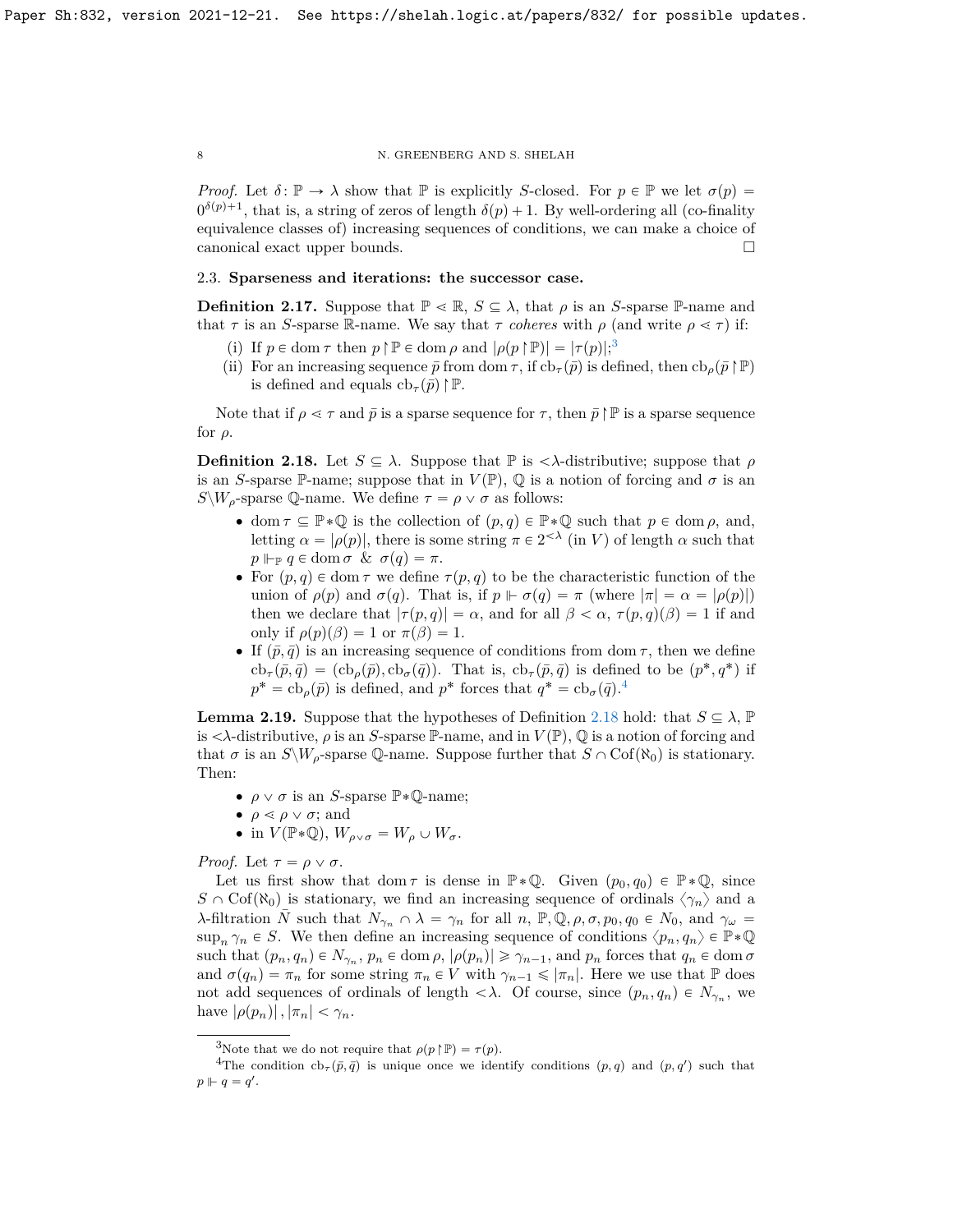## MANY FORCING AXIOMS FOR ALL REGULAR UNCOUNTABLE CARDINALS  $\hskip 1.5cm 9$

Let  $\pi_{\omega} = \bigcup_{n} \pi_{n}$ . Since  $\gamma_{\omega} \in S$ ,  $p_{\omega} = \text{cb}_{\rho}(\langle p_{n} \rangle)$  is defined; and  $p_{\omega}$  forces that  $\langle q_{n} \rangle$ is increasing in Q and that  $\sigma(\bar{q}) = \pi_\omega$  and so has length  $\gamma_\omega$ . Also, as  $\rho(p_\omega)(\gamma_\omega) = 0$ , *p*<sup>*w*</sup> forces that  $\gamma$ <sup>*ω*</sup>  $\notin W$ *ρ*; so *p*<sup>*ω*</sup> forces that  $q$ <sup>*ω*</sup> = cb<sub>*σ*</sub>( $\bar{q}$ ) is defined. Note that  $p_\omega \Vdash_{\mathbb{P}} \sigma(q_\omega) = \pi_\omega \hat{\mathcal{O}}$ . Then  $(p_\omega, q_\omega) \in \text{dom } \tau$  and extends  $(p_0, q_0)$ . It is now not difficult to see that in  $V(\mathbb{P} * \mathbb{Q}), W_\tau = W_\rho \cup W_\sigma$ .

Next, we observe that if defined,  $cb_{\tau}(\bar{p}, \bar{q})$  is in dom  $\tau$ , and  $\tau (cb_{\tau}(\bar{p}, \bar{q}))$  = *τ*( $\bar{p}, \bar{q}$ )<sup> $\hat{\theta}$ </sup>; this is because  $\rho$ ( $\text{cb}_\rho(\bar{p}) = \rho(\bar{p})^\gamma 0$  and  $\text{cb}_\rho(\bar{p})$  forces that  $\sigma$ ( $\text{cb}_\sigma(\bar{q})$ ) = *σ*( $\bar{q}$ )<sup> $\gamma$ </sup>0. We also observe that cb<sub>*τ*</sub> is canonical. Finally, suppose that  $(\bar{p}, \bar{q})$  is sparse for  $\tau$ , with  $\alpha = |\tau(\bar{p}, \bar{q})| \in S$ . Then  $\bar{p}$  is sparse for  $\rho$ , and  $|\rho(\bar{p})| = \alpha$ ; let  $p^* = \text{cb}_\rho(\bar{p})$ . Then,  $p^*$  forces that  $\bar{q}$  is sparse for  $\sigma$ , and that  $|\sigma(\bar{q})| = \alpha \in S \backslash W_\rho$ ; so forces that  $cb_{\sigma}(\bar{q})$  is defined, whence  $cb_{\tau}(\bar{p}, \bar{q})$  is defined. It follows that  $\tau$  is *S*-sparse, and that  $\rho \leq \tau$ .

Lemma [2.16](#page-6-2) yields:

**Corollary 2.20.** *Let*  $S \subseteq \text{Cof}_{\lambda}(\aleph_0)$  *be stationary. Suppose that*  $\rho$  *is an S*-sparse  $\mathbb{P}\text{-}name; suppose that in } V(\mathbb{P}), \mathbb{Q}$  *is a notion of forcing which is explicitly*  $S\backslash W_o$ *closed. Then there is an S-sparse*  $\mathbb{P} \ast \mathbb{Q}$ -name  $\tau$  *for*  $W_o$ *, which coheres with*  $\rho$ *.* 

## 2.4. **Sparseness and iterations: the limit case.**

**Definition 2.21.** Let  $\bar{\mathbb{P}} = \langle \mathbb{P}_i \rangle$  be an iteration. A *coherent system of S*-sparse *names for*  $\bar{\mathbb{P}}$  is a sequence  $\bar{\tau} = \langle \tau_i \rangle$  such that each  $\tau_i$  is an *S*-sparse  $\mathbb{P}_i$ -name, and for  $i < j < |\bar{P}|, \tau_i < \tau_j$ .

<span id="page-8-0"></span>**Definition 2.22.** Let  $S \subseteq \lambda$ . Suppose that  $\theta < \lambda$  is regular, that  $\overline{P} = \langle \mathbb{P}_i \rangle_{i \leq \theta}$ is an iteration with full support (a directed system with inverse limits), and that *τ*<sup> $\bar{\tau} = \langle \tau_i \rangle_{i \leq \theta}$  is a coherent system of *S*-sparse names for  $\bar{\mathbb{P}} \upharpoonright \theta$ . We define  $\tau_{\theta} = \sqrt{\bar{\tau}}$ </sup> as follows. First,

•  $p \in \text{dom } \tau_{\theta}$  if for all  $i < \theta, p \upharpoonright i \in \text{dom } \tau_i$ .

Suppose that  $p \in \text{dom } \tau_{\theta}$ . For  $i < j < \theta$ , because  $\tau_i < \tau_j$ , we have  $|\tau_i(p \nmid i)| =$  $|\tau_i(p \upharpoonright j)|$ .

- For  $p \in \text{dom } \tau_{\theta}$ , we let  $\tau_{\theta}(p)$  be the characteristic function of the union of  $\tau_i(p \restriction i)$ . That is, if  $\alpha = |\tau_i(p \restriction i)|$  for all  $i < \theta$ , then we declare that  $|\tau_{\theta}(p)| = \alpha$ , and for  $\beta < \alpha$ ,  $\tau_{\theta}(p)(\beta) = 1$  if and only if there is some  $i < \theta$ such that  $\tau_i(p \restriction i)(\beta) = 1$ .
- For an increasing sequence of conditions  $\bar{p}$  from dom  $\tau_{\theta}$ , we let  $q = \text{cb}_{\tau_{\theta}}(\bar{p})$ if for all  $i < \theta$ ,  $q \restriction i = \text{cb}_{\tau_i}(\bar{p} \restriction i)$ .

<span id="page-8-1"></span>**Lemma 2.23.** Suppose that the hypotheses of Definition [2.22](#page-8-0) hold:  $S \subseteq \lambda$ ;  $\theta < \lambda$  is regular;  $\bar{\mathbb{P}} = \langle \mathbb{P}_i \rangle_{i \leq \theta}$  is an iteration with full support, and  $\bar{\tau} = \langle \tau_i \rangle_{i \leq \theta}$  is a coherent system of *S*-sparse names for  $\bar{P} \upharpoonright \theta$ . Suppose further that *S* is fat.

Then:

- $\tau_{\theta} = \sqrt{\bar{\tau}}$  is an *S*-sparse  $\mathbb{P}_{\theta}$ -name;
- for all  $i < \theta$ ,  $\tau_i < \tau_{\theta}$ ; and
- in  $V(\mathbb{P}_{\theta}), W_{\tau_{\theta}} = \bigcup_{i < \theta} W_{\tau_i}.$

*Proof.* We show that dom  $\tau_{\theta}$  is dense in  $\mathbb{P}_{\theta}$ . Let  $r \in \mathbb{P}_{\theta}$ . Obtain a  $\lambda$ -filtration N and a set  $D = \{ \gamma_i : i \leq \theta \}$  given by Lemma [1.1,](#page-2-0) with  $S, r, \overline{\mathbb{P}}, \overline{\tau} \in N_0 \text{ (and } \theta \subset N_0).$ We build a sequence  $\bar{p} = \langle p_i \rangle_{i \le \theta}$  of conditions with the following properties:

 $(i)$   $p_i \in \mathbb{P}_i$ ;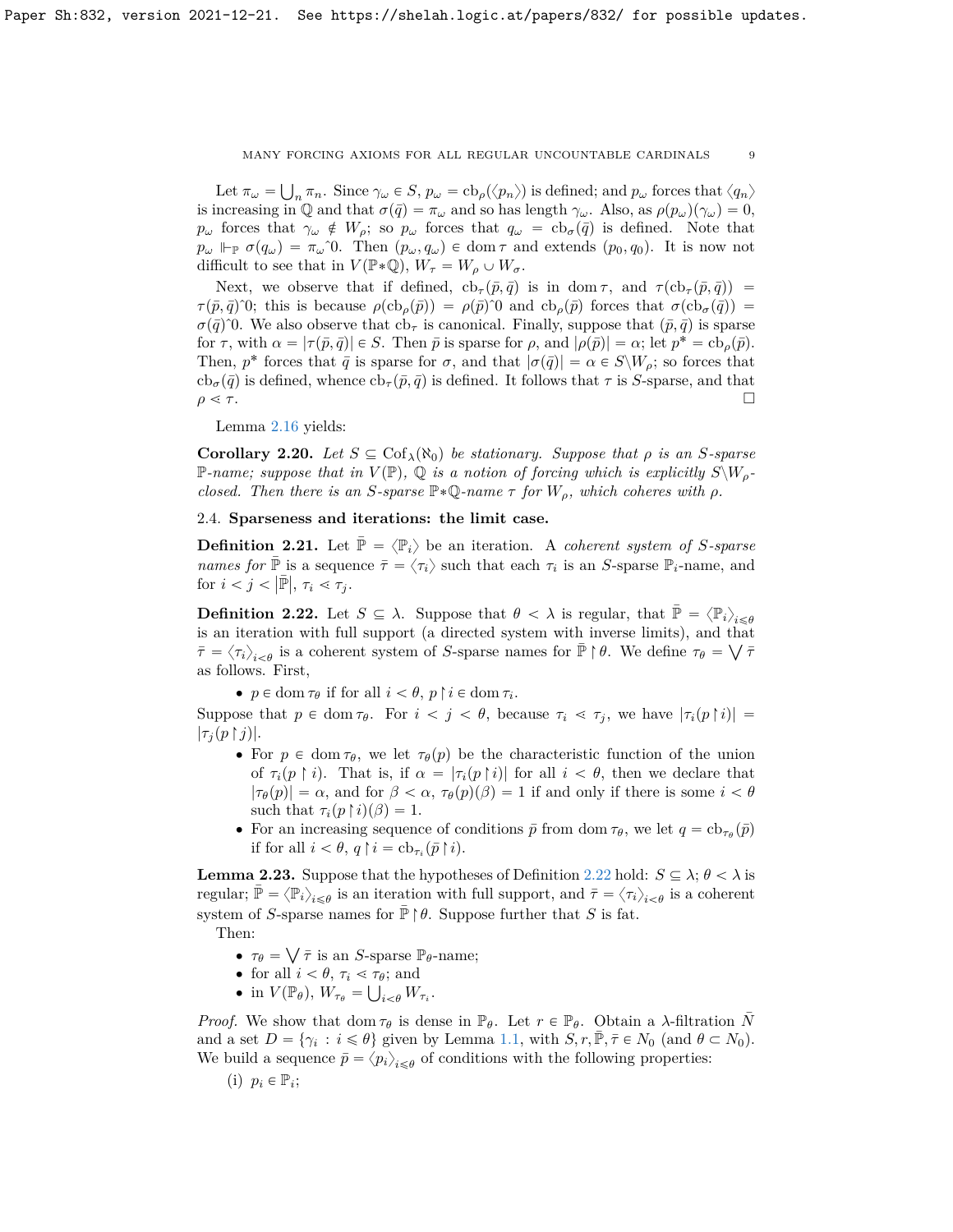- (ii)  $p_i$  extends  $r \restriction i$ ;
- (iii) If *i* is a successor then  $p_i \in \text{dom } \tau_i$  and  $|\tau_i(p_i)| > \gamma_{i-1}$ ;
- <span id="page-9-0"></span>(iv) for all  $k < i$ ,  $\langle p_j | k \rangle_{j \in (k,i)}$  is a sparse sequence for  $\tau_k$ .

Note that [\(iv\)](#page-9-0) implies that for all  $j < i < \theta$ ,  $p_i \upharpoonright j \in \text{dom } \tau_j$ . We do not however assume that for limit  $i, p_i \in \text{dom } \tau_i$ .

We start with  $p_0$  being the empty condition. Given  $p_i$  we find an extension  $p_{i+1} \in$ dom  $\tau_{i+1}$  which also extends  $r \restriction (i+1)$ . By extending, we can make  $|\tau_{i+1}(p_{i+1})| \geq$ *γi* .

Now suppose that  $i \leq \theta$  is a limit ordinal. As we argued in the proof of Proposi- $\text{tion } 2.3, \text{ for all } j \leq i, p_{j+1} \in N_{\gamma_j+1}, \text{ and so } |\tau_{j+1}(p_{j+1})| \leq \gamma_{j+1}. \text{ Let } \alpha_i = \sup_{j \leq i} \gamma_j;$  $\text{tion } 2.3, \text{ for all } j \leq i, p_{j+1} \in N_{\gamma_j+1}, \text{ and so } |\tau_{j+1}(p_{j+1})| \leq \gamma_{j+1}. \text{ Let } \alpha_i = \sup_{j \leq i} \gamma_j;$  $\text{tion } 2.3, \text{ for all } j \leq i, p_{j+1} \in N_{\gamma_j+1}, \text{ and so } |\tau_{j+1}(p_{j+1})| \leq \gamma_{j+1}. \text{ Let } \alpha_i = \sup_{j \leq i} \gamma_j;$ so  $\alpha_i \in S$  (recall that the sequence  $\langle \gamma_i \rangle$  need not be continuous). Now [\(iv\)](#page-9-0) above holds for *i* by induction; for all  $k < i$ ,  $|\tau_k(\langle p_j | k \rangle_{j \in (k,i)})| = \alpha_i$ . It follows that for all  $k < i$ ,  $q_k = q_k^i = \text{cb}_{\tau_k}(\langle p_j | k \rangle_{j \in (k,i)})$  is defined. Further, if  $k < k' < i$  then as cb<sub>*τk*</sub> is canonical,  $q_k = \text{cb}_{\tau_k}(\langle p_j | k \rangle_{j \in (k', i)})$ . By coherence,  $q_k = q_{k'} | k$ . Since  $\mathbb{P}_i$  is the inverse limit of  $\bar{\mathbb{P}} \restriction i$ , we let  $p_i \in \mathbb{P}_i$  be the inverse limit of the sequence  $\langle q_k \rangle_{k \leq i}$ , that is, for all  $k < i$ ,  $q_k = p_i \nvert k$ . Note that [\(iv\)](#page-9-0) now holds for  $i + 1$ . Also note that for all  $k < i$ ,  $q_k$  extends  $p_k$  which extends  $r \restriction k$ ; it follows that  $p_i$  extends  $r \restriction i$ . At step  $\theta$  we get  $p_{\theta} \in \text{dom } \tau_{\theta}$  and extending *r*.

If  $p, q \in \text{dom } \tau_{\theta}$  and  $q$  extends  $p$ , then for all  $i < \theta, \tau_i(p \restriction i) \leq \tau_i(q \restriction i)$ , so  $\tau_{\theta}(p) \leq \tau_{\theta}(q)$ . In  $V(\mathbb{P}_{\theta}), W_{\tau_{\theta}} = \bigcup_{i} W_{\tau_{i}}$ .

Let  $\bar{p}$  be an increasing sequence from dom  $\tau_{\theta}$ , and suppose that  $p^* = \text{cb}_{\tau_{\theta}}(\bar{p})$  is defined. By definition,  $p^* \in \text{dom } \tau_{\theta}$ . Let  $\alpha = |\tau_{\theta}(\bar{p})|$ . For all  $i < \theta$ ,  $|\tau_i(\bar{p} \restriction i)| = \alpha$ and  $\tau_i(p^* \restriction i)(\alpha) = 0$ , so by our definition,  $\tau_\theta(p^*) = \tau_\theta(\bar{p})$ <sup>to</sup>. It is also easy to see that  $\text{cb}_\theta$  is canonical.

Suppose that  $\bar{p}$  is a sparse sequence for  $\tau_{\theta}$ , and that  $\alpha = |\tau_{\theta}(\bar{p})| \in S$ . For all  $i < \theta, \bar{p} \restriction i$  is sparse for  $\tau_i$ , and so  $q_i = \text{cb}_{\tau_i}(\bar{p} \restriction i)$  is defined; and as above, for  $i < i' < \theta$ ,  $q_i = q_{i'} \nmid i$ . Then the inverse limit of  $\langle q_i \rangle$  equals  $cb_{\tau_{\theta}}(\bar{p})$ .

We see that  $\tau_{\theta}$  is *S*-sparse and that  $\tau_i \leq \tau_{\theta}$  for all  $i \leq \theta$ .

For the next definition and lemma, note that if *τ* is an *S*-sparse P-name, and  $A \subseteq \text{dom } \tau$  is a dense final segment of dom  $\tau$ , then  $\tau \restriction A$  is also an *S*-sparse P-name, and in  $V(\mathbb{P}), W_{\tau} = W_{\tau}A$ .

<span id="page-9-1"></span>**Definition 2.24.** Let  $S \subseteq \lambda$ . Suppose that  $\bar{P} = \langle \mathbb{P}_i \rangle_{i \leq \lambda}$  is an iteration with inverse limits below  $\lambda$  and a direct limit at  $\lambda$ ; suppose that  $\bar{\tau} = \langle \tau_i \rangle_{i \leq \lambda}$  is a coherent system of *S*-sparse names for  $\bar{\mathbb{P}} \upharpoonright \lambda$ . We define  $\tau_{\lambda} = \bigvee \bar{\tau}$  as follows. First,

• we let dom  $\tau_{\lambda}$  be the collection of  $p \in \mathbb{P}_{\lambda}$  such that for some limit  $\alpha < \lambda$ ,  $p \in \mathbb{P}_{\alpha}$ , and for all  $\beta < \alpha$ ,  $p \upharpoonright \beta \in \text{dom } \tau_{\beta}$  and  $|\tau_{\beta}(p \upharpoonright \beta)| = \alpha + 1$ .

For all  $p \in \text{dom } \tau_\lambda$  there is a unique  $\alpha$  witnessing this fact;  $\alpha$  is determined by  $|\tau_{\gamma}(p \restriction \gamma)|$  for any  $\gamma < \alpha$ .

- For  $p \in \text{dom } \tau_\lambda$ , witnessed by  $\alpha$ , we declare that  $|\tau_\lambda(p)| = \alpha + 1$  and that for  $\beta \le \alpha$ ,  $\tau_\lambda(p)(\beta) = 1$  if and only if  $\tau_\gamma(p \restriction \gamma)(\beta) = 1$  for some  $\gamma < \beta$ . That is,  $\tau_{\lambda}(p) = \nabla_{\gamma \leq \alpha} \tau_{\gamma}(p \restriction \gamma).$
- <span id="page-9-2"></span>• Suppose that  $\bar{p}$  is an increasing sequence from dom  $\tau_{\lambda}$ . Let  $\alpha = |\tau_{\lambda}(\bar{p})|$ . We let  $\text{cb}_{\tau_{\lambda}}(\bar{p}) = p^*$  if  $p^* \in \mathbb{P}_{\alpha}$  and for all  $\beta < \alpha, p^* \upharpoonright \beta$  is  $\text{cb}_{\tau_{\beta}}$  of a tail of  $\bar{p} \upharpoonright \beta$ .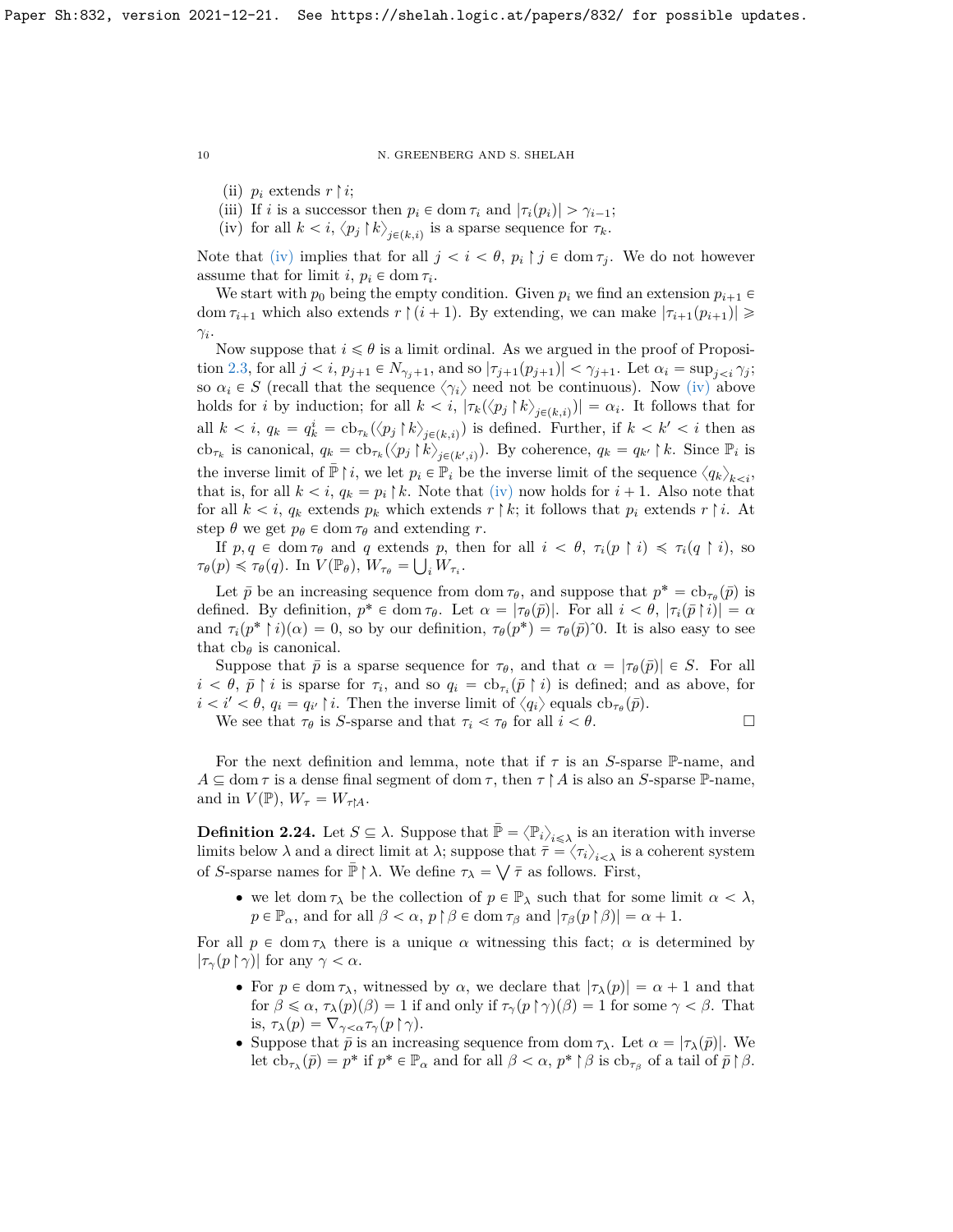**Lemma 2.25.** Suppose that the hypotheses of Definition [2.24](#page-9-1) hold:  $S \subseteq \lambda$ ;  $\mathbb{P} =$  $\langle \mathbb{P}_i \rangle_{i \leq \lambda}$  is a  $\langle \lambda$ -support iteration;  $\bar{\tau}$  is a coherent system of *S*-sparse names for  $\mathbb{P}\upharpoonright\lambda$ . Suppose further that  $S \cap \mathrm{Cof}(\aleph_0)$  is stationary in  $\lambda$ .

Then:

•  $\tau_{\lambda} = \sqrt{\bar{\tau}}$  is an *S*-sparse  $\mathbb{P}_{\lambda}$ -name;

• In  $V(\mathbb{P}_{\lambda}), W_{\tau_{\lambda}} = \nabla_{i \leq \lambda} W_{\tau_{i}}$ ; and

letting

$$
C_{\alpha} = \{ p \in \text{dom } \tau_{\lambda} : |\tau_{\lambda}(p)| > \alpha + 1 \},\
$$

• for all  $\alpha < \lambda$ ,  $\tau_{\alpha} < \tau_{\lambda} \restriction C_{\alpha}$ .

Note that indeed each  $C_{\alpha}$  is a dense final segment of dom  $\tau_{\lambda}$ .

*Proof.* We show that dom  $\tau_{\lambda}$  is dense in  $\mathbb{P}_{\lambda}$ . Let  $p_0 \in \mathbb{P}_{\lambda}$ . Obtain an increasing sequence  $\langle \gamma_n \rangle$  with  $\gamma_\omega = \sup_n \gamma_n \in S$ , and models  $N_{\gamma_n}$  with  $N_{\gamma_n} \cap \lambda = \gamma_n$ , and all relevant information, including  $p_0$ , is in  $N_{\gamma_0}$ . We then define an increasing sequence  $\langle p_n \rangle$  with  $p_n \in N_{\gamma_n}$  and for some  $\alpha_n \in [\gamma_{n-1}, \gamma_n)$ ,  $p_n \in \text{dom } \tau_{\alpha_n}$ , and  $|\tau_{\alpha_n}(p_n)| \geq \alpha_n$ . As usual,  $|\tau_{\alpha_n}(p_n)| < \gamma_n$ . Now for all  $\beta < \gamma_\omega$ , for all but finitely many *n* (say for all  $n \geq n_{\beta}$ ),  $p_n \upharpoonright \beta \in \text{dom } \tau_{\beta}$ ; since  $|\tau_{\beta}(\langle p_n \upharpoonright \beta \rangle_{n \geq n_{\beta}})| = \gamma_{\omega} \in S$ ,  $q_{\beta} = \text{cb}_{\tau_{\beta}} \langle p_n \upharpoonright \beta \rangle_{n \geq n_{\beta}}$ is defined. As above, this value does not change if we take a tail of the sequence, so for  $\beta < \alpha < \gamma_\omega$ , we have  $q_\beta = q_\alpha \upharpoonright \beta$ ; so the inverse limit of the sequence  $\langle q_\beta \rangle$  is in dom  $\tau_{\lambda}$  (note that  $|\tau_{\beta}(q_{\beta})| = \gamma_{\omega} + 1$ ).

Now for all  $\alpha < \lambda$ ,  $p \nmid \alpha \in \text{dom } \tau_\alpha$  for all  $p \in C_\alpha$ . Further, by definition of  $\tau_\lambda$ , for  $p \in C_\alpha$  we have  $|\tau_\lambda(p)| = |\tau_\alpha(p \nvert \alpha)|$ .

Suppose that  $p, q \in \text{dom } \tau_\lambda$  and that *q* extends *p*; say  $|\tau_\lambda(p)| = \alpha + 1$  and  $|\tau_{\lambda}(q)| = \beta + 1$ . For any  $\gamma < \alpha, \beta$ , we have  $p \restriction \gamma \leqslant q \restriction \gamma$  and so  $\tau_{\gamma}(p \restriction \gamma) \leqslant \tau_{\gamma}(q \restriction \gamma)$ ; and  $\alpha + 1 = |\tau_{\gamma}(p \restriction \gamma)|, \ \beta + 1 = |\tau_{\gamma}(q \restriction \gamma)|.$  Hence  $\alpha \leq \beta$ .

It is then not difficult to see that  $\tau_{\lambda}(p) \leq \tau_{\lambda}(q)$ : to determine the value on  $\gamma \leq \alpha$ we note that for all  $\delta < \gamma$ ,  $\tau_{\delta}(p \restriction \delta)$  and  $\tau_{\delta}(q \restriction \delta)$  agree on  $\gamma$ . It follows that  $\tau_{\lambda}$  is an explicit  $\mathbb{P}_{\lambda}$ -name for  $\nabla_{i\leq \lambda} W_{\tau_i}$ , and that each  $C_{\alpha}$  is a final segment of dom  $\tau_{\lambda}$ .

Suppose that  $\bar{p}$  is an increasing sequence from dom  $\tau_{\lambda}$ , and let  $\alpha = |\tau_{\lambda}(\bar{p})|$ . Suppose that  $p^* = cb_{\tau_\lambda}(\bar{p})$  is defined. Let  $\beta < \alpha$ . Then  $|\tau_\beta(p^* \upharpoonright \beta)| = \alpha + 1$  and  $\tau_{\beta}(p^* \restriction \beta)(\alpha) = 0$ . by definition,  $p^* \in \text{dom } \tau_{\lambda}$ , and  $\tau_{\lambda}(p^*)(\alpha) = 0$ . Also,  $\text{cb}_{\tau_{\lambda}}$  is canonical.

Suppose that  $\bar{p} = \langle p_i \rangle_{i \leq i*}$  is a sparse sequence for  $\sigma_{\lambda}$ . Let  $\alpha = |\tau_{\lambda}(\bar{p})|$ , and suppose that  $\alpha \in S$ . For  $\beta < \alpha$  let  $i(\beta)$  be the least *i* such that  $|\tau_{\lambda}(p_i)| > \beta + 1$ . Then  $\langle p_i \rangle_{i \in [i(\beta), i^*)}$  is a sequence from  $C_\beta$ , and  $\langle p_i | \beta \rangle_{i \in [i(\beta), i^*)}$  is sparse for  $\tau_\beta$ . As usual, since  $\mathbb{P}_{\alpha}$  is an inverse limit we get  $q \in \mathbb{P}_{\alpha}$  such that for all  $\beta < \alpha$ ,  $q \restriction \beta = \mathrm{cb}_{\tau_{\beta}}(\langle p_i \restriction \beta \rangle_{i \in [i(\beta),i^*)});$   $q = \mathrm{cb}_{\tau_{\lambda}}(\bar{p}).$ 

This argument shows that  $\tau_{\lambda}$  is *S*-sparse and that  $\tau_{\alpha} \leq \tau_{\lambda} \upharpoonright C_{\alpha}$  for all  $\alpha$ .

Note that the sets  $C_{\alpha}$  have a continuity property: suppose that  $\bar{p} = \langle p_i \rangle$  is an increasing sequence (of limit length) from dom  $\tau_{\lambda}$  and  $q = \text{cb}_{\tau_{\lambda}}(\bar{p})$  is defined. For  $\alpha < \lambda$ , if for all *i*,  $p_i \notin C_\alpha$ , then  $q \notin C_\alpha$ . Also note that for all  $p \in \text{dom } \tau_\lambda$ ,  $p \in C_\alpha$ for fewer than  $\lambda$  many  $\alpha$ .

## <span id="page-10-0"></span>2.5. **Named** *λ***-iterations.**

**Definition 2.26.** We say that  $\langle \mathbb{P}_{\zeta} \rangle_{\zeta \leq \xi}$ , where  $\xi \leq \lambda^+$ , is a *named*  $\lambda$ *-iteration*, if there is a sequence  $\langle \mathbb{Q}_\zeta, \sigma_\zeta \rangle_{\zeta < \xi}$  such that: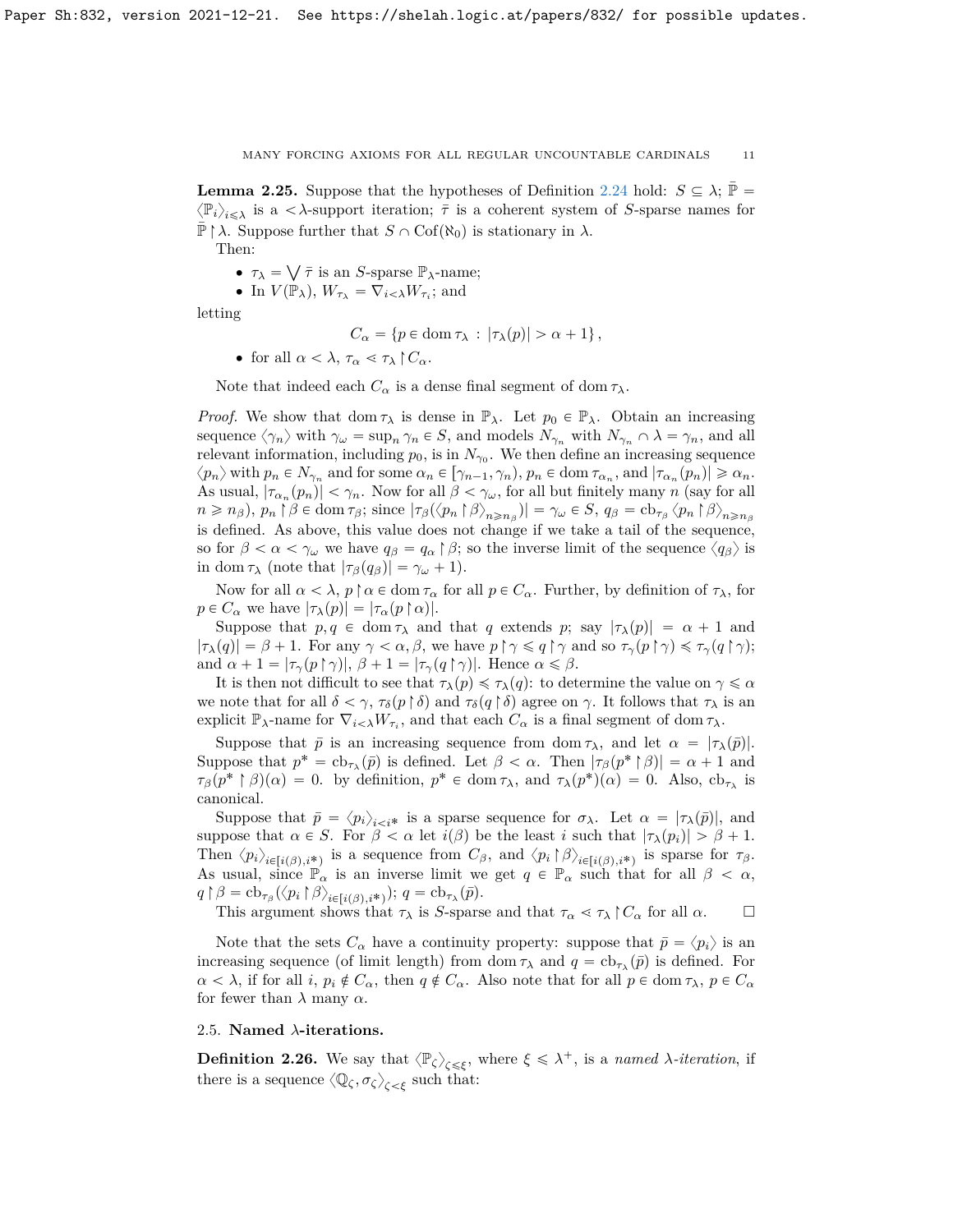- (i)  $\langle \mathbb{P}_{\zeta}, \mathbb{Q}_{\zeta} \rangle$  is a  $\langle \lambda$ -support iteration;
- (ii) For all  $\zeta < \xi$ ,  $\mathbb{P}_{\zeta}$  is  $\langle \lambda$ -distributive;
- (iii) For all  $\zeta < \xi$ ,  $\sigma_{\zeta} \in V(\mathbb{P}_{\zeta})$  is an explicit  $\mathbb{Q}_{\zeta}$ -name for a subset of  $\lambda$ .

Note that we are not requiring that  $\mathbb{P}_{\xi}$  is  $\langle \lambda$ -distributive; under further assumptions, this will follow, as we shall shortly see. We require that  $\mathbb{P}_{\zeta}$  is  $\langle \lambda \cdot \hat{\zeta} \rangle$ -distributive for  $\zeta < \lambda$  so that  $\lambda$  is regular in  $V(\mathbb{P}_{\zeta})$ , so that the notion of  $\sigma_{\zeta}$  being an explicit  $\mathbb{Q}_{\zeta}$ name for a subset of  $\lambda$  (and later, a sparseness requirement) makes sense. When  $\xi$ is a limit ordinal, we also refer to the restriction  $\mathbb{P}\upharpoonright \xi$  as a named  $\lambda$ -iteration.

If  $\langle \mathbb{P}_{\zeta} \rangle_{\zeta \leq \xi}$  is a named  $\lambda$ -iteration, then we let, for all  $\zeta \leq \xi$ ,  $\zeta \leq \lambda^+$ , in  $V(\mathbb{P}_{\zeta})$ ,  $\mathbf{u}_{\zeta} \in \mathcal{P}(\lambda)/\text{NS}_{\lambda}$  be the least upper bound of

$$
\{W_{\sigma_v}/\operatorname{NS}_{\lambda} : v < \zeta\}.
$$

<span id="page-11-10"></span>**Definition 2.27.** Let  $S \subseteq \lambda$ . We say that a named  $\lambda$ -iteration  $\langle \mathbb{P}_{\zeta} \rangle_{\zeta \leq \xi}$  is *S*-sparse if for every  $\zeta < \xi$ , in  $V(\mathbb{P}_{\zeta})$ ,  $\sigma_{\zeta}$  is  $S\setminus \mathbf{u}_{\zeta}$ -sparse.<sup>[5](#page-11-0)</sup>

Our aim is to show that when *S* is fat, if  $\langle \mathbb{P}_{\zeta} \rangle$  is an *S*-sparse iteration, then for each  $\zeta \leq \xi$ ,  $\zeta \leq \lambda^+$  there is an *S*-sparse  $\mathbb{P}_{\zeta}$ -name  $\tau_{\zeta}$  such that (in  $V(\mathbb{P}_{\zeta})$ )  $W_{\tau_{\zeta}}/NS_{\lambda} = \mathbf{u}_{\zeta}$ . However, because we may have  $\xi > \lambda$ , we will not be able to get a coherent sequence  $\bar{\tau}$  of names. We need a weak notion of coherence:

<span id="page-11-6"></span>**Definition 2.28.** Suppose that  $\bar{\mathbb{P}} = \langle \mathbb{P}_{\zeta} \rangle_{\zeta < \xi}$  is an iteration, and that  $\bar{\tau} = \langle \tau_{\zeta} \rangle_{\zeta < \xi}$ is a sequence such that for all  $\zeta < \xi$ ,  $\tau_{\zeta}$  is an explicit  $\mathbb{P}_{\zeta}$ -name for a subset of  $\lambda$ . We say that  $\bar{\tau}$  is *weakly coherent* if for  $v \leq \zeta < \xi$  there are sets  $A_v^{\zeta}$  satisfying:

- (a) Each  $A_v^{\zeta}$  is a dense final segment of dom  $\tau_{\zeta}$ ;
- (b) For all  $v \le \zeta < \xi$ ,  $\tau_v < \tau_{\zeta} \restriction A_v^{\zeta}$ ;
- (c)  $A^{\zeta}_{\zeta} = \text{dom } \tau_{\zeta};$
- <span id="page-11-5"></span>(d) For  $\alpha \le \beta \le \gamma < \xi$ ,  $p \in A^{\gamma}_{\alpha} \cap A^{\gamma}_{\beta}$  implies  $p \upharpoonright \beta \in A^{\beta}_{\alpha}$ ;
- <span id="page-11-7"></span>(e) For  $\alpha \le \beta \le \gamma < \xi$ ,  $p \in A_\beta^\gamma$  and  $p \upharpoonright \beta \in A_\alpha^\beta$  implies  $p \in A_\alpha^\gamma$ ;
- <span id="page-11-8"></span>(f) For all  $\zeta < \xi$  and every  $p \in \text{dom } \tau_{\zeta}$ , there are  $\langle \lambda \rangle$  many  $v < \zeta$  such that  $p \in A_v^{\zeta}$ ;
- <span id="page-11-9"></span>(g) For  $v < \zeta$ , if  $\bar{p} = \langle p_i \rangle$  is an increasing sequence from dom  $\tau_{\zeta}$ ,  $p = \text{cb}_{\tau_{\zeta}}(\bar{p})$  is defined, and for all  $i, p_i \notin A_v^{\zeta}$ , then  $p \notin A_v^{\zeta}$ .

We will show that we can construct a weakly coherent sequence of names as required. We will use more properties of the sequence, which we incorporate into the following definition.

<span id="page-11-2"></span>**Definition 2.29.** Let  $\langle \mathbb{P}_{\zeta} \rangle_{\zeta \leq \xi}$  be an *S*-sparse iteration. An *associated sequence* is a sequence  $\bar{\tau} = \langle \tau_{\zeta} \rangle_{\zeta \in [1,\xi)}$  such that:

- (1) Each  $\tau_{\zeta}$  is an *S*-sparse  $\mathbb{P}_{\zeta}$ -name;
- <span id="page-11-1"></span> $(2)$  In  $V(\mathbb{P}_{\zeta}), W_{\tau_{\zeta}}/NS_{\lambda} = \mathbf{u}_{\zeta};$
- <span id="page-11-3"></span>(3) The sequence  $\bar{\tau}$  is weakly coherent;
- <span id="page-11-4"></span>(4) For  $p \in \text{dom } \tau_{\zeta}$ , for all  $v < \zeta$ ,  $p \in A_{\nu+1}^{\zeta}$  if and only if  $v \in \text{supp}(p)$ , in which case there is a string  $\pi_v \in 2^{< \lambda}$  of length  $|\tau_{\zeta}(p)|$  such that  $p \upharpoonright v \Vdash_{\mathbb{P}_v} p(v) \in$ dom  $\sigma_{\zeta}$  &  $\sigma_{\upsilon}(p(\upsilon)) = \pi_{\upsilon};$

We write  $\sigma_v(p(v))$  for the string  $\pi_v$ ;

<span id="page-11-0"></span><sup>&</sup>lt;sup>5</sup>We mean that it is *S*\*U*-sparse for some *U* such that  $U/NS_\lambda = \mathbf{u}_\zeta$ . By Lemma [2.14,](#page-6-3) up to a slight modification of  $\sigma_{\zeta}$ , the choice of *U* does not matter.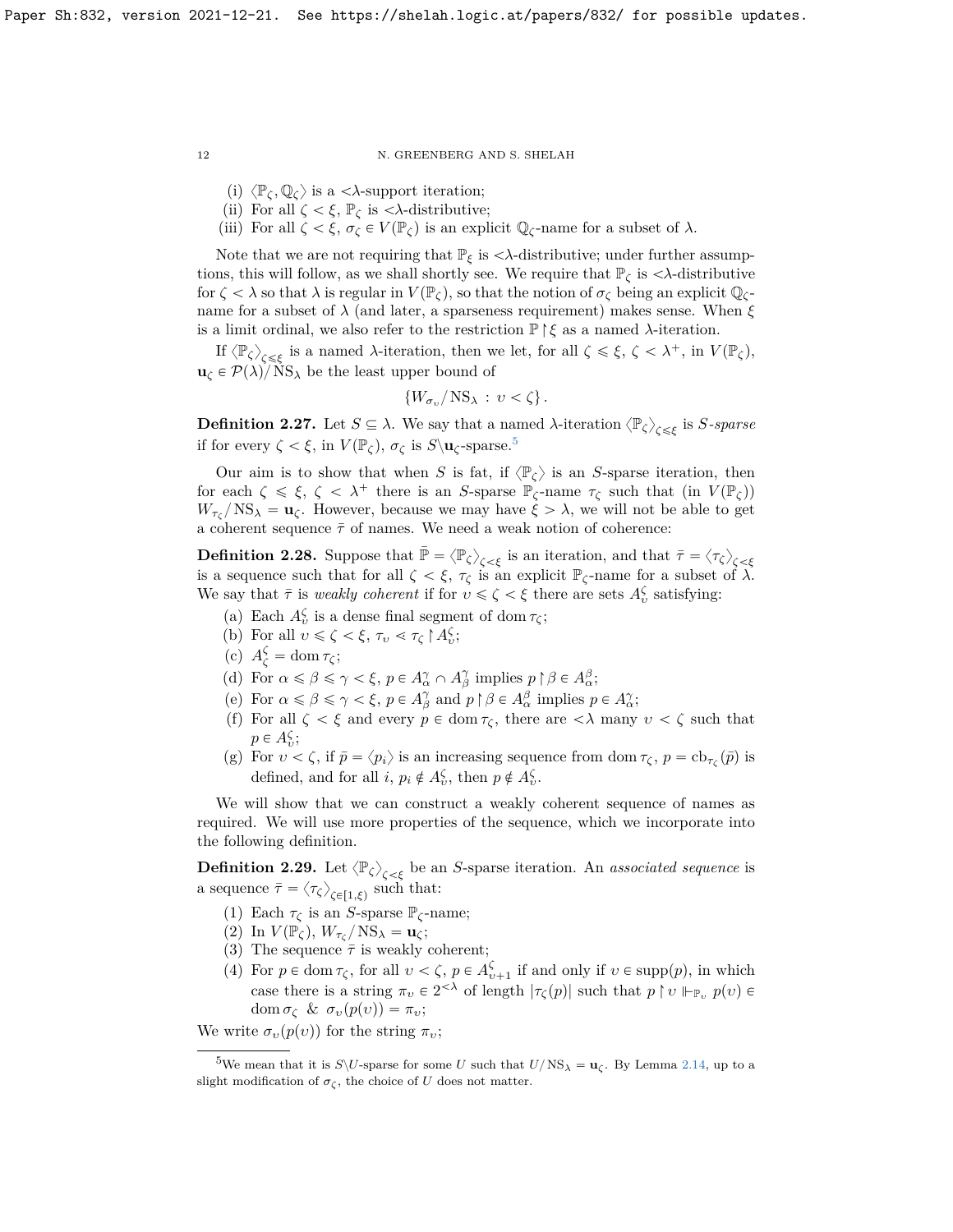- <span id="page-12-3"></span>(5) If  $p, q \in \text{dom } \tau_{\zeta}, q$  extends  $p$ , and  $v \in \text{supp}(p)$ , then  $\sigma_v(q(v))\setminus |\tau_{\zeta}(p)| \subseteq$  $\tau$ *ζ* $(q)$ ;<sup>[6](#page-12-1)</sup>
- <span id="page-12-4"></span>(6) If  $p \in \text{dom } \tau_{\zeta}$ ,  $\alpha < |\tau_{\zeta}(p)|$ , and for all  $v \in \text{supp}(p)$ ,  $\sigma_v(p(v))(\alpha) = 0$ , then  $\tau_\zeta(p)(\alpha) = 0;$
- <span id="page-12-5"></span>(7) If  $\bar{p} = \langle p_i \rangle$  is an increasing sequence from dom  $\tau_{\zeta}$  and  $p = \text{cb}_{\tau_{\zeta}}(\bar{p})$  is defined, If  $p = \langle p_i \rangle$  is an increasing set<br>then  $\text{supp}(p) = \bigcup_i \text{supp}(p_i);$
- <span id="page-12-6"></span>(8) If  $\bar{p} = \langle p_i \rangle$  is an increasing sequence from dom  $\tau_{\zeta}$  and  $p = \text{cb}_{\tau_{\zeta}}(\bar{p})$  is defined, then for all  $v \in \text{supp}(p)$ ,  $p \upharpoonright v$  forces that  $p(v)$  is  $\text{cb}_{\sigma_v}$  of a tail of  $\langle p_i(v) \rangle$ .

*Notation* 2.30. If  $\mathbb{P}$  is an *S*-sparse iteration, and  $\bar{\tau}$  is an associated sequence, then we write  $W_{\zeta}$  for  $W_{\sigma_{\zeta}}$  and  $U_{\zeta}$  for  $W_{\tau_{\zeta}}$ .

<span id="page-12-2"></span>**Proposition 2.31.** *Let*  $S \subseteq \lambda$  *be fat. Suppose that*  $\langle \mathbb{P}_{\zeta} \rangle_{\zeta \leq \xi}$  *is an S-sparse named*  $\lambda$ *-iteration, with*  $\xi < \lambda^+$ *, and that*  $\bar{\tau} = \langle \tau_{\zeta} \rangle_{\zeta \in [1,\xi)}$  *is an associated sequence for*  $\bar{\mathbb{P}} \upharpoonright \xi$ *. Then there is some*  $\tau_{\xi}$  *such that*  $\bar{\tau} \tau_{\xi}$  *is an associated sequence for*  $\mathbb{P}$ *.* 

In particular,  $\mathbb{P}_{\xi}$  is  $\langle \lambda$ -distributive.

<span id="page-12-0"></span>**Corollary 2.32.** *If S is fat,*  $\xi \le \lambda^+$ *, and*  $\bar{\mathbb{P}} = \langle \mathbb{P}_{\zeta} \rangle_{\zeta < \xi}$  *is an S-sparse iteration, then*  $\mathbb P$  *has an associated sequence*  $\bar{\tau}$ *.* 

*Proof of Proposition [2.31.](#page-12-2)* The definition of  $\tau_{\xi}$  is of course by cases.

Case I:  $\xi = 1$ . We let  $\tau_1 = \sigma_0$  (recall that  $\mathbb{P}_1 = \mathbb{Q}_0$ ).

Case II:  $\xi = \vartheta + 1$ ,  $\vartheta > 0$ . We apply Lemma [2.19](#page-7-3) to  $\mathbb{P} = \mathbb{P}_{\vartheta}$ ,  $\rho = \tau_{\vartheta}$ ,  $\mathbb{Q} = \mathbb{Q}_{\vartheta}$ , and  $\sigma$  being some mild variation of  $\sigma_{\vartheta}$  which is sparsely  $S\setminus U_{\vartheta}$ -closed; and let  $\tau_{\xi}$ be the *τ* obtained. For  $\zeta \leq \vartheta$ , we let  $A_{\zeta}^{\xi} = \{p \in \text{dom } \tau_{\xi} : p \upharpoonright \vartheta \in A_{\zeta}^{\vartheta}\};$  note that  $A_{\vartheta}^{\xi} = \text{dom } \tau_{\xi}.$ 

For [\(2\)](#page-11-1) of Definition [2.29,](#page-11-2) note that  $\mathbf{u}_{\xi} = \mathbf{u}_{\vartheta} \vee W_{\vartheta} / \text{NS}_{\lambda}$ , and  $U_{\xi} = U_{\vartheta} \cup W_{\vartheta}$ . [\(3\)](#page-11-3) is not difficult. For [\(4\),](#page-11-4) note that for all  $p \in \text{dom } \tau_{\xi}$ ,  $\vartheta \in \text{supp}(p)$  and  $p \upharpoonright$  $\vartheta \Vdash p(\vartheta) = \pi$  for some  $\pi$  of length  $|\tau_{\xi}(p)| = |\tau_{\vartheta}(p \nmid \vartheta)|$ . [\(5\)](#page-12-3) and [\(6\)](#page-12-4) follow from  $\tau_{\xi}(q) = \tau_{\vartheta}(p \restriction \vartheta) \cup \sigma_{\vartheta}(p(\vartheta))$ . [\(7\)](#page-12-5) follows from the fact that  $\text{cb}_{\tau_{\vartheta}}(\bar{p} \restriction \vartheta) = p \restriction \vartheta$ , and that  $\vartheta \in \text{supp}(q)$  for all  $q \in \text{dom } \tau_{\xi}$ . [\(8\)](#page-12-6) follows similarly, noting that Definition [2.18](#page-7-2) implies that it holds for  $v = \vartheta$ .

Case III: *ξ* is a limit ordinal and cf $(\xi) < \lambda$ . For all  $\zeta < \xi$ ,  $\mathbb{P}_{\zeta}$  is  $< \lambda$ -distributive. Then for all  $J \subseteq \zeta$ , if  $|J| < \lambda$  then č

$$
A_J^\zeta = \bigcap_{v \in J} A_v^\zeta
$$

is a dense final segment of dom  $\tau_{\zeta}$ ; for all  $v \in J$ ,  $\tau_v \prec \tau_{\zeta} \upharpoonright A_J^{\zeta}$ . Further, for  $J \subseteq \xi$ with  $|J| < \lambda$ , the sequence

$$
\left\langle \tau_{\zeta}\!\upharpoonright\! A_{J\cap\zeta}^{\zeta}\right\rangle _{\zeta\in J}
$$

is coherent; this follows from condition [\(d\)](#page-11-5) of Definition [2.28.](#page-11-6)

We fix a closed, unbounded  $J \subseteq \zeta$  of order-type  $\theta = \text{cf}(\zeta)$ , and apply Lemma [2.23](#page-8-1) to the sequence  $\langle \tau_{\zeta} \upharpoonright A_{J \cap \zeta}^{\zeta} \rangle_{\zeta \in J}$ ; notice that for limit points  $\delta$  of  $J$ , as  $cf(\delta) < \lambda$ ,  $\mathbb{P}_{\delta}$ is the inverse limit of  $\langle \mathbb{P}_{v} \rangle_{v \in J \cap \delta}$ . We let  $\tau_{\xi}$  be the  $\tau$  obtained. So for all  $\delta \in J$ ,  $\tau_{\delta} \upharpoonright A_{J \cap \delta}^{\delta} \lessdot \tau_{\xi}$ .

<span id="page-12-1"></span><sup>&</sup>lt;sup>6</sup>Again, recall that we identify sets and characteristic functions; so this means: for all  $\alpha$  with  $|\tau_{\zeta}(p)| \le \alpha < |\tau_{\zeta}(q)|$ , if  $\sigma_{\nu}(q(v))(\alpha) = 1$  then  $\tau_{\zeta}(q)(\alpha) = 1$ .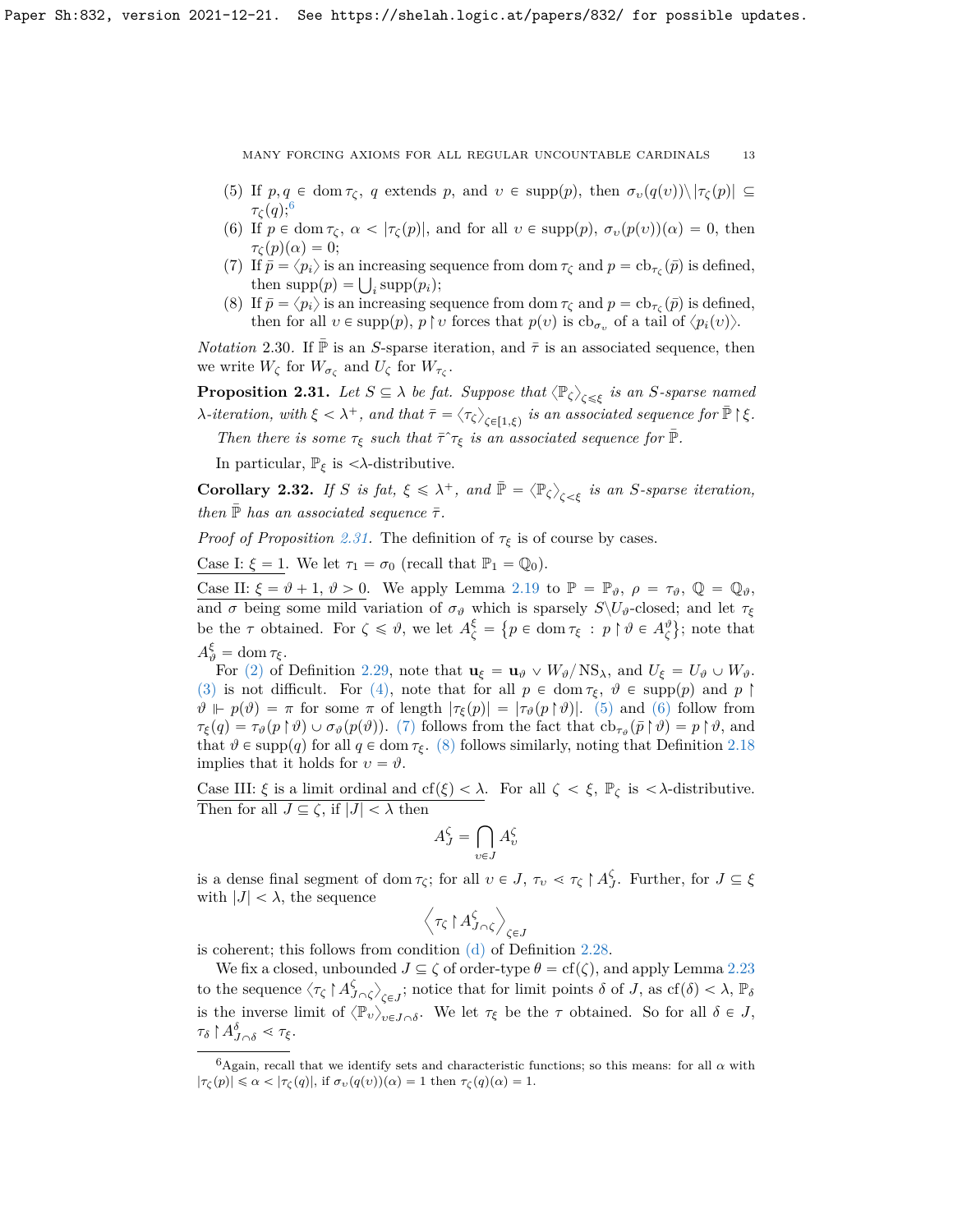For [\(2\),](#page-11-1) we use  $U_{\xi} = \bigcup_{\delta \in J} U_{\delta}$ , and the fact that *J* is cofinal in  $\xi$ . For [\(3\),](#page-11-3) we notice that for all  $\gamma < \xi$ , for  $p \in \text{dom } \tau_{\xi}$ , there is some  $\delta \in J$ ,  $\delta \geq \gamma$  such that  $p \restriction \delta \in A_{\gamma}^{\delta}$  if and only if for all  $\delta \in J$  such that  $\delta \geq \gamma$ ,  $p \restriction \delta \in A_{\gamma}^{\delta}$ ; we use either [\(d\)](#page-11-5) or [\(e\)](#page-11-7) of Definition [2.28;](#page-11-6) in either case we note that for all  $\delta < \varepsilon$  from *J*, for all  $p \in \text{dom } \tau_{\xi}, p \restriction \varepsilon \in A_{\delta}^{\varepsilon}$ . We let  $p \in A_{\gamma}^{\xi}$  if these equivalent conditions hold. Note that  $A_{\delta}^{\xi} = \text{dom } \tau_{\xi}$  for all  $\delta \in J$ . For [\(f\),](#page-11-8) we use that  $\bar{\tau}$  is an associated sequence, that  $A_{\delta}^* = \text{dom } \tau_{\xi}$  for all  $\delta \in J$ . For (1), we use that  $\tau$  is an associated sequence, and  $|J| < \lambda$ . [\(5\)](#page-12-3) and [\(6\)](#page-12-4) of Definition [2.29](#page-11-2) follow from  $\tau_{\xi}(q) = \bigcup_{\delta \in J} \tau_{\delta}(p \upharpoonright \delta)$ . [\(7\)](#page-12-5) follows from the fact that if  $p = cb_{\tau_{\xi}}(\bar{p})$  then for all  $\delta \in J$ ,  $p \upharpoonright \delta = cb_{\tau_{\delta}}(\bar{p} \upharpoonright \delta)$ , and follows from the fact that if  $p = \text{cb}_{\tau_{\xi}}(p)$  then for all  $\delta \in J$ ,  $p \upharpoonright \delta = \text{cb}_{\tau_{\delta}}(p \upharpoonright \delta)$ , and of course  $\text{supp}(q) = \bigcup_{\delta \in J} \text{supp}(q \upharpoonright \delta)$  for all  $q \in \mathbb{P}_{\xi}$ . [\(8\)](#page-12-6) follows from [\(7\)](#page-12-5) and our assumptions on  $\bar{\tau}$ .

Case IV:  $cf(\xi) = \lambda$ . The construction is similar to case (III). We fix  $J \subseteq \xi$  closed and unbounded of order-type  $\lambda$ ; let  $\langle \delta_i \rangle_{i \leq \lambda}$  be the increasing enumeration of *J*. We again have that  $\langle \tau_{\delta} \upharpoonright A_{J \cap \delta}^{\delta} \rangle_{\delta \in J}$  is a coherent system, with  $\mathbb{P}_{\delta}$  being an inverse limit of  $\langle \mathbb{P}_{v} \rangle_{v \in J \cap \delta}$  for all limit points  $\delta$  of *J*, whereas this time,  $\mathbb{P}_{\xi}$  is the direct limit of  $\langle \mathbb{P}_{\delta} \rangle_{\delta \in J}$ . So this time we apply Lemma [2.25](#page-9-2) to get  $\tau_{\xi}$ . In this case, for  $\delta = \delta_i \in J$ we obtain the sets

$$
C_{\delta} = \{ p \in \text{dom } \tau_{\xi} : |\tau_{\xi}(p)| > i + 1 \}
$$

So if  $|\tau_{\xi}(p)| = j + 1$  then  $p \in C_{\delta_i} \iff i < j$ , and  $\tau_{\delta} \upharpoonright A_{J \cap \delta}^{\delta} \lessdot \tau_{\xi} \upharpoonright C_{\delta}$  for all  $\delta \in J$ .

For [\(2\),](#page-11-1) we use the fact that  $U_{\xi} = \nabla U_{\delta_i}$  so  $\mathbf{u}_{\xi} = \sup_{\delta \in J} \mathbf{u}_{\delta}$ . Toward [\(3\),](#page-11-3) let  $\gamma < \xi$ , let  $p \in \text{dom } \tau_{\xi}$ , and let  $|\tau_{\xi}(p)| = j + 1$ . If  $\gamma < \delta_j$ , then the following are equivalent:  $p \restriction \delta \in A_{\gamma}^{\delta}$  for some  $\delta \in J \cap [\gamma, \delta_j)$ ; and  $p \restriction \delta \in A_{\gamma}^{\delta}$  for all  $\delta \in J \cap [\gamma, \delta_j)$ . We let  $p \in A_{\gamma}^{\xi}$  if these equivalent conditions hold. If  $\gamma \geq \delta_j$  then  $p \notin A_{\gamma}^{\xi}$ . The argument is then the same as in case (III), restricting to  $\delta < \delta_j$ ; [\(f\)](#page-11-8) follows from  $j < \lambda$ . For [\(g\),](#page-11-9) letting  $j + 1 = |\tau_{\xi}(p)|$ , assuming that  $v < \delta_j$ , we fix some  $\delta \in J \cap [\gamma, \delta_j)$ ; for a tail of  $\bar{p}$  we have  $p_i \in C_\delta$ ; we use the fact that  $\text{cb}_{\tau_{\xi}}(\bar{p})$  does not change when restricting to this tail.

For [\(4\),](#page-11-4) if  $|\tau_{\xi}(p)| = j + 1$  then by the construction in Lemma [2.25,](#page-9-2)  $p \in \mathbb{P}_{\delta_j}$ , in other words  $\text{supp}(p) \subseteq \delta_j$ . Also  $p \in A_v^{\xi}$  implies  $v < \delta_j$ . For  $v < \delta_j$ , we find  $\delta \in J \cap (v, \delta_i)$ , and use [\(4\)](#page-11-4) for  $\tau_{\delta}$ .

For [\(5\)](#page-12-3) and [\(6\)](#page-12-4) we use the definition of  $\tau_{\xi}(p)$ : if  $|\tau_{\xi}(p)| = j + 1$  then  $\tau_{\xi}(p)(\beta) = 1$ if and only if  $\tau_{\delta_i}(p \restriction \delta_i)(\beta) = 1$  for some  $i < \beta$ . If  $i < \beta$  and for all  $v \in \text{supp}(p \restriction \delta_i)$ ,  $\sigma_v(p(v))(\beta) = 0$ , then  $\tau_{\delta_i}(p \restriction \delta_i)(\beta) = 0$ . On the other hand, suppose that *q* extends *p*,  $\nu \in \text{supp}(p)$ , that  $\beta \in [|\tau_{\xi}(p)|, |\tau_{\xi}(q)|)$ , and that  $\sigma_{\nu}(q)(\beta) = 1$ . Let  $j + 1 = |\tau_{\xi}(p)|$ . Since  $v \in \text{supp}(p)$ ,  $v < \delta_j$ . Choose  $\delta \in J \cap [v, \delta_j)$ . Then  $p \upharpoonright \delta, q \upharpoonright \delta \in J$ dom  $\tau_{\delta}$ , so by assumption on  $\bar{\tau}$ ,  $\tau_{\delta}(q \restriction \delta)(\beta) = 1$ . Since  $\beta \geq \delta_i > \delta$ , by definition,  $\tau_{\xi}(q)(\beta) = 1.$ 

Finally, for [\(7\),](#page-12-5) let  $p = cb_{\tau_{\xi}}(\bar{p})$ ; let  $j + 1 = |\tau_{\xi}(p)|$ . Then by construction, Finally, for  $(\gamma)$ , let  $p = \text{cb}_{\tau_{\xi}}(p)$ ; let  $j + 1 = |\tau_{\xi}(p)|$ . Then by construction,<br>supp $(p) = \bigcup_{\delta \in J \cap \delta_j} \text{supp}(\text{cb}_{\tau_{\delta}}(\bar{p} \restriction \delta))$  (where we actually take a tail of  $\bar{p} \restriction \delta$ ). Again [\(8\)](#page-12-6) follows.

# <span id="page-13-0"></span>2.6. **Some more on named iterations.**

**Lemma 2.33.** Let  $\xi$  be a limit ordinal with  $cf(\xi) \geq \lambda$ , suppose that  $\langle \mathbb{P}_{\zeta} \rangle_{\zeta < \xi}$  is a  $\langle \lambda$ -support iteration, that each  $\mathbb{P}_{\zeta}$  is  $\langle \lambda$ -distributive, and that  $\bar{\tau}$  is a weakly coherent, *S*-sparse sequence for  $\mathbb{P}$ . Then  $\mathbb{P}_{\xi}$  is strategically *S*-closed.

As discussed above, by the generalisation of Proposition [2.3](#page-3-2) to strategic closure, this implies that if *S* is fat then  $\mathbb{P}_{\xi}$  is  $\langle \lambda$ -distributive.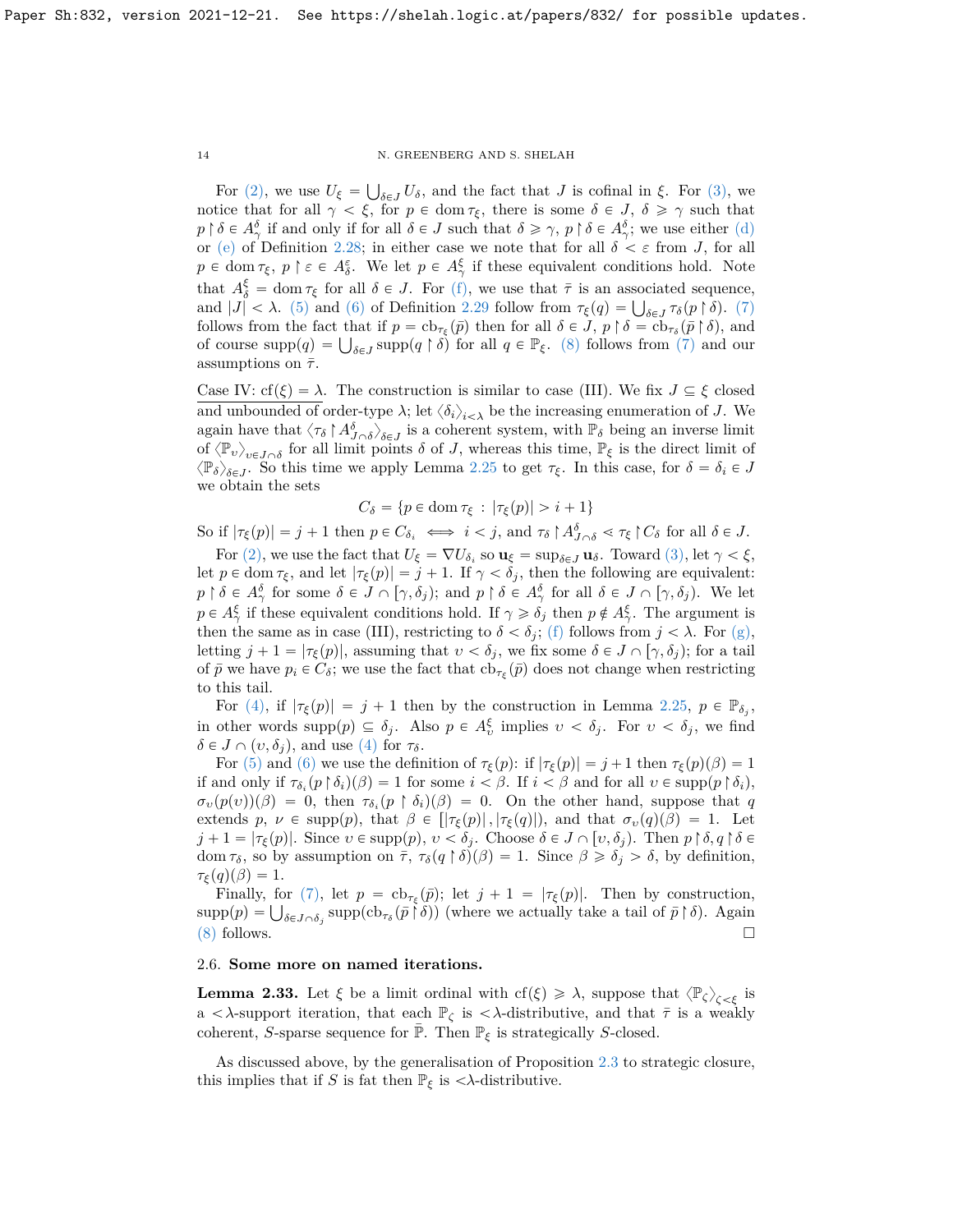*Proof.* The strategy for the completeness player is to play sequences  $\bar{p} = \langle p_i \rangle$ , where  $p_i \in \mathbb{P}_{\zeta_i}$ , with  $\langle \zeta_i \rangle$  increasing and continuous, such that: ş

- If the completeness player plays  $p_{i+1}$ , then  $p_{i+1} \in$  $j \leqslant i$   $A_{\zeta_j}^{\zeta_{i+1}}$ npleteness player plays  $p_{i+1}$ , then  $p_{i+1} \in \bigcap_{j \leq i} A_{\zeta_j}^{\zeta_{i+1}}$ ; the ordinal played is  $|\tau_{\zeta_{i+1}}(p_{i+1})|$ .
- For limit *i*, for all  $k < i$ ,  $p_i \upharpoonright \zeta_k = \mathrm{cb}_{\tau_{\zeta_k}} (\langle p_j \upharpoonright \zeta_k)_{j \in (k,i)}$  $\Box$

<span id="page-14-1"></span>**Lemma 2.34.** Suppose that  $\langle \mathbb{P}_{\zeta} \rangle_{\zeta < \xi}$  is an *S*-sparse iteration, and that *S* is fat. For all  $v < \xi$ , in  $V(\mathbb{P}_v)$ , the iteration  $\langle \mathbb{P}_\zeta / \mathbb{P}_v \rangle_{\zeta \in [v,\xi)}$  is  $S \setminus U_v$ -sparse (witnessed by  $\langle \mathbb{Q}_\zeta, \sigma_\zeta \rangle_{\zeta \in [\nu,\xi)}$ ).

*Proof.* All we need to observe is that as  $\mathbb{P}_v$  is  $\langle \lambda$ -distributive, the quotient iteration is  $\langle \lambda$ -support.

<span id="page-14-2"></span>**Lemma 2.35.** Suppose that  $\langle \mathbb{P}_{\zeta} \rangle_{\zeta \leq \xi}$  is an *S*-sparse iteration, that  $\xi < \lambda^+$ , that *S* is fat, and let  $\bar{\tau}$  be an associated sequence.

Let  $v < \xi$ . Suppose that  $\kappa < \lambda$  and that  $\{p_i : i < \kappa\} \subseteq \mathbb{P}_{\xi}$  is a family of conditions such that  $p_i \upharpoonright v = p_j \upharpoonright v$  for all  $i, j < \kappa$ . Then there is a collection of conditions  $\{q_i : i < \kappa\}$  such that:

- (i) Each  $q_i$  extends  $p_i$ ;
- (ii) For all *i*,  $q_i \in \text{dom } \tau_{\xi}$ , indeed  $q_i \in A_v^{\xi}$
- (iii) For  $i < j < \kappa, q_i \upharpoonright v = q_i \upharpoonright v$

Note that it follows that for all  $i < j < \kappa$ ,  $|\tau_{\xi}(q_i)| = |\tau_{\xi}(q_i)|$ .

*Proof.* By induction on  $\kappa$ . First we consider  $\kappa = k$  finite. We define a sequence  $\langle r_n \rangle$  of conditions such that  $\langle r_n \nvert v \rangle$  is increasing, and as usual sup<sub>*n*</sub>  $|\tau_v(r_n \nvert v)| \in S$ . We start with  $r_i = p_i$  for  $i < k$ ; then at step  $n = i \mod k$ , we find an extension of  $r_{n-1} \upharpoonright v \vee r_{n-k}$  in  $A_v^{\xi}$ . At the limit, for  $i < k$  we let  $q_i = \text{cb}_{\tau_{\xi}}(\langle r_{kn+i} \rangle_{n<\omega})$ . The sequences  $\langle r_{kn+i} | \psi \rangle$  are co-final and so have the same canonical upper bound.

For infinite  $\kappa < \lambda$ , let  $\theta = \text{cf}(\kappa)$ , and let  $\langle \alpha_i \rangle_{i \leq \theta}$  be a continuous sequence increasing to  $\kappa$ . We build an array of conditions  $\langle r_i^j \rangle_{i \leq \theta, j < \alpha_i}$  such that:

- For each *j* < *κ*, say *j* ∈  $[\alpha_k, \alpha_{k+1})$ , the sequence  $\langle r_i^j \rangle_{i > k}$  is a sparse sequence for  $\tau_{\mathcal{E}}$ ;
- Each  $r_i^j$  is in  $A_v^{\xi}$ ;
- For  $j < j' < \alpha_i$ ,  $r_i^j \upharpoonright v = r_i^{j'}$ *i* æ*υ*.
- For each  $i < \theta$  and  $j < \alpha_i$ ,  $r_i^j$  extends  $p_j$ .

Let  $s_i$  be the common value of  $r_i^j \upharpoonright v$ ; it follows that  $\langle s_i \rangle$  is sparse for  $\tau_v$ . At step  $k + 1 < \theta$  we apply the inductive hypothesis to the collection of conditions

$$
\{r_k^j : j < \alpha_k\} \cup \{s_k \vee p_j : j \in [\alpha_k, \alpha_{k+1})\}.
$$

As usual everything is happening within a filtration  $\overline{N}$  of length  $\theta + 1$  with limit points in *S*, so at limit steps we can take canonical upper bounds. We let  $q_i$ *r j θ* .

## 3. Tasks and the task iteration

## <span id="page-14-0"></span>3.1. **Tasks.**

*Notation* 3.1. Let  $\mathscr{F}_{\lambda}$  be the collection of  $\langle \lambda \rangle$ -distributive notions of forcing. Each  $\mathbb{P} \in \mathscr{F}_{\lambda}$  preserves  $\mathcal{H}_{\lambda}$ .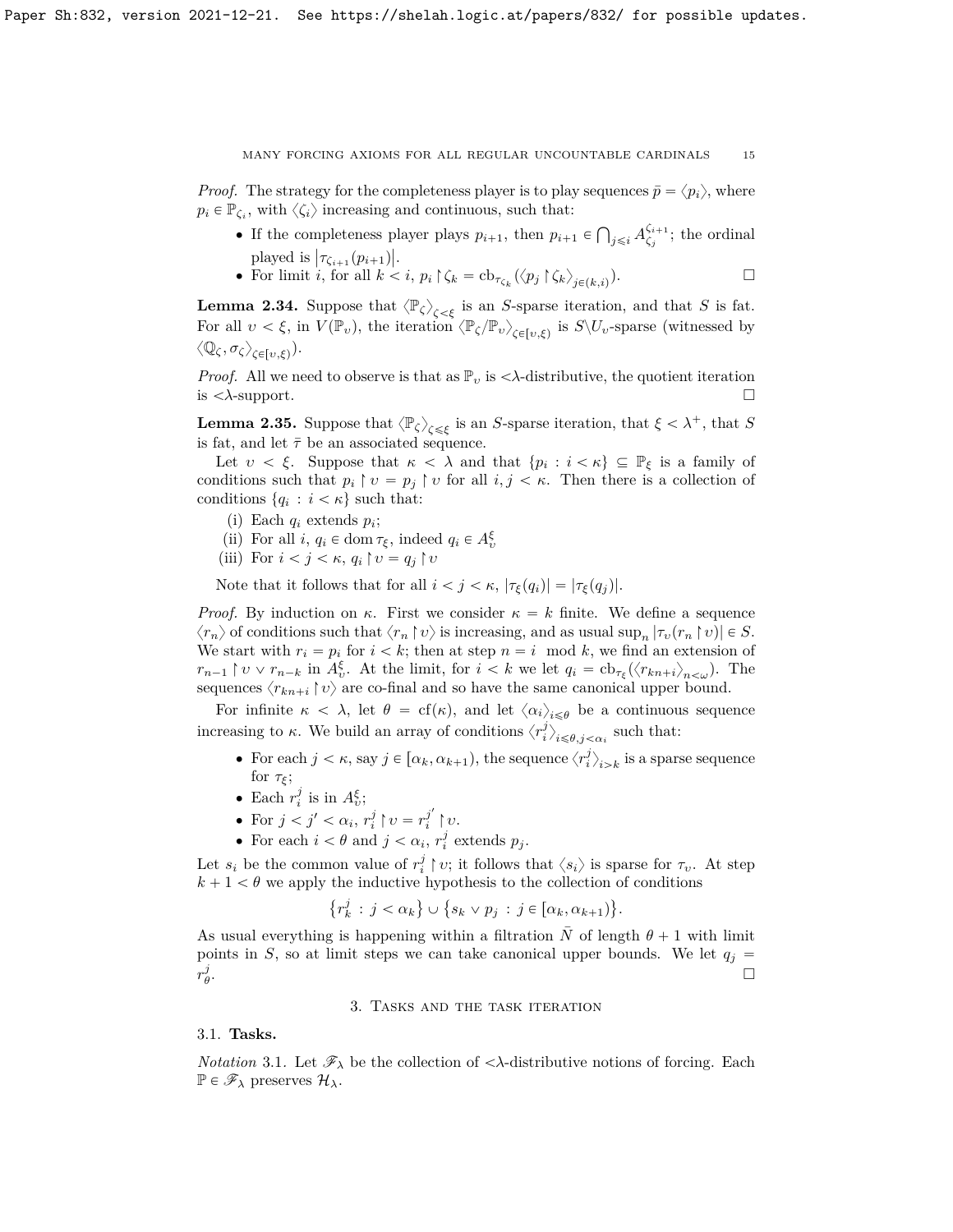Note that since we assume that the GCH holds below  $\lambda$ , we identify  $\mathcal{P}(\lambda)$  with  $\mathcal{P}(\mathcal{H}_{\lambda}).$ 

*Generically uniform definitions.* Let  $O \subseteq \lambda$  and let  $\varphi$  be a first-order formula. For every  $A \in \mathcal{P}(\lambda)$  we define

$$
\mathscr{B}(A) = \mathscr{B}_{O,\varphi}(A) = \{x \in \mathcal{H}_{\lambda} : (\mathcal{H}_{\lambda}; O, A) \models \varphi(x)\}.
$$

We call this a uniform definition of  $\mathcal{B}(A)$  from *A*; *O* can be considered as an "oracle", but can also incorporate any parameters from  $\mathcal{H}_{\lambda}$  if we so choose.

Further, for every  $\mathbb{P} \in \mathscr{F}_{\lambda}$  and every  $A \in \mathcal{P}(\lambda)(\mathbb{P})$ , that is, any  $A \in V(\mathbb{P})$  such that  $\Vdash_{\mathbb{P}} A \subseteq \lambda$ , we let  $\mathscr{B}(A)$  be P-name denoting the result of this definition in  $V(\mathbb{P})$ . Thus, *O* and  $\varphi$  give us what we call a *generically uniform definition* of subsets of H*λ*.

We remark that if  $\mathbb{P} \leq \mathbb{Q}$  and  $\mathbb{Q} \in \mathscr{F}_\lambda$  then as  $\mathcal{H}_\lambda$  is the same in  $V(\mathbb{P})$  and in  $V(\mathbb{Q})$ , we can naturally consider  $\mathcal{P}(\lambda)(\mathbb{P})$  as a subset of  $\mathcal{P}(\lambda)(\mathbb{Q})$ . Since  $\varphi$  is first-order, the interpretation of  $\mathscr{B}(A)$  in  $V(\mathbb{P})$  and  $V(\mathbb{Q})$  is the same.

## *Limited genericity.*

**Definition 3.2.** Suppose that  $\mathbb{P} \subseteq \mathcal{H}_{\lambda}$  is a notion of forcing and that  $O \in \mathcal{P}(\lambda)$ . A filter  $G \subseteq \mathbb{P}$  is *O-generic* if it meets every dense subset of  $\mathbb{P}$  which is first-order definable in the structure  $(\mathcal{H}_{\lambda}; \mathbb{P}, O)$ .

Note that if  $\mathbb{P}$  is  $\lambda$ -strategically closed then for any O there is an O-generic  $G \subseteq \mathbb{P}$ in  $V.^7$  $V.^7$ 

If *σ* is an explicit P-name for a subset of  $\lambda$ , then for any *σ*-generic filter  $G \subseteq \mathbb{P}$ ,  $W_{\sigma}[G]$  is well-defined and is an element of  $2^{\lambda}$ .

## <span id="page-15-0"></span>*Tasks.*

**Definition 3.3.** A *λ*-task t consists of three generically uniform definitions  $\mathbb{Q}^{\mathfrak{t}}$ ,  $\sigma^{\mathfrak{t}}$ and  $\mathbb{S}^{\mathfrak{t}}$  (say with oracle  $O = O^{\mathfrak{t}}$ ) such that for all  $\mathbb{P} \in \mathscr{F}_{\lambda}$  and all  $C \in \mathcal{P}(\lambda)(\mathbb{P})$ , in  $V(\mathbb{P}),$ 

- (A)  $\mathbb{Q}^{\mathfrak{t}}(C)$  is a notion of forcing, and  $\sigma^{\mathfrak{t}}(C)$  is a *λ*-sparse  $\mathbb{Q}^{\mathfrak{t}}(C)$ -name for a subset of  $C$ .<sup>[8](#page-15-2)</sup> We let  $W^{\mathfrak{t}}(C) = W_{\sigma^{\mathfrak{t}}(C)}$ .
- (B) For any  $G \subseteq \mathbb{Q}^{\mathfrak{t}}(C)$  which is  $(O, C)$ -generic, for any  $\mathbb{P}' \in \mathscr{F}_{\lambda}$  with  $\mathbb{P} \leq \mathbb{P}'$ , for any  $A \in \mathcal{P}(\lambda)(\mathbb{P}'),$  in  $V(\mathbb{P}'), \mathbb{S}^{\mathfrak{t}}(C, G, A)$  is a notion of forcing which is explicitly closed outside  $W^{t}(C)[G].<sup>9</sup>$  $W^{t}(C)[G].<sup>9</sup>$  $W^{t}(C)[G].<sup>9</sup>$

Note that explicit closure or sparse closure of a notion of forcing does not depend on the universe we work in, as it only involves sequences of length  $\langle \lambda \rangle$ .

## *Example: exact diamonds.*

**Definition 3.4.** Let  $\mu < \lambda$  be a cardinal (possibly finite, but  $\geq 2$ ), and let  $S \subseteq \lambda$ be stationary. A *µ*-sequence on *S* is a sequence  $\overline{F} = \langle F_\alpha \rangle_{\alpha \in S}$  such that for each  $\alpha \in S$ ,  $F_{\alpha} \subseteq \mathcal{P}(\alpha)$  and  $|F_{\alpha}| = \mu$ .

A *µ*-sequence  $\overline{F}$  *guesses* a set  $X \subseteq \lambda$  if for stationarily many  $\alpha \in S$ ,  $X \cap \alpha \in F_\alpha$ . We say that *F* is a *µ*-diamond sequence if it guesses every  $X \subseteq \lambda$ .

<span id="page-15-1"></span><sup>7</sup>Strategic *S*-closure for a fat *S* does not seem to suffice.

<span id="page-15-2"></span><sup>&</sup>lt;sup>8</sup>This means that  $\vdash_{\mathbb{Q}^{\mathfrak{t}}(C)} W_{\sigma^{\mathfrak{t}}(C)} \subseteq C$ .

<span id="page-15-3"></span> ${}^{9}$ Recall that this means that it is explicitly  $\lambda \backslash W^{t}(C)[G]$ -closed.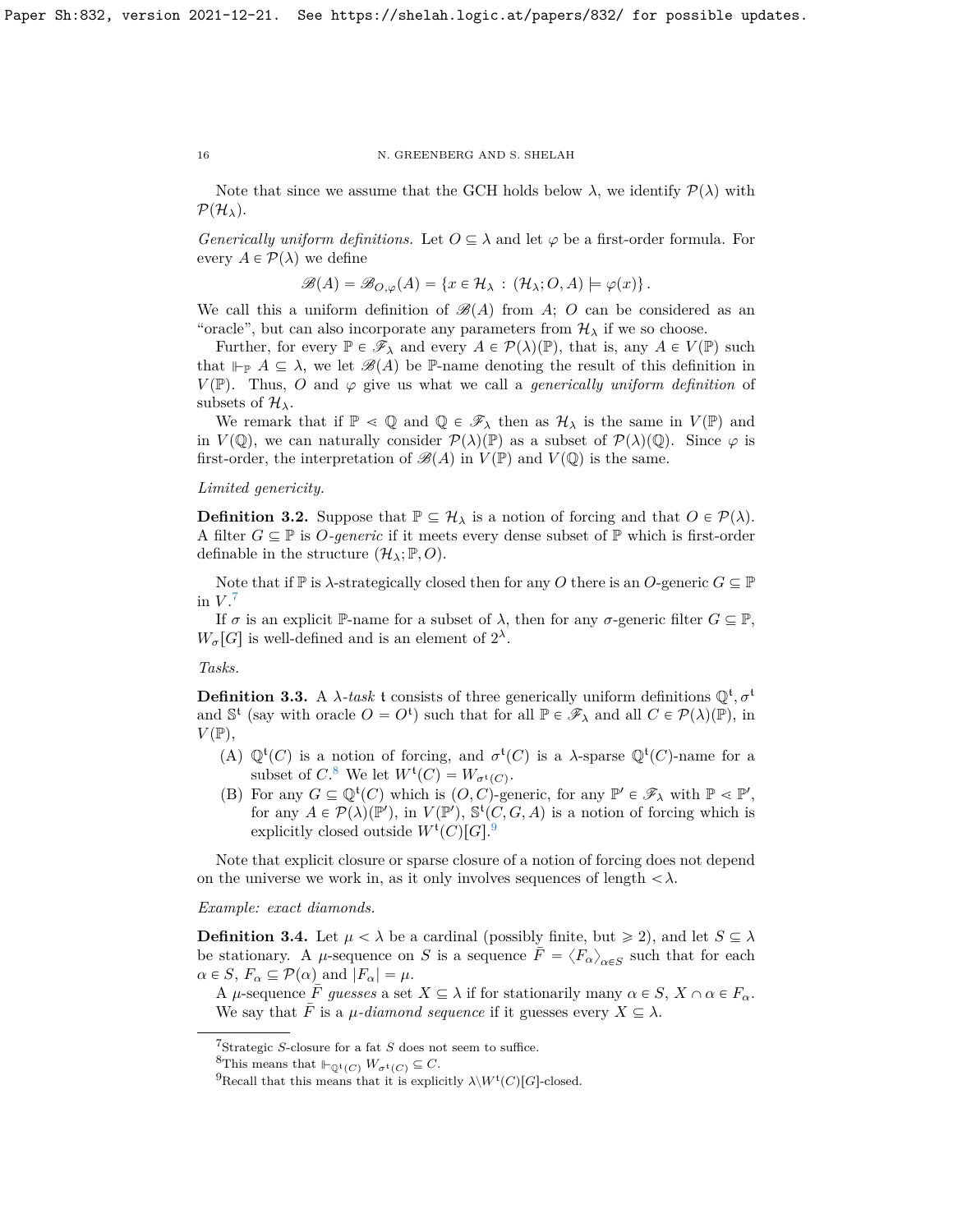We say that it is a  $\mu$ -almost diamond sequence if it guesses all subsets of  $\lambda$  except possibly for a collection of at most  $\lambda$  many subsets X.

We say that *F* is a  $\mu$ -exact diamond sequence if it is a  $\mu$ -dimaond sequence, and whenever we choose  $x_{\alpha} \in F_{\alpha}$  for all  $\alpha \in S$ , the sequence  $\langle F_{\alpha} \rangle \langle x_{\alpha} \rangle_{\alpha \in S}$  is not a  $\mu$ -almost diamond sequence (let alone a  $\mu$ -diamond sequence).

We define the *µ*-exact diamond task  $t = t_0(\mu)$ . The forcing  $\mathbb{Q}^t(C)$  adds a  $\mu$ diamond sequence on a subset of *C*; the subsequent forcings  $S<sup>t</sup>$  ensure that it is exact.

- (i) For  $C \subseteq \lambda$ ,  $p \in \mathbb{Q}^{\mathfrak{t}}(C)$  if  $p = (\sigma(p), \overline{F}(p))$  where:
	- $\sigma(p) \in 2^{< \lambda}$  and  $\sigma(p) \subseteq C;^{10}$  $\sigma(p) \subseteq C;^{10}$  $\sigma(p) \subseteq C;^{10}$
	- $\bullet$   $F(p) = \langle F_\alpha(p) \rangle_{\alpha \in \sigma(p)}$  with  $F_\alpha(p) \subseteq \mathcal{P}(\alpha)$  and  $|F_\alpha(p)| = \mu;$
	- ' extension is by extending the sequences in both coordinates.

 $\sigma^{\mathfrak{t}}(C) = \sigma;$ 

(ii) Fixing *C*, suppose that  $G \subseteq \mathbb{Q}^{\mathfrak{t}}(C)$  is *C*-generic; let  $W = W^{\mathfrak{t}}(C)[G]$ , and let  $F$  be the generic  $\mu$ -sequence of sets.

For a sequence  $\bar{x} = \langle x_\alpha \rangle_{\alpha \in W}$  with  $x_\alpha \in F_\alpha$ ,  $\mathbb{S}^{\mathfrak{t}}(C, G, \bar{x})$  is the notion of forcing consisting of conditions  $(d, y)$ , where

- $d, y \in 2^{< \lambda}$  and  $|d| = |y| + 1;$
- $\bullet$  *d* is a closed subset of  $|d|$ ;
- for all  $\alpha \in d \cap W$ ,  $y \cap \alpha \notin F_\alpha \setminus \{x_\alpha\};$
- ' extension is extension in both coordinates.

Observe that indeed  $\sigma^{\mathfrak{t}}(C)$  is  $\lambda$ -sparse: for a canonical sparse upper bound of an increasing sequence  $\bar{p} = \langle p_i \rangle$  we choose a condition  $p^*$  defined by  $\sigma(p^*) = \sigma(\bar{p})^0$ , increasing sequence  $p = \langle p_i \rangle$  we choose a condition  $p^*$  defined by  $\sigma(p^*) = \sigma(p)$ , and  $\bar{F}(p^*) = \bar{F}(\bar{p}) = \bigcup_i \bar{F}(p_i)$ . Of course one of the main points is that  $\alpha = |\sigma(\bar{p})|$ . is excluded from  $\sigma(p^*)$ , so we do not need to define  $F_\alpha(p^*)$ . Note that in fact,  $\mathbb{Q}^{\mathfrak{t}}(C)$  is  $\lt\lambda$ -closed. Also observe that  $\mathbb{S}^{\mathfrak{t}}(C, G, \bar{x})$  is explicitly closed outside *W*, by taking  $\delta(d, y) = |y|$ .

*Remark* 3.5. In the example above, what is  $\mathbb{S}^{t}(C, G, A)$  if *A* is not of the form  $\bar{x}$ where  $x_{\alpha} \in F_{\alpha}(C)$ ? Note that the collection of "legal" *A* is  $\Pi_1^0(\mathcal{H}_{\lambda}; C, G)$ , so the generic definition  $\mathbb{S}^{t}(C, G, A)$  can involve a check and output a trivial notion of forcing when *A* does not have the right form.

3.2. **The task iteration.** We now define the *λ-task iteration*. This will be a *λ*sparse iteration  $\langle \mathbb{P}_{\zeta}, \mathbb{Q}_{\zeta}, \sigma_{\zeta} \rangle$  of length  $\lambda^+$ . We let  $\langle \tau_{\zeta} \rangle$  be the associated sequence, and as above use the abbreviations  $W_{\zeta} = W_{\sigma_{\zeta}}$  and  $U_{\zeta} = W_{\tau_{\zeta}}$ . Together with the iteration we will define bookkeeping objects **I**, **f** such that  $I \subseteq \lambda^+$ , and for all  $\zeta < \lambda^+,$ 

- (i) If  $\zeta \in I$ , then  $f(\zeta) \in V(\mathbb{P}_{\zeta})$  is a  $\lambda$ -task t, and  $\mathbb{Q}_{\zeta} = \mathbb{Q}^{t}(\lambda \setminus U_{\zeta}), \sigma_{\zeta} = \sigma^{t}(\lambda \setminus U_{\zeta});$
- (ii) If  $\zeta \notin \mathbf{I}$ , then  $\mathbf{f}(\zeta) = (v, A)$  where:
	- $v < \zeta$  and  $v \in I$ , and
		- $A \in \mathcal{P}(\lambda)(\mathbb{P}_{\zeta})$ ;

and  $\mathbb{Q}_{\zeta} = \mathbb{S}^{t}(\lambda \setminus U_{v}, G_{v}, A)$ , where  $t = \mathbf{f}(v)$  and  $G_{v} \in V(\mathbb{P}_{v+1})$  is the generic for  $\mathbb{Q}_v = \mathbb{Q}^{\mathfrak{t}}(\lambda \backslash U_v)$ . In this case, as  $\mathbb{Q}_\zeta$  is explicitly closed outside  $W_v$ , we let  $\delta_{\zeta}$  witness this fact, and let  $\sigma_{\zeta}$  be the associated explicit name for the empty set (see Lemma [2.16\)](#page-6-2). Note that  $W_v \subseteq U_\zeta$  modulo clubs, so  $\mathbb{Q}_\zeta$  is explictly closed outside  $U_{\zeta}$  as required.

<span id="page-16-0"></span> $10$ As usual, identifying the characteristic function with its underlying set.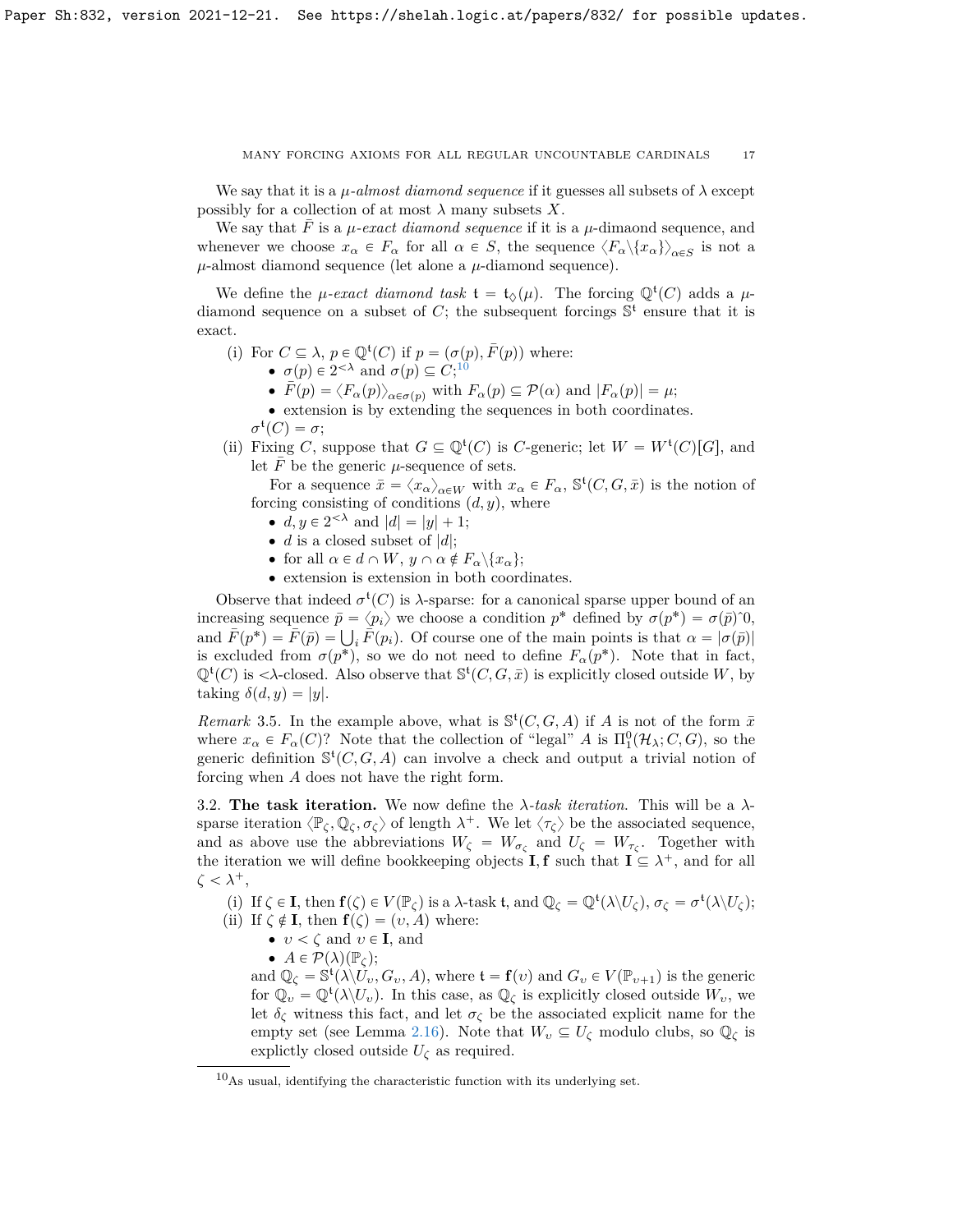**Lemma 3.6.**  $\mathbb{P}_{\lambda^+}$  is strategically *λ*-closed, and has the  $\lambda^+$ -chain condition.

*Proof.* Strategic *λ*-closure follows from Lemma [2.33.](#page-13-0) For the  $\lambda^+$ -chain condition, note that for all  $\zeta < \lambda^+$ ,  $\Vdash_{\mathbb{P}_\zeta} |\mathbb{Q}_\zeta| \leq \lambda$ , and that the iteration is  $\langle \lambda$ -support.  $\Box$ 

<span id="page-17-1"></span>**Corollary 3.7.**  $\mathcal{P}(\lambda)(\mathbb{P}_{\lambda^+}) = \bigcup_{\zeta < \lambda^+} \mathcal{P}(\lambda)(\mathbb{P}_{\zeta})$ ;  $\mathbb{P}_{\lambda^+}$  *is*  $\langle \lambda$ *-distributive; in*  $V(\mathbb{P}_{\lambda^+})$ , *no cofinalities are changed and no cardinals are collapsed; if the* GCH *holds in V then it also holds in*  $V(\mathbb{P}_{\lambda^+})$ *.* 

Corollary [3.7](#page-17-1) allows us to define the bookkeeping functions so that:

- For every  $\lambda$ -task  $\mathbf{t} \in V(\mathbb{P}_{\lambda^+})$  there is some  $\xi \in \mathbf{I}$  such that  $\mathbf{f}(\xi) = \mathbf{t}$ ;
- For every  $\xi \in I$ , for every  $A \in \mathcal{P}(\lambda)(\mathbb{P}_{\lambda^+})$ , there are unboundedly many  $\zeta > \xi$  such that  $f(\zeta) = (\xi, A)$ .

## <span id="page-17-0"></span>3.3. **Exact diamonds in the extension.**

**Proposition 3.8.** *In*  $V(\mathbb{P}_{\lambda^+})$ *, for every regular*  $\theta < \lambda$ *, for every cardinal*  $\mu \in [2, \lambda)$ *, there is a stationary set*  $W \subseteq \text{Cof}_{\lambda}(\theta)$  *and a*  $\mu$ -exact diamond sequence on W.

To prove this proposition, we let  $\mathfrak{t} = \mathfrak{t}_{\Diamond}(\mu, \theta)$  be the obvious modification of the task  $\mathfrak{t}_{\Diamond}(\mu)$  above, where the requirement  $\sigma(p) \subseteq C$  is replaced by  $\sigma(p) \subseteq C \cap \mathrm{Cof}(\theta)$ . We fix some  $v \in \mathbf{I}$  such that  $\mathbf{f}(v) = \mathbf{t}$ . Let  $W = W_v = W^{\mathbf{t}}(\lambda \setminus U_v)[G_v]$  and let

we fix some 
$$
v \in \mathbf{I}
$$
;  
 $\overline{F} = \overline{F}[G_v]$ .

The easier part is to check exactness.

**Lemma 3.9.** In  $V(\mathbb{P}_{\lambda^+})$ , for every  $\bar{x} = \langle x_\alpha \rangle_{\alpha \in W}$  for which  $x_\alpha \in F_\alpha$  for all  $\alpha \in W$ , there are  $\lambda^+$ -many  $Y \in \mathcal{P}(\lambda)$  which are not guessed by  $\langle F_\alpha \rangle \{x_\alpha\} \rangle$ .

*Proof.* Fix a set  $T \subset \mathcal{P}(\lambda)(\mathbb{P}_{\lambda^+})$  with  $|T| \leq \lambda$ . Find some  $\zeta$  sufficiently large so that  $T \in V(\mathbb{P}_{\zeta})$  and  $\mathbf{f}(\zeta) = (v, \bar{x})$ , so  $\mathbb{Q}_{\zeta} = \mathbb{S}^{\mathfrak{t}}(\lambda \setminus U_v, G_v, \bar{x})$ . This notion of forcing adds a set  $Y \in \mathcal{P}(\lambda) \setminus T$  and a club *D* witnessing that  $\langle F_\alpha \rangle \langle x_\alpha \rangle$  does not guess *Y*.  $\Box$ 

What is trickier is showing that  $\bar{F}$  is a diamond sequence in  $V(\mathbb{P}_{\lambda^+})$ . Certainly it is a diamond sequence in  $V(\mathbb{P}_{v+1})$ : But we need to show that it remains a diamond sequence in  $V(\mathbb{P}_{\lambda^+})$ . The argument to a large degree follows the main argument of [\[Sh:122\]](#page-29-11).

Let  $Z \in 2^{\lambda}(\mathbb{P}_{\lambda^+})$ , and let  $C \subseteq \lambda$  in  $V(\mathbb{P}_{\lambda^+})$  be a club; find some limit  $\xi \in (v, \lambda^+)$ such that  $C, Z \in V(\mathbb{P}_{\xi})$ .

For the rest of the proof, we work in  $V(\mathbb{P}_v)$ . In that universe,  $U_v$  is co-fat, and  $\mathbb{P}_{\xi}/\mathbb{P}_{\nu}$  is the result of the named *λ*-iteration  $(\mathbb{P}_{\zeta}/\mathbb{P}_{\nu}, \mathbb{Q}_{\zeta}, \sigma_{\zeta})_{\zeta \in [\nu,\xi)}$  (Lemma [2.34\)](#page-14-1). Let

$$
Q = \left\{ \zeta \in (v, \xi) : \mathbf{f}(\zeta) = (v, \bar{x}) \text{ where in } V(\mathbb{P}_{\zeta}), \, \bar{x} \in \prod_{\alpha \in W} F_{\alpha} \right\}.
$$

For  $\zeta \in Q$  we write  $\bar{x}^{\zeta} =$ *x ζ α*  $\alpha \in W$  where **f**( $\zeta$ ) = ( $v, \bar{x}^{\zeta}$ ), and we let  $(D_{\zeta}, Y_{\zeta}) \in$  $V(\mathbb{P}_{\zeta+1})$  be the pair of club and subset of  $\lambda$  which are added by  $\mathbb{Q}_{\zeta} = \mathbb{S}^{t}(\lambda \setminus U_{v}, G_{v}, \bar{x}^{\zeta}).$ We note:

• If  $\zeta \in (v, \xi) \backslash Q$ , then  $\sigma_{\zeta}$  is *W*-sparse.

For if  $\zeta \in I$  then  $\sigma_{\zeta}$  is  $\lambda$ -sparse; if  $\zeta \notin I$  then  $\mathbb{Q}_{\zeta}$  is explicitly closed outside  $W_{\vartheta}$  for some  $\vartheta < \zeta$  distinct from *v*; and  $W_{\vartheta} \cap W = \varnothing$  modulo the club filter. So  $\mathbb{Q}_{\zeta}$  is explicitly *W*-closed; and  $\sigma_{\zeta}$  (a  $\mathbb{Q}_{\zeta}$ -name for the empty set) is *W*-sparse.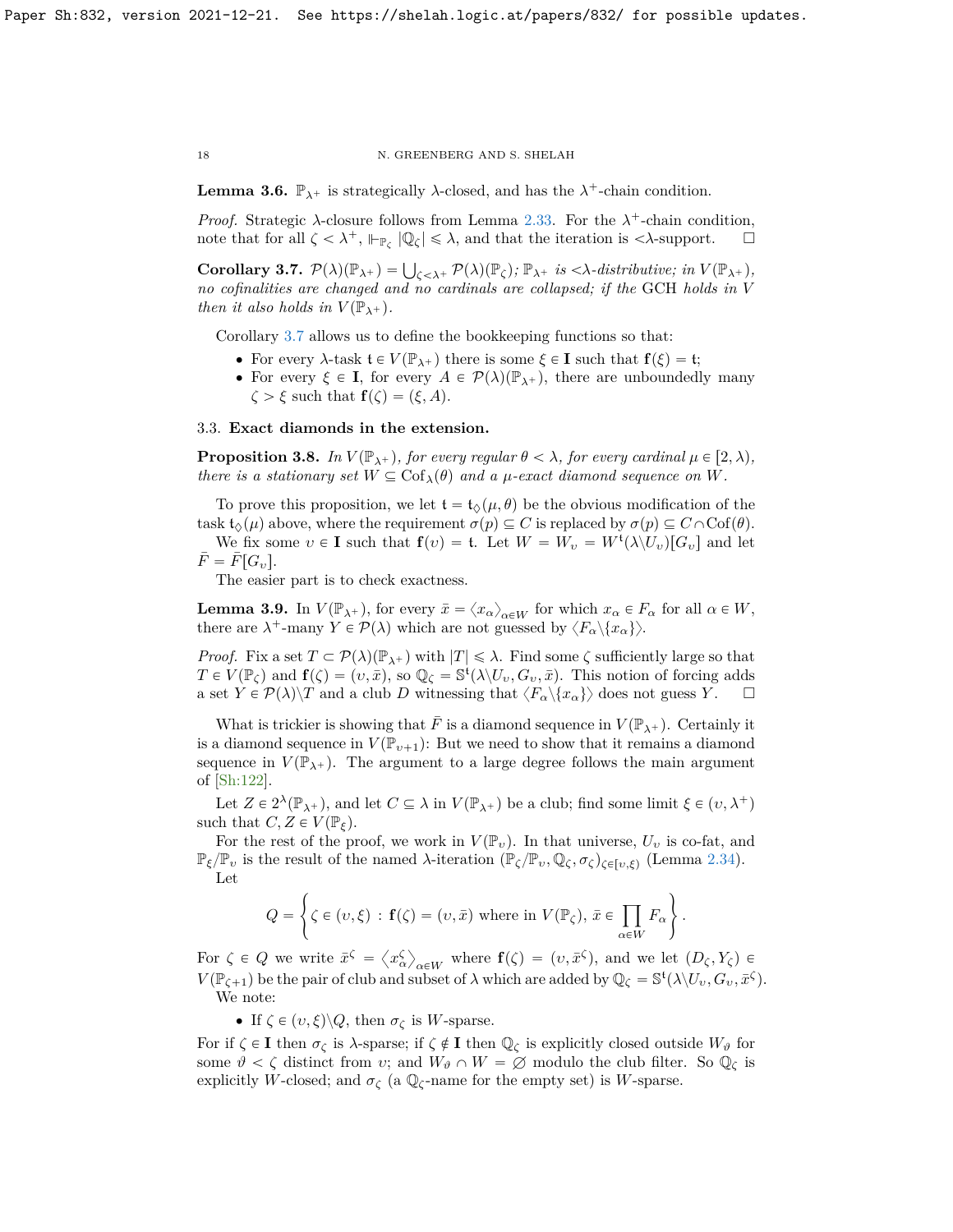We apply Corollary [2.32](#page-12-0) to the iteration  $\langle \mathbb{P}_{\zeta}/\mathbb{P}_{v} \rangle_{\zeta \in [v,\xi]}$ , with  $S = \lambda \setminus U_v$ , obtaining an associated sequence of names  $\langle \tau_\zeta \rangle_{\zeta \in (v,\xi]},$  which is sparse outside  $U_v$ . However we modify the construction at successor steps  $\zeta + 1$  for  $\zeta \in Q$  to determine not only the height  $\delta_{\zeta}(p(\zeta)) = |y^{p(\zeta)}|$  of a condition, but the actual values  $(d, y)$  of the condition. So for all  $p \in \text{dom } \tau_{\xi}$ , for all  $\zeta \in \text{supp}(p) \cap Q$ , there is a pair  $(d_{\zeta}^{p}, y_{\zeta}^{p}) \in V(\mathbb{P}_{v})$  (rather than  $V(\mathbb{P}_{\zeta})$  such that  $p \upharpoonright \zeta$  forces that  $p(\zeta) = (d_{\zeta}^p, y_{\zeta}^p)$ . Note that for such *p* and  $\zeta$ we have  $|d^p_\zeta| = |\tau_\xi(p)|$ . For brevity, let  $\tau = \tau_\xi$ .

There are two cases.

In the first case, we work above a condition  $p^* \in \mathbb{P}_{\xi}/\mathbb{P}_{\nu}$  which forces that for all  $\zeta \in Q$ ,  $Z \neq Y_{\zeta}$ . Because  $\mathbb{P}_{\xi}/\mathbb{P}_{\upsilon}$  is  $\langle \lambda$ -distributive, every  $p \geq p^*$  in  $\mathbb{P}_{\xi}/\mathbb{P}_{\upsilon}$  has an extension  $r \in \text{dom } \tau$  such that for some string  $\pi \in 2^{<\lambda}$  with  $|\pi| > |\tau(p)|$ ,

- (i)  $r \Vdash \pi \prec Z$ ; and
- (ii) for every  $\zeta \in Q \cap \text{supp}(p)$ ,  $\pi \perp y_{\zeta}^r$ .

Since  $U_{\nu}$  is co-fat, we use our usual technique to get a sparse sequence  $\bar{p}$  =  $\langle p_i \rangle_{i \leq \theta}$ <sup>[11](#page-18-0)</sup> in dom *τ* such that for limit  $i \leq \theta$ , sup<sub>*j* $\leq i$ </sub>  $\gamma_j \notin U_v$ ; and such that each *p*<sub>*i*+1</sub> separates *Z* from  $y^{p_i}$  as above, namely: for some  $\pi_i$  of length in  $[\gamma_i, \gamma_{i+1})$ , we have  $p_{i+1} \Vdash \pi_i \prec Z$ , and for all  $\zeta \in Q \cap \text{supp}(p_i)$ ,  $\pi_i \perp y_{\zeta}^{p_{i+1}}$ . Naturally  $\langle \pi_i \rangle$  is increasing. Also, we ensure that  $p_{i+1}$  forces that  $C \cap [\gamma_i, \gamma_{i+1}]$  is nonempty. We may assume that  $v \in \text{supp}(p_0)$ .

We are after a condition *q* which forces that *Z* is guessed by  $\overline{F}$  at some point in *C*. Informally, we define *q* to be a modification of the canonical sparse upper bound  $p_{\theta}$ of  $\bar{p}$ ; the difference is in  $q(v)$ , which recall is a condition in  $\mathbb{Q}_v = \mathbb{Q}^{\mathfrak{t}}(\lambda \backslash U_v)$ . Let  $\alpha^* = \sup_{i \leq \theta} \gamma_i$ , so  $cf(\alpha^*) = \theta$  and  $\alpha^* \notin U_v$ . Formally, by induction on  $\zeta \in (v, \xi]$ , we define  $q \restriction \zeta$ , extending each  $p_i \restriction \zeta$ , as follows. We decalre that  $\text{supp}(q) =$  $_{i<\theta}$  supp $(p_i)$ . For  $\zeta \in \text{supp}(q) \cap Q$ , let  $y_{\zeta}^* = \bigcup_{i<\theta} y_{\zeta}^{p_i}$  and  $d_{\zeta}^* = \bigcup_{i<\theta} d_{\zeta}^{p_i}$ . Also let  $\pi^* = \bigcup_{i < \theta} \pi_i.$ 

(1) First we define *<sup>q</sup>*p*υ*<sup>q</sup> by letting *<sup>σ</sup>*p*q*p*υ*qq " <sup>Ť</sup> *i*ă*θ σ*p*pi*p*υ*qqˆ1 and *F*¯p*q*p*υ*qq " Ť  $\overline{F}(p_i(v))^{\wedge} F_{\alpha^*}$ , where  $\pi^* \in F_{\alpha^*}$  but for all  $\zeta \in \text{supp}(q) \cap Q$ ,  $y_{\zeta}^* \notin F_{\alpha^*}$ . Note that this is a legitimate condition because  $\alpha^* \in \text{Cof}_{\lambda}(\theta) \backslash U_{\nu}$ .

Let  $\zeta > v$  be in supp $(q)$ , and suppose that  $q \upharpoonright [v, \zeta)$  has already been defined, and that for all  $i < \theta, q \upharpoonright [v, \zeta)$  extends  $p_i \upharpoonright [v, \zeta)$ .

- (2) Suppose that  $\zeta \notin Q$ . Since  $q \restriction [v, \zeta)$  extends each  $p_i \restriction [v, \zeta)$ , it forces that a tail of  $\langle p_i(\zeta) \rangle$  is a sparse sequence for  $\sigma_{\zeta}$  (we use [\(8\)](#page-12-6) of Definition [2.29\)](#page-11-2). Also,  $q \restriction [v, \zeta]$  forces that  $\alpha^* \in W$ , so forces that  $\langle p_i(\zeta) \rangle$  has an upper bound, which we set to be  $q(\zeta)$ .
- (3) Suppose that  $\zeta \in Q$ . We declare that  $q(\zeta) = (d_{\zeta}^{*1}, y_{\zeta}^{*})$ . This is a legitimate condition because  $\alpha^* \in W$  and  $y_{\zeta}^* \notin F_{\alpha^*}.$

The condition *q* forces that  $\pi^* = Z \cap \alpha^*$ ,  $\alpha^* \in C \cap W$  and  $\pi^* \in F_{\alpha^*}$ , finishing the proof in this case.

In the second case, we work above a condition  $p^*$  which forces that  $Z = Y_{\varrho}$  for some  $\rho \in Q$ . (Note that we still have to work in  $V(\mathbb{P}_{\xi})$  rather than  $V(\mathbb{P}_{\rho})$ , as  $C \in$ *V*( $\mathbb{P}_{\xi}$ ) may not be in *V*( $\mathbb{P}_{\varrho}$ ).) We may assume that  $p^* \in \text{dom } \tau$  and  $\varrho \in \text{supp}(p^*)$ . Let  $\alpha = |\tau(p^*)| + \mu$ , where recall  $\mu$  is the size of each  $F_\beta$ . Let  $p^*(\varrho) = (d^*, y^*)$ . Find strings  $y^i$ , for  $i < \mu$ , of length  $\alpha$ , each extending  $y^*$ , which are pairwise

<span id="page-18-0"></span><sup>&</sup>lt;sup>11</sup>Recall that  $\theta$  is the cofinality on which *W* concentrates.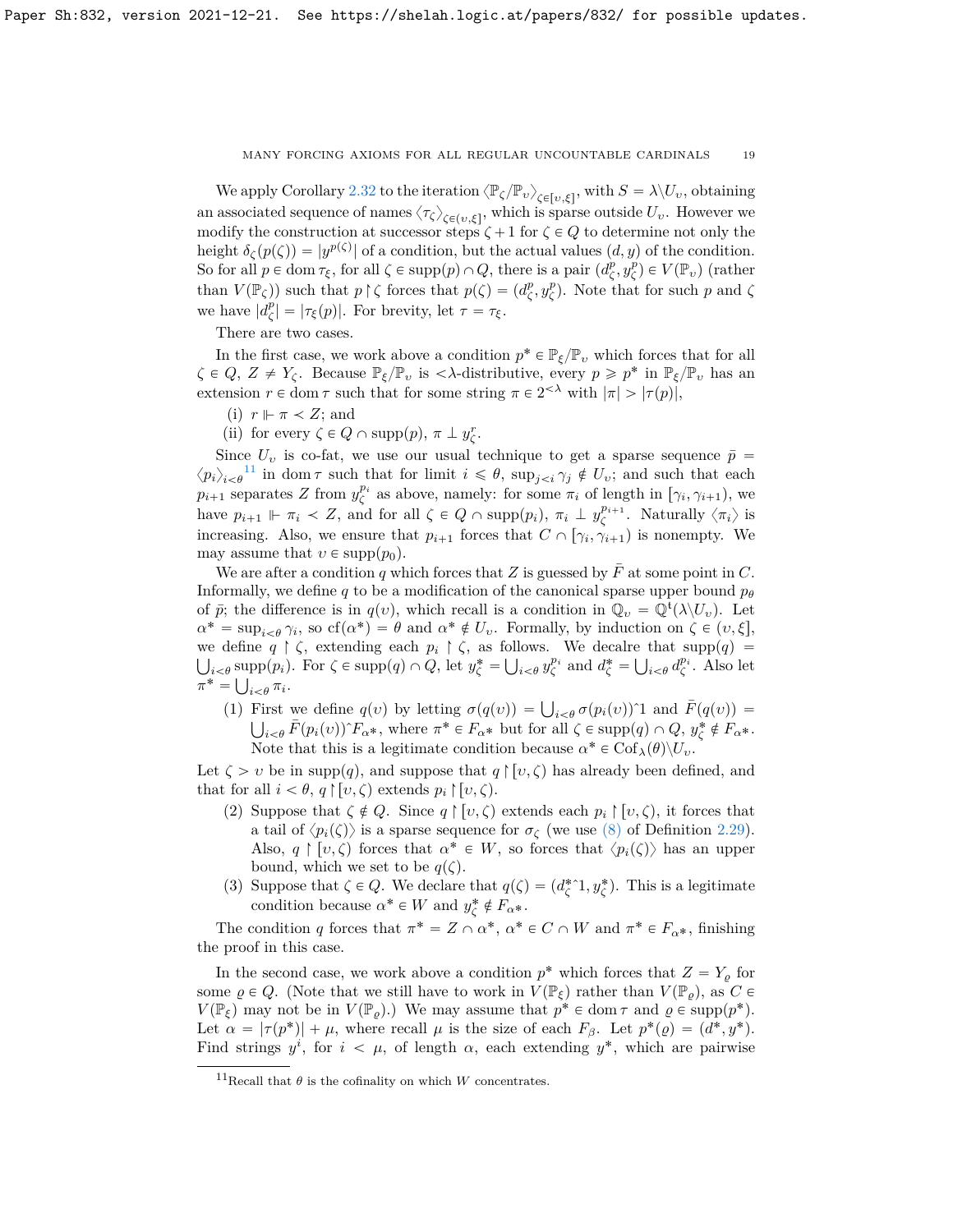incomparable; let  $p^i$  agree with  $p^*$  except that  $p^i(\rho) = (d, y^i)$ , where  $|d| = \alpha + 1$  is an extension of  $d^*$  by a string of zeros.

Using Lemma [2.35,](#page-14-2) we follow our usual construction, this time constructing an Using Lemma 2.35, we fou<br>
array  $\langle p_j^i \rangle_{i \le \mu, j \le \theta}$  such that:

- (i) For each  $i < \mu$ ,  $\langle p_j^i \rangle_{j \le \theta}$  is a sparse sequence for  $\tau$ ;
- (ii) For each  $i < i' \leq \theta$ ,  $p_j^i \upharpoonright \varrho = p_j^{i'} \upharpoonright \varrho$ , call the common value  $r_j$ ;
- (iii)  $p_0^i = p^i$ ;
- (iv) For each  $i < \mu$  and  $j < \theta$ ,  $p_j^i \in A_{\varrho}^{\xi}$ ;

(v) For each  $i, i' < \mu, j < \theta$ , and  $\zeta \in Q \cap \text{supp}(p_j^i)$  other than  $\varrho, y_{\zeta}^{p_{j+1}^i} \perp y_{\varrho}^{p_{j+1}^{i'}}$ . At step  $\theta$ , instead of taking the sparse upper bound, we inductively define a condtion  $q \in \text{dom } \tau_{\varrho}$  by induction as above. For  $i < \mu$  let  $y_{\varrho}^i = \bigcup_{j < \theta} y_{\varrho}^{p_j^i}$ . Let  $\alpha^* = |\tau_{\varrho}(\bar{r})|$ , which has cofinality  $\theta$  and is out of  $U_v$ . We start with setting  $q(v)$  so that  $\alpha^* \in \sigma_v(q(v))$  and  $F_{\alpha^*}$ , according to  $q(v)$ , is  $\{y_{\rho}^i : i < \mu\}$ . We then define so that  $\alpha^* \in \sigma_v(q(v))$  and  $F_{\alpha^*}$ , according to  $q(v)$ , is  $\{y_\rho^i : i < \mu\}$ . We then define so that  $\alpha^* \in \sigma_v(q(v))$  and  $F_{\alpha^*}$ , according to  $q(v)$ , is  $\{y^i_{\rho} : i < \mu\}$ . We then define  $q(\zeta)$  for  $\zeta \in \text{supp}(q) = \bigcup_j \text{supp}(r_j)$  as above, noting that for all  $\zeta \in Q \cap \text{supp}(q)$ , for all  $i < \mu$ ,  $y_{\varrho}^i \neq y_{\zeta}^q$ , where of course  $y_{\zeta}^q = \bigcup_{j < \theta} y_{\zeta}^{r_j}$ .

Now, we extend *q* to a condition  $q' \in \text{dom } \tau_{\varrho}$  such that for some  $\pi$  of length  $\alpha^*$ ,  $q' \Vdash x_{\alpha^*}^{\varrho} = \pi$ . Since  $q'$  decides the value of  $F_{\alpha^*}$ , necessarily  $\pi = y_{\varrho}^{i^*}$  for some  $i^*$   $\lt \mu$ . As above, extend *q*' to a condition  $s \in \text{dom } \tau_{\xi}$  extending  $p_j^{i^*}$  for all  $j < \theta$ . Defining  $s(\varrho) = (d_{\varrho}^{i*}, y_{\varrho}^{i*})$  (where of course  $d_{\varrho}^{i} = (\bigcup_{j < \theta} d_{\varrho}^{p_{j}^{i}})^{\gamma}$ ) is legitimate since *q'* forces that  $y_e^{i*} \notin F_{\alpha^*} \setminus \{x_{\alpha^*}^{\rho}\}\$ . The condition *s* forces that  $\alpha^* \in C$  and that  $Z \cap \alpha^* = y_{\varrho}^{i^*} \in F_{\alpha^*}.$ 

## 4. The task axiom

<span id="page-19-0"></span>4.1. **Named iterations beyond**  $\lambda^+$ . Let  $\mathcal{U}$  be a family of subsets of  $\lambda$ . We define the notion of forcing  $\mathbb{R}(\mathscr{U})$ :

- Conditions are pairs  $p = (u(p), \sigma(p))$  where  $\sigma(p) \in 2^{< \lambda}$  and  $u(p) \subseteq \mathcal{U}$  has size  $\langle \lambda$ .
- *q* extends *p* if  $u(p) \subseteq u(q)$ ,  $\sigma(p) \leq \sigma(q)$  and for all  $U \in u(p)$ ,  $U \cap$  $[|\sigma(p)|, |\sigma(q)|) \subseteq \sigma(q)$ .

This notion of forcing is  $\langle \lambda \rangle$ -closed;  $\sigma$  is an explicit  $\mathbb{R}(\mathscr{U})$ -name for a subset of  $\lambda$ . In  $V(\mathbb{R}(\mathcal{U}))$ ,  $W_{\sigma}$  is an upper bound of  $\mathcal{U}$  modulo clubs (indeed modulo bounded subsets of  $\lambda$ ). We will not need to directly appeal to the following lemma, since in our context we will use the heavier machinery of sparse names.

**Lemma 4.1.** For every  $S \subseteq \lambda$  in *V*, if for all  $U \in \mathcal{U}$ ,  $S \setminus U$  is stationary, then in  $V(\mathbb{R}(\mathcal{U})), S\backslash W_{\sigma}$  is stationary.

We can now give a general definition of named *λ*-iterations (of any length):

**Definition 4.2.** A sequence  $\langle \mathbb{P}_{\zeta} \rangle_{\zeta \leq \xi}$  is a named *λ*-iteration if it satisfies conditions (i)-(iii) of Definition [2.26,](#page-10-0) together with:

(iv) For  $\zeta < \xi$  such that cf( $\zeta$ ) >  $\lambda$ ,  $\mathbb{Q}_{\zeta} = \mathbb{R}(\{W_{\sigma_v} : v < \zeta\})$  and  $\sigma_{\zeta}$  is the corresponding explicit name.

Using this definition, as above, for such an iteration we can define a sequence  $\langle \mathbf{u}_\zeta \rangle_{\zeta < \xi, \text{cf}(\zeta) \leq \lambda}$  with  $\mathbf{u}_\zeta \in \mathcal{P}(\lambda)/\text{NS}_\lambda(\mathbb{P}_\zeta)$ . This will be an increasing sequence in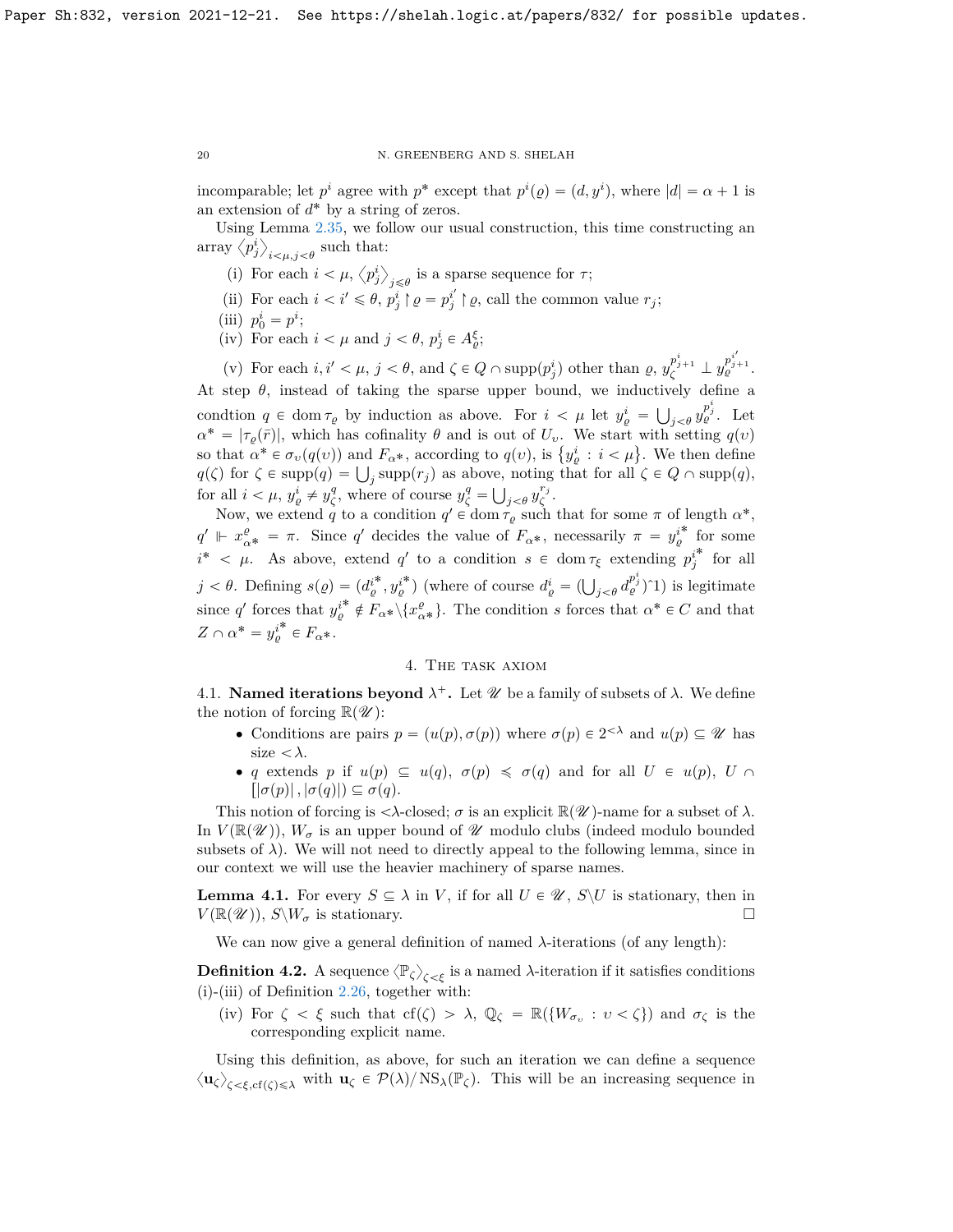$\mathcal{P}(\lambda)/NS_{\lambda}$ . If  $\zeta = v + 1$  and cf $(v) > \lambda$  then we let  $\mathbf{u}_{\zeta} = W_{\sigma_v}/NS_{\lambda}$ . Otherwise we can take least upper bounds as above. Definition [2.27](#page-11-10) now makes sense for named *λ*-iterations of length beyond  $λ$ <sup>+</sup> as well. Similarly we can generalise Definition [2.29;](#page-11-2) the only change is that  $\tau_{\zeta}$  is defined only for  $\zeta \in [1,\xi) \cap \text{Cof}(\leq \lambda)$ . We can then extend Proposition [2.31:](#page-12-2)

<span id="page-20-0"></span>**Proposition 4.3.** Let  $S \subseteq \lambda$  be fat. Suppose that  $\langle \mathbb{P}_{\zeta} \rangle_{\zeta \leq \xi}$  is an *S*-sparse iteration, *and that*  $\bar{\tau} = \langle \tau_{\zeta} \rangle_{\zeta \in [1,\xi) \cap \text{Cof}(\leqslant)}$  *is an associated sequence for*  $\bar{\mathbb{P}} \upharpoonright \xi$ *. Suppose that*  $cf(\xi) \leq \lambda$ *.* 

*Then there is a name*  $\tau_{\xi}$  *such that*  $\bar{\tau}^{\gamma}\tau_{\xi}$  *is an associated sequence for*  $\mathbb{P}$ *.* 

*Proof.* The proof of Proposition [2.31](#page-12-2) holds in all previous cases, so we assume that  $\xi = \vartheta + 1$  where cf $(\vartheta) > \lambda$ . In this case, by Lemma [2.33,](#page-13-0)  $\mathbb{P}_{\vartheta}$  is  $\langle \lambda$ -distributive.

For brevity, let  $I = \xi \cap \text{Cof}(\leq \lambda)$ . Also for brevity, let  $\mathbb{R} = \mathbb{Q}_{\vartheta} = \mathbb{R}(\lbrace W_{\sigma_{\zeta}} : \zeta < \xi \rbrace)$ . Since  $\mathbb{P}_{\vartheta}$  is  $\langle \lambda \cdot \hat{\lambda} \rangle$ -distributive, the set of conditions  $(p, q) \in \mathbb{P}_{\vartheta} * \mathbb{R} = \mathbb{P}_{\xi}$  such that for some  $v \subseteq I$  of size  $\langle \lambda \rangle$  and some string  $\pi \in 2^{\langle \lambda \rangle}$ ,

*p*  $\Vdash_{\mathbb{P}_{\vartheta}} \sigma(q) = \pi \& u(q) = \{W_{\sigma_{\zeta}} : \zeta \in v\}$ 

is dense in  $\mathbb{P}_{\theta} * \mathbb{R}$ . We restrict ourselves to this dense subset, and write  $v(q)$ ,  $\sigma(q)$ for the corresponding  $v$  and  $\pi$ .

<span id="page-20-1"></span>Let  $\langle A_{\alpha}^{\beta} \rangle$  witness the weak coherence of  $\bar{\tau}$ . We let  $(p, q) \in \text{dom } \tau_{\xi}$  if:

- (i)  $p \in \mathbb{P}_{\text{sup } v(q)}$ ;
- (ii) For all  $\delta, \delta \in v(q) \iff \delta + 1 \in v(q);$
- <span id="page-20-2"></span>(iii) for all  $\delta \in v(q)$ ,  $p \upharpoonright \delta \in \text{dom } \tau_{\delta}$  and  $|\tau_{\delta}(p \upharpoonright \delta)| = |\sigma(q)|$ ; and
- <span id="page-20-3"></span>(iv) for all  $\delta \in v(q)$ , for all  $\varepsilon < \delta$  in *I*,  $p \upharpoonright \delta \in A_{\varepsilon}^{\delta}$  if and only if  $\varepsilon \in v(q)$ .

For  $(p, q) \in \text{dom } \tau_{\xi}$  we let  $\tau_{\xi}(p, q) = \sigma(q)$ . If  $(\bar{p}, \bar{q}) = \langle (p_i, q_i) \rangle_{i \leq i^*}$  is an increasing sequence from dom  $\tau_{\xi}$ , then we let  $\text{cb}_{\tau_{\xi}}(\bar{p}, \bar{q}) = (p^*, q^*)$  if:

- $(v)$   $(p^*, q^*) \in \text{dom } \tau_{\xi};$
- (v)  $(p^*, q^*) \in \text{dom } \tau_{\xi}$ ;<br>
(vi)  $v(q^*) = \bigcup_{i < i^*} v(q_i)$ ;
- (vii)  $v(q^*) = \bigcup_{i < i^*} v(q_i);$ <br>
(vii)  $\sigma(q^*) = \bigcup_{i < i^*} \sigma(q_i)^0;$
- (viii) For all  $\delta \in v(q^*)$ ,  $p^* \upharpoonright \delta$  is  $\text{cb}_{\tau_{\delta}}$  of a tail of  $\bar{p} \upharpoonright \delta$ .

We show that dom  $\tau_{\xi}$  is dense in  $\mathbb{P}_{\xi}$ . Given  $(p_0, q_0) \in \mathbb{P}_{\xi}$ , we obtain a  $\lambda$ filtration *N* and sequence  $\gamma_n$  with limit  $\gamma_\omega \in S$  as usual. We define an increasing sequence  $\langle p_n, q_n \rangle_{n \leq \omega}$  with  $(p_n, q_n) \in N_{\gamma_n}$ . We require that:

- $|\sigma(q_n)| > \gamma_{n-1};$
- $N_{\gamma_{n-1}} \cap I \subseteq v(q_n);$
- $\bullet$   $p_n \in \mathbb{P}_{\zeta_n}$  for some  $\zeta_n \in N_{\gamma_n}, \zeta_n > \sup v(q_n);$
- $|\tau_{\zeta_n}(p_n)| > \gamma_{n-1}$ ; and
- for all  $\delta \in v(q_n), p_n \in A_{\delta}^{\zeta_n}$ .

Note that having size  $\langle \lambda, v(q_n) \subset N_{\gamma_n}$ .

Let  $v^* = \bigcup_n v(q_n) = N_{\gamma_\omega} \cap I$ , which is cofinal in  $N_{\gamma_\omega} \cap \xi$ ; let  $\zeta^* = \sup v^*$ . Also let  $\pi^* = \bigcup_n \sigma(q_n)$ , which has length  $\gamma_\omega$ . Since  $|v^*| < \lambda$ ,  $\mathbb{P}_{\zeta^*}$  is the inverse limit of  $\langle \mathbb{P}_{\delta} \rangle_{\delta \in v^*}$ . For  $\delta \in v^*$ , a tail of  $\langle p_n \upharpoonright \delta \rangle$  is in dom  $\tau_{\delta}$ ; we let  $r_{\delta} = \text{ch}_{\tau_{\delta}}(\langle p_n \upharpoonright \delta \rangle)$  be its canonical upper bound. By cohernece,  $r_{\delta} \upharpoonright \varepsilon = r_{\varepsilon}$  for  $\varepsilon < \delta$  in  $v^*$ , so we obtain an inverse limit  $r \in \mathbb{P}_{\zeta^*}$ ; this condition extends each  $p_n$ . Define  $(r, s) \in \mathbb{P}_{\theta^*}$  by letting  $\sigma(s) = \pi^{*}$ <sup>2</sup>, and  $v(s) = v^{*}$ . We claim that  $(r, s) \in \text{dom } \tau_{\xi}$ . Requirements [\(i\)](#page-20-1) – [\(iii\)](#page-20-2) and one direction of [\(iv\)](#page-20-3) are clear; for the other direction of [\(iv\),](#page-20-3) we suppose that  $\delta \in v^*$ ,  $\varepsilon < \delta$ , and  $r_{\delta} = r \restriction \delta \in A_{\varepsilon}^{\delta}$ ; we need to show that  $\varepsilon \in v^*$ . By the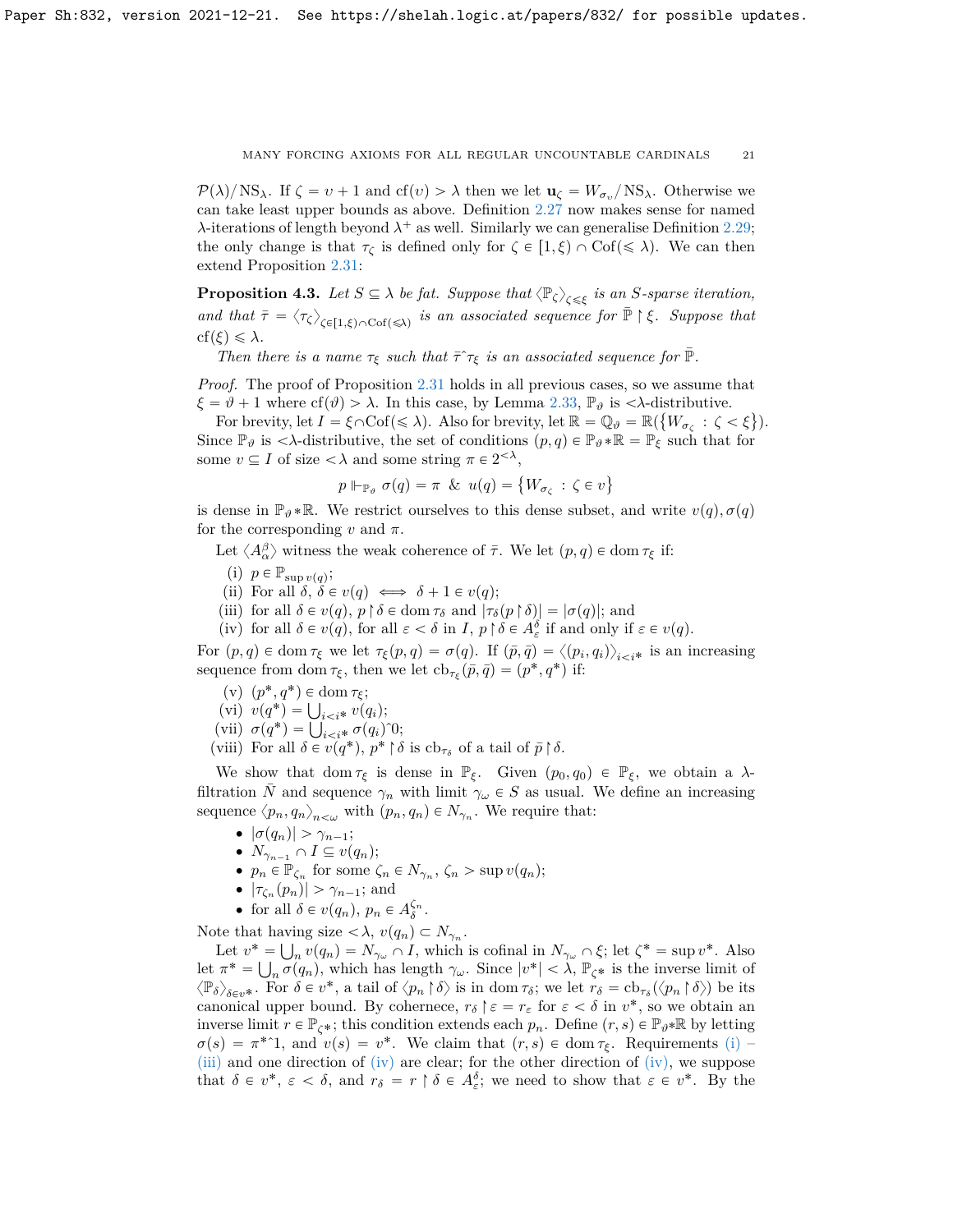continuity property [\(g\)](#page-11-9) of Definition [2.28,](#page-11-6) for large enough  $n, p_n \upharpoonright \delta \in A_{\varepsilon}^{\delta}$ . Fixing some large *n*, we know (by  $(f)$ ) that  $\varepsilon$  is among the fewer than  $\lambda$ -many  $\varepsilon' < \delta$  such some large *n*, we know (by (f)) that  $\varepsilon$  is among the fewer than  $\lambda$ -many  $\varepsilon' < \delta$  such that  $p_n \upharpoonright \delta \in A_{\varepsilon'}^{\delta}$ . Since  $\langle A_{\alpha}^{\beta} \rangle$ ,  $I, p_n \in N_{\gamma_n}$  it follows that each such  $\varepsilon'$  is in  $N_{\gamma_n}$ , so  $\varepsilon \in I \cap N_{\gamma_n} \subseteq v(q_{n+1}) \subset v^*.$ 

To show that  $(r, s)$  extends  $(p_n, q_n)$ , we need to show that if  $\delta \in v(q_n)$  and  $\alpha \in (\sigma(q_n), \gamma_\omega]$ , then *r* forces that if  $\alpha \in W_{\sigma_\delta}$ , then  $\sigma(s)(\alpha) = 1$ . But we may assume that  $\alpha < \gamma_\omega$ ; if  $m > n$  is sufficiently large so that  $|\sigma(q_m)|, |\tau_\delta(p_m \nvert \delta)| > \alpha$ , then  $p_m$  forces what's required, as it forces that  $q_m$  extends  $q_n$ .

We check that the requirements of Definition [2.29](#page-11-2) hold. We first need to check that  $\tau_{\xi}$  is *S*-sparse. Suppose that  $(\bar{p}, \bar{q}) = \langle p_i, q_i \rangle_{i \leq i^*}$  is a sparse sequence for  $\tau_{\zeta}$ , with  $\alpha^* = |\tau_{\zeta}(\bar{p}, \bar{q})| \in S$ . Let  $v^* = \bigcup_{i \leq i^*} v(q_i)$ ; let  $\pi^* = \bigcup_{i \leq i^*} \sigma(q_i)$ . Let  $\zeta^* =$ sup *v*<sup>\*</sup>. For all  $\delta \in v^*$ , a tail of  $\bar{p} \restriction \delta$  is in dom  $\tau_{\delta}$  and is a sparse sequence for  $\tau_{\delta}$ ; we let  $r_{\delta}$  be the canonical upper bound; we let *r* be the inverse limit of  $\langle r_{\delta} \rangle$ ; we define *s* by  $\sigma(s) = \pi^*$ <sup>o</sup> and  $v(s) = v^*$ . It is not difficult to see that  $(r, s) \in \text{dom } \tau_{\xi}$ and  $(r, s) = cb_{\tau_{\xi}}(\bar{p}, \bar{q})$ , except that we need to show that  $(r, s)$  extends each  $(p_i, q_i)$ . The only potentially contentious point is the legitimacy of setting  $\sigma(s)(\alpha^*)=0$ . Let  $\delta \in v(q_i)$ . Then  $\delta + 1 \in v(q_i) \subseteq v(s)$ , whence  $p_i \upharpoonright \delta + 1 \in \text{dom } \tau_{\delta+1}$ . By [\(4\)](#page-11-4) for  $\tau_{\delta+1}$ ,  $\delta \in \text{supp}(p_i)$ , and since  $\tau_{\delta+1}(r_{\delta+1})(\alpha^*)=0$ , by [\(5\)](#page-12-3) (applied to  $q=r_{\delta+1}$  and  $p = p_i \upharpoonright \delta + 1$ ,  $\sigma_{\delta}(r)(\alpha^*) = 0$ , so  $\delta$  and  $\alpha^*$  are not an obstacle to  $(r, s)$  extending  $(p_i, q_i)$ .

[\(2\)](#page-11-1) follows from the fact that we defined  $\mathbf{u}_{\xi} = W_{\sigma_{\vartheta}} / NS_{\lambda}$ .

For [\(3\),](#page-11-3) for  $\delta \in I$  and  $(p, q) \in \text{dom } \tau_{\xi}$ , we let  $(p, q) \in A_{\delta}^{\xi}$  if and only if  $\delta \in v(q)$ . The requirements of Definition [2.28](#page-11-6) follow from our definitions.

For  $(4)$ , let  $\zeta \in \text{supp}(p)$ ; since  $p \in \mathbb{P}_{\text{sup }v(q)}$ ,  $\zeta < \text{sup }v(q)$ ; let  $\delta \in v(q)$ ,  $\delta > \zeta$ . Then  $p \restriction \delta \in \text{dom } \tau_{\delta}$ , and so  $p \restriction \delta \in A_{\zeta+1}^{\delta}$ ; it follows that  $\zeta + 1 \in v(q)$ . On the other hand we note that  $\vartheta \in \text{supp}(p, q)$ .

[\(6\)](#page-12-4) is immediate: if for all  $\delta \in \text{supp}(p, q)$ ,  $\sigma_{\delta}(p, q)(\alpha) = 0$ , then  $\tau_{\epsilon}(p, q)(\alpha) = 0$  $\sigma_{\vartheta}(q)(\alpha) = 0.$ 

For [\(5\),](#page-12-3) suppose that  $\zeta \in \text{supp}(p, q)$ , and that  $(p', q')$  extends  $(p, q)$ . We may assume that  $\zeta < \vartheta$ , so  $\zeta \in v(q)$ . Then  $\sigma_{\zeta}(p'(\zeta)) \setminus |\sigma_{\zeta}(p(\zeta))| \subseteq \sigma_{\vartheta}(q') = \tau(p', q')$ because  $p'$  forces that  $q'$  extends  $q$ .

Finally, [\(7\)](#page-12-5) and [\(8\)](#page-12-6) follow from our definitions.

$$
\Box
$$

*Quotients of named iterations.* Let *S* be fat, and let  $\langle \mathbb{P}_{\zeta} \rangle_{\zeta < \xi}$  be an *S*-sparse iteration. Let  $v < \xi$ . If cf $(v) \leq \lambda$  then the usual argument shows that the quotient iteration  $\langle \mathbb{P}_{\zeta}/\mathbb{P}_{v} \rangle_{\zeta \in [v,\xi)}$  is, in  $V(\mathbb{P}_{v})$ , an  $S \setminus U_{v}$ -sparse iteration.

What happens though if cf(*v*) >  $\lambda$ ? In this case, the iteration  $\langle \mathbb{P}_{\zeta}/\mathbb{P}_{v} \rangle$  is a one-step extension  $\mathbb{R}(\mathscr{U}) * \langle \mathbb{P}_{\zeta}/\mathbb{P}_{\nu+1} \rangle_{\zeta \in (\upsilon,\xi)},$  where  $\mathscr{U} = \{W_{\zeta} : \zeta < \upsilon\}.$  The second step, as mentioned, is a  $S\Upsilon_{v+1}$ -sparse iteration, where  $U_{v+1} = W_v$  comes from the generic for  $\mathbb{R}(\mathscr{U})$ ; we know that  $S\backslash U_{v+1}$  is fat in  $V(\mathbb{P}_{v+1})$ .

## 4.2. **Nice tasks and the task axiom.**

**Definition 4.4.** Let t be a *λ*-task, let  $S \subseteq \lambda$  be fat. An *S*-sparse iteration  $\langle \mathbb{P}_{\zeta} \rangle_{\zeta < \xi}$  is *t-friendly* if  $\mathbb{Q}_0 = \mathbb{Q}^{\mathfrak{t}}(S)$ , and letting  $G_0$  be the generic for  $\mathbb{Q}_0$  and  $W = W^{\dagger}(S)[G_0] = W_0$ , for all  $\zeta \in [1, \xi)$  with  $cf(\zeta) \leq \lambda$ , in  $V(\mathbb{P}_{\zeta})$ ,

- (i) either  $\sigma_{\zeta}$  is *W*-sparse; or
- (ii)  $\mathbb{Q}_{\zeta} = \mathbb{S}^{\mathfrak{t}}(S, G_0, A)$  for some *A*.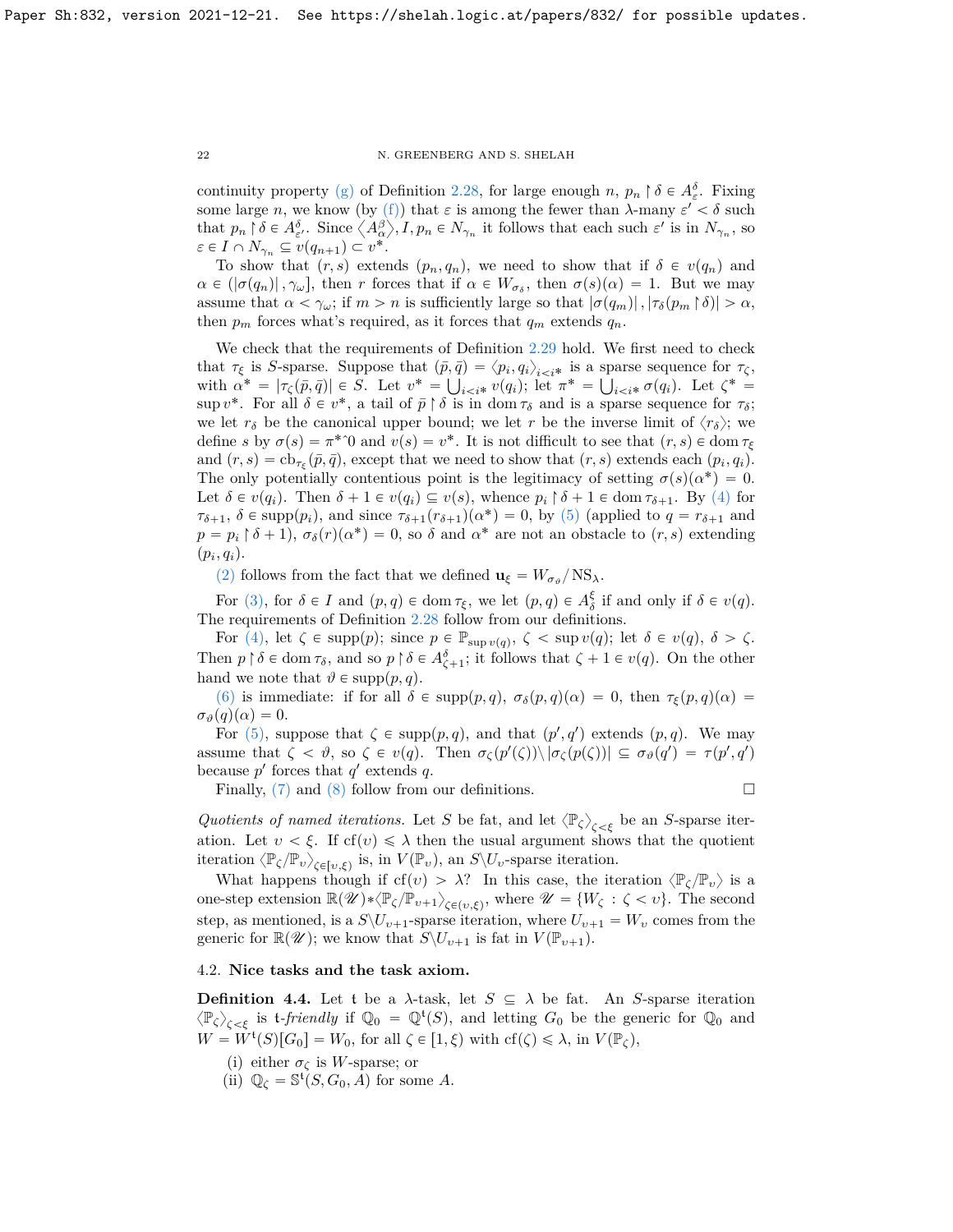For example, for the task iteration above, for every  $v \in I$ , in  $V(\mathbb{P}_v)$ , the quotient iteration  $\langle \mathbb{P}_{\zeta}/\mathbb{P}_{\nu} \rangle$  is  $\mathbf{f}(v)$ -friendly (with  $S = \lambda \setminus U_v$ ).

<span id="page-22-2"></span>**Definition 4.5.** Let t be a *λ*-task. A *correctness condition* for t is a  $\Pi_1^1$  sentence  $\psi$ such that for all fat sets *C*,  $\mathbb{Q}^{\mathfrak{t}}(C)$  forces that  $(\mathcal{H}_{\lambda}; O^{\mathfrak{t}}, C, G) \models \psi$  (where  $O^{\mathfrak{t}}$  is the oracle for t).

For example, for  $\mathfrak{t} = \mathfrak{t}_{\Diamond}(\mu)$  (or  $\mathfrak{t}_{\Diamond}(\mu, \theta)$ ) as above, the correctness condition is that the resulting sequence  $\langle F_\alpha \rangle_{\alpha \in W}$  is a *µ*-diamond sequence.<sup>[12](#page-22-4)</sup>

<span id="page-22-3"></span>**Definition 4.6.** Let t be a  $\lambda$ -task and let  $\psi$  be a correctness condition for t. We say that the pair  $(\mathfrak{t}, \psi)$  is *nice* if for any  $\langle \lambda \rangle$ -distributive R, in  $V(\mathbb{R})$ , for any fat *S*, for any *S*-sparse iteration  $\langle \mathbb{P}_{\zeta} \rangle_{\zeta \leq \xi}$  with  $\xi < \lambda^{++}$  which is t-friendly, in  $V(\mathbb{R} * \mathbb{P}_{\xi})$ ,  $(\mathcal{H}_{\lambda}; O, S, G_0) \models \psi$  (where as above  $G_0$  is the generic for  $\mathbb{Q}_0$ ).

**Definition 4.7.** Let t be a  $\lambda$ -task and let  $\psi$  be a correctness condition for t. We say that the pair  $(t, \psi)$  is *satisfied* if:

- (1) There is a fat set *C* and a filter  $G \subset \mathbb{Q}^{\mathfrak{t}}(C)$  which is  $(O^{\mathfrak{t}}, C)$ -generic;
- $(2)$   $(\mathcal{H}_{\lambda}; O^{\mathfrak{t}}, C, G) \models \psi$ ; and
- (3) For all  $A \in \mathcal{P}(\lambda)$ , there is a filter  $H_A \subset \mathbb{S}^{\mathfrak{t}}(C, G, A)$  which is  $(O^{\mathfrak{t}}, C, G, A)$ generic.

We can now define the *λ*-task axiom.

<span id="page-22-1"></span>**Definition 4.8.** The  $\lambda$ -task axiom TaskAx<sub> $\lambda$ </sub> states:

Every nice pair  $(\mathfrak{t}, \psi)$  is satisfied.

Again we emphasise that throughout, we assume that the GCH holds below  $\lambda$ .

*Diamonds and the task axiom.* As mentioned above, for  $\mathbf{t} = \mathbf{t}_{\diamond}(\mu, \theta)$ , the natural correctness condition  $\psi$  for t is that  $\bar{F} = \langle F_\alpha \rangle_{\alpha \in W}$  is a  $\mu$ -diamond sequence. Further, the argument proving Proposition [3.8](#page-17-0) shows that  $(t, \psi)$  is nice. We modify the interpretation of the extra oracle *A* in the definition of  $\mathbb{S}^{t}(C, G, A)$ , so that *A* not only codes the sequence  $\bar{x} = \langle x_{\alpha} \rangle_{\alpha \in W}$  but also codes a family of  $\lambda$ -many  $Z \in \mathcal{P}(\lambda)$ , the result being that the generic *Y* satisfies  $Y \neq Z$  for all *Z* coded by *A*. The result is:

<span id="page-22-0"></span>**Proposition 4.9.** TaskAx<sub> $\lambda$ </sub> *implies that for all*  $\mu < \lambda$  *and all regular*  $\theta < \lambda$ *, there is an exact*  $\mu$ -diamond sequence concentrating on Cof<sub> $\lambda$ </sub> $(\theta)$ .

4.3. **Consistency of the task axiom.** We remind the reader that as usual,  $\lambda$  is regular and uncountable, and that the GCH holds below  $\lambda$ . In this subsection we prove:

**Proposition 4.10.** *There is a notion of forcing*  $\mathbb P$  *which is*  $\langle \lambda \cdot \text{distributive} \rangle$  and has *the*  $\lambda^+$ -chain condition (and so preserves cardinals and cofinalities), preserves the GCH *(if it holds in V), such that the task axiom TaskAx<sub>* $\lambda$ *</sub> <i>holds in V*( $\mathbb{P}$ ).

*Proof.* Toward constructing  $\mathbb{P}$ , we define a *λ*-sparse iteration  $\langle \mathbb{P}_{\zeta} \rangle_{\zeta \langle \zeta \rangle + +}$ ;  $\mathbb{P}$  will be a proper initial segment of this iteration. As above we have book-keeping devices **I** and **f**, except that for  $v \in I$ , **f**(*v*) is a pair (**t**,  $\psi$ ) consisting of a task and a correctness condtion for that task. Also, of course, **f** is only defined on  $\lambda^{++} \cap \text{Cof}(\leq \lambda)$ , as  $\mathbb{Q}_\zeta$ 

<span id="page-22-4"></span><sup>&</sup>lt;sup>12</sup>Note that if  $G \subset \mathbb{Q}^{\mathfrak{t}}(C)$  is merely *C*-generic, then for this task it is not the case that  $\psi$  holds in  $(\mathcal{H}_{\lambda}; C, G)$ ; for  $\psi$  to hold we need a filter *G* fully generic over *V*.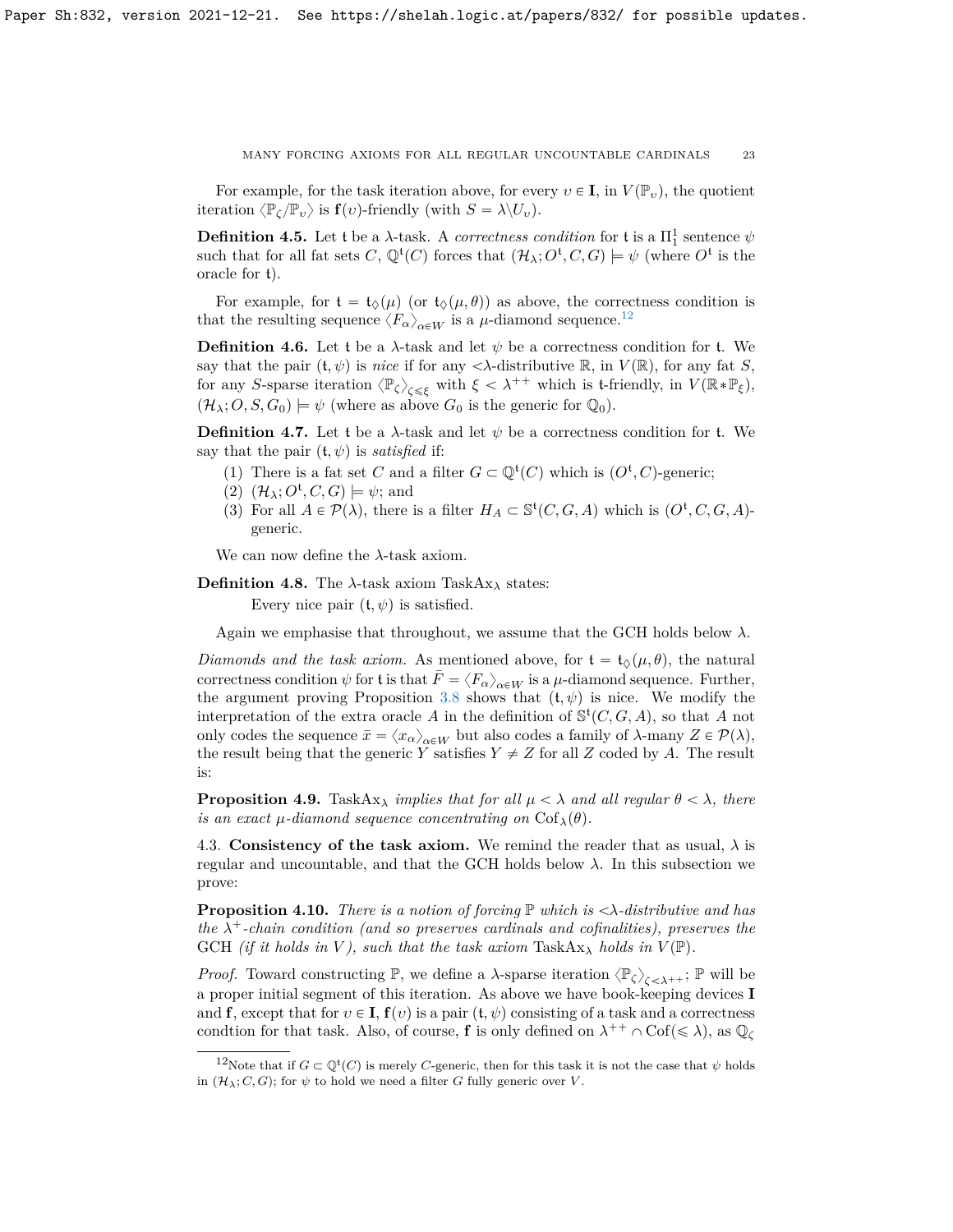is prescribed when  $cf(\zeta) = \lambda^+$ . Also, we will repeat tasks when earlier attempts have resulted in failure. Suppose that  $f(v) = (t, \psi)$ , and that  $\zeta > v$ . We say that **f**(*v*) has failed by stage  $\zeta$  if there is some condition in  $\mathbb{P}_{\zeta}$  which forces that in  $V(\mathbb{P}_{\zeta})$ ,  $(\mathcal{H}_{\lambda}; O, \lambda \backslash U_{v}, G_{v}) \models \neg \psi$ . We keep our books so that:

- For every pair  $(t, \psi) \in V(\mathbb{P}_{\lambda^{++}})$ , either
	- **–** There is some  $v \in \mathbf{I}$  such that  $\mathbf{f}(v) = (\mathbf{t}, \psi)$  and for all  $\zeta > v$ ,  $\mathbf{f}(v)$  does not fail by stage *ζ*; or
	- **–** There are unboundedly many  $v \in \mathbf{I}$  such that  $\mathbf{f}(v) = (\mathbf{t}, \psi)$ , and if  $v < v'$  are in **I** and  $f(v) = f(v')$ , then  $f(v)$  has failed by stage *v'*.
- In the first case, with *v* last such that  $f(v) = (t, \psi)$ , for all  $A \in \mathcal{P}(\lambda)(\mathbb{P}_{\lambda^{++}})$ , there are unboundedly many  $\zeta < \lambda^{++}$  such that  $f(\zeta) = (v, A)$ .

Then by a standard closure argument, we can find some  $\xi^* < \lambda^{++}$  such that:

- (i)  $cf(\xi^*) = \lambda^+;$
- (ii) For every pair  $(\mathfrak{t}, \psi) \in V(\mathbb{P}_{\xi^*})$ , if there is a last  $v \in \mathbf{I}$  such that  $\mathbf{f}(v) = (\mathfrak{t}, \psi)$ , then this  $v$  is smaller than  $\xi^*$ ;
- (iii) If  $v < \xi^*$  is last with  $f(v) = (t, \psi)$ , then for all  $A \in \mathcal{P}(\lambda)(\mathbb{P}_{\xi^*})$  there are unboundedly many  $\zeta < \xi^*$  such that  $f(\zeta) = (v, A)$ .

We let  $\mathbb{P} = \mathbb{P}_{\xi^*}$ . Suppose that  $\mathfrak{t} \in V(\mathbb{P})$ , that  $\psi$  is a correctness condition for  $\mathfrak{t}$ , and that  $(\mathfrak{t}, \psi)$  is nice in *V* ( $\mathbb{P}$ ). Then there is a last  $v \in \mathbf{I}$  such that  $\mathbf{f}(v) = (\mathfrak{t}, \psi)$ . For otherwise, there is some  $v > \xi^*$  such that  $f(v) = (t, \psi)$  and some  $\xi > v$  such that **f**(*v*) has failed by stage *ξ*. Then the iteration  $\langle \mathbb{P}_{\zeta}/\mathbb{P}_{v} \rangle_{\zeta \in [v^*, \xi)}$  witnesses (in  $V(\mathbb{P}_{v})$ , which is an extension of  $V(\mathbb{P}_{\xi^*})$  by  $\mathbb{P}_v/\mathbb{P}_{\xi^*}$ , which as a quotient of a  $\langle \lambda \rangle$ -distributive notion of forcing is also  $\langle \lambda$ -distributive), that  $(t, \psi)$  is not nice.

Taking this last *v*, we have  $v < \xi^*$ ; we know that  $\psi$  holds in  $V(\mathbb{P}_{\xi^*})$ ; and our bookkeeping ensures that  $(\mathfrak{t}, \psi)$  is satisfied in  $V(\mathbb{P}_{\xi})$ .

Iterating with set Easton support, we get:

**Corollary 4.11.** *Assuming the* GCH*, there is a class forcing extension preserving all cofinalities and cardinals, and* GCH*, in which* TaskAx*<sup>λ</sup> holds for every regular uncountable cardinal λ.*

4.4. **Uniformisation.** Let  $W \subseteq \lambda$ . Recall that a *ladder system* on W is a sequence  $E = \langle E_{\alpha} \rangle_{\alpha \in W}$  such that each  $E_{\alpha}$  is an unbounded subset of  $\alpha$  of order-type cf( $\alpha$ ). A *2-colouring* of a ladder system  $\overline{E}$  is a sequence  $\overline{c} = \langle c_{\alpha} \rangle_{\alpha \in W}$  such that for all  $\alpha \in W$ ,  $c_{\alpha} : E_{\alpha} \to 2$ . A function  $g : \lambda \to 2$  *uniformises* the 2-colouring  $\bar{c}$  if for every  $\alpha \in W$ ,  $g \upharpoonright E_\alpha =^* c_\alpha$ , meaning that  $\{\gamma \in E_\alpha : g(\gamma) \neq c_\alpha(\gamma)\}\$ is bounded below  $\alpha$ .

A ladder system  $\overline{E}$  on *W* has uniformisation if every 2-colouring of  $\overline{e}$  is uniformised by some *g*.

Since we are assuming the GCH below  $\lambda$ , there are some restrictions on what kind of uniformisation we can deduce from the task axiom. If  $\lambda = \mu^+$  and  $\theta = cf(\mu)$ then no ladder system on any stationary  $W \subseteq \text{Cof}_{\lambda}(\neq \theta)$  can have uniformisation, as  $\Diamond$ <sub>S</sub> holds [\[Gre76,](#page-29-12) [Sh:108,](#page-29-10) [Sh:922\]](#page-29-13). Also, if  $\lambda = \mu^+$  and  $\mu$  is singular, then for no stationary  $W \subseteq \lambda$  is it the case that every ladder system on *W* has uniformisation [\[Sh:667\]](#page-29-9).

<span id="page-23-0"></span>**Proposition 4.12.** *Suppose that*  $\lambda$  *is inaccessible and*  $\theta \leq \lambda$  *is regular; or that*  $\lambda = \mu^+$  and  $\theta = cf(\mu)$ . Then TaskAx<sub> $\lambda$ </sub> *implies that for any ladder system*  $\overline{E}$  *on*  $Cof_{\lambda}(\theta)$  there is some stationary  $W \subseteq Cof_{\lambda}(\theta)$  such that the restriction  $E \restriction W$  has *uniformisation.*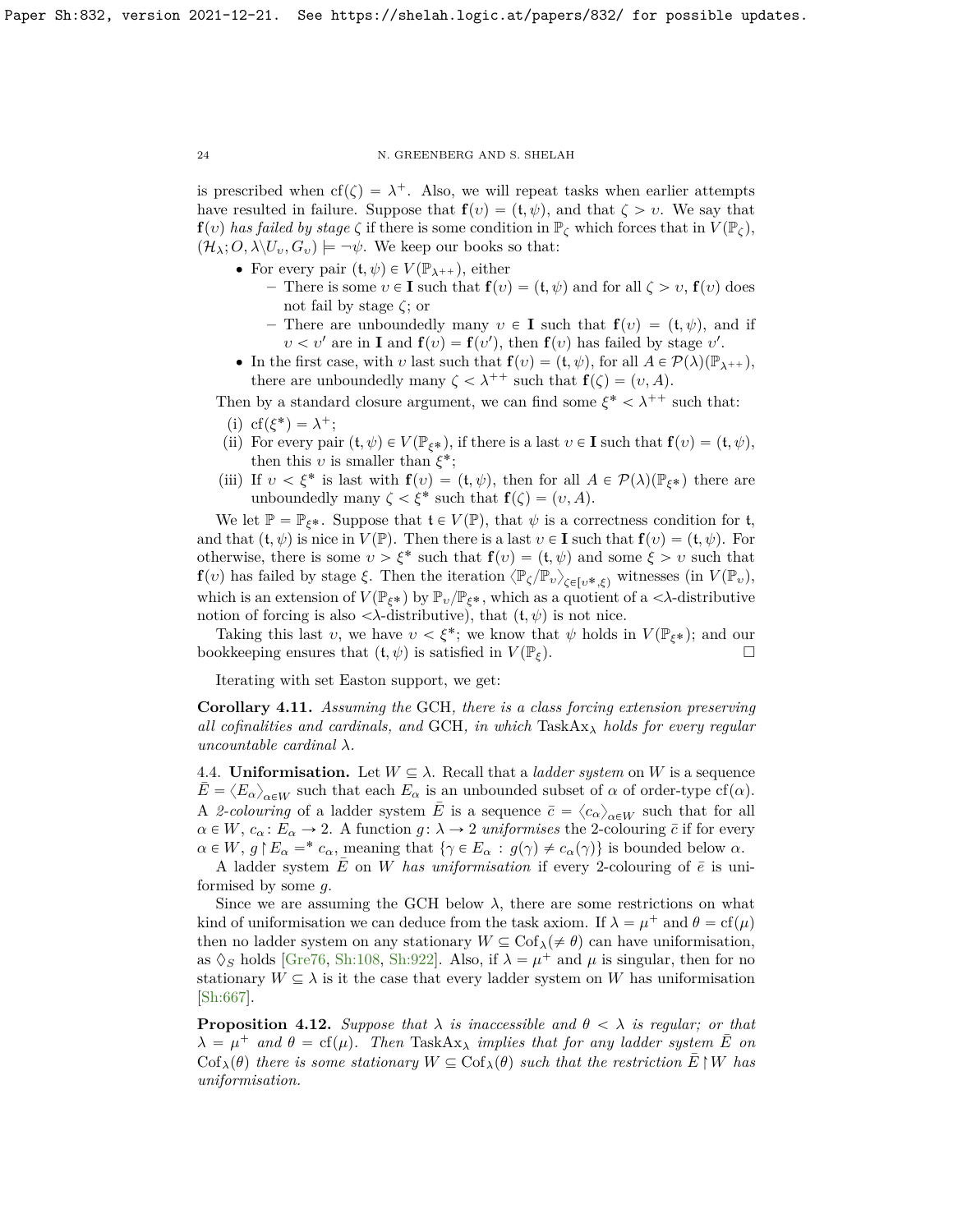*Proof.* Let  $\overline{E}$  be a ladder system on Cof<sub> $\lambda$ </sub> $(\theta)$ . Define the following task  $t = t_{UP}(\theta)$ :

- (i) For  $C \subseteq \lambda$ ,  $p \in \mathbb{Q}^{\mathfrak{t}}(C)$  if  $p \in 2^{<\lambda}$ ,  $p \subset C \cap \text{Cof}(\theta)$ , and the restriction of  $\overline{E}$ to *p* has uniformisation.
	- We let  $\sigma^{\mathfrak{t}}(C)(p) = p$ .
- (ii) If  $G \subseteq \mathbb{Q}^{\mathfrak{t}}(C)$  is *C*-generic, then we let  $W = W[G] = W_{\sigma^{\mathfrak{t}}(C)}[G]$ .
	- If  $\bar{c}$  is a 2-colouring of  $\bar{E} \restriction W$ , then  $\mathbb{S}^{\mathfrak{t}}(C, G, \bar{c})$  consists of conditions  $q \in 2<sup>{\lt}\lambda</sup>$  which are an initial segment of a uniformising function: for all  $\alpha \in W$  with  $\alpha \leqslant |q|, q \restriction E_\alpha =^* c_\alpha$ .

First, we verify Definition [3.3.](#page-15-0) It is clear that  $\mathbb{S}^{t}(G,\overline{c})$  is explicitly closed out-First, we verify Definition 3.3. It is clear that  $\mathcal{S}^{\mathfrak{t}}(G, c)$  is explicitly closed outside *W*; take  $\delta(q) = |q|$ . To see that  $\sigma^{\mathfrak{t}}(C)$  is λ-sparse (using cb<sub> $\sigma(\bar{p}) = (\bigcup \bar{p})^{\hat{}}(0)$ ,</sub> side *W*; take  $\delta(q) = |q|$ . To see that  $\sigma^*(C)$  is  $\lambda$ -sparse (using  $cb_{\sigma}(p) = (\bigcup p)$ <sup>n</sup>), suppose that  $\bar{p} = \langle p_i \rangle_{i \leq i^*}$  is sparse for  $\sigma$ . Let  $p^* = (\bigcup \bar{p})$ <sup>n</sup>. We need to argue that the restriction of  $\overline{E}$  to  $p^*$  has uniformisation. This follows from the closed set disjoint from  $p^*$  determined by the sequence  $\bar{p}$ : let  $\gamma_i = |p_i|$ . Every  $\alpha \in p^*$  is in  $(\gamma_i, \gamma_{i+1})$  for some *i*, the salient point being that  $\alpha > \gamma_i$ . So if  $\bar{c}$  is a 2-colouring of  $\overline{E} \restriction p^*$ , then as each  $p_i \in \mathbb{Q}^{\mathfrak{t}}(C)$ , we let  $g_i: \gamma_i \to 2$  uniformise  $\overline{c} \restriction p_i$ ; define  $g: |p^*| \to 2$  by letting *g* agree with  $g_i$  on  $[\gamma_i, \gamma_{i+1})$ .

Let  $\psi$  be the correctness condition which states that  $W = W[G]$  is stationary. We argue that this is forced by  $\mathbb{Q}^{\mathfrak{t}}(C)$ . To see this, let  $D \in V(\mathbb{Q}^{\mathfrak{t}}(C))$  be a club; and suppose that *C* is fat. Obtain a filtration  $\bar{N}$  and a sequence  $\langle \gamma_i \rangle_{i \lt \theta}$  (with limits in *C*) as usual. Define an increasing sparse sequence  $\bar{p}$  of length  $\theta$  as usual, so any upper bound forces that  $\alpha^* = \sup_i \gamma_i$  is in *D*; it is, of course, also in  $C \cap \text{Cof}(\theta)$ . upper bound forces that  $\alpha^* = \sup_i \gamma_i$  is in *D*; it is, of course, also in  $C \cap \text{Cot}(\theta)$ .<br>We argue that  $p^* = (\bigcup \bar{p})^2$  is a valid condition in  $\mathbb{Q}^t(C)$ , namely, that it has uniformisation. Let  $\bar{c}$  be a 2-colouring of  $\bar{E} \restriction p^*$ . As above, for each  $i < \theta$  let  $g_i$ uniformise the restriction of  $\bar{c}$  to  $p_i$ . We define  $g: \alpha^* \to 2$  uniformising  $\bar{c}$ , as follows: for  $\beta \in [\gamma_i, \gamma_{i+1}),$  we let  $g(\beta) = g_i(\beta)$ , except that if  $\beta \in E_{\alpha^*}$  we set  $g(\beta) = c_{\alpha^*}(\beta)$ . That *g* uniformises  $\bar{c}$  follows from the fact that the changes from  $g_i$  are bounded: let  $\beta \in p^*, \beta < \alpha^*$ ; so  $\beta \in (\gamma_i, \gamma_{i+1})$  for some *i*. Since  $cf(\beta) = \theta$ ,  $E_{\alpha^*} \cap \beta$  is bounded below  $\beta$ , so  $g \upharpoonright E_\beta =^* g_i \upharpoonright E_\beta =^* f_\beta$ .

Suppose that the pair  $(t, \psi)$  is satisfied, say by *C* and *G*; then  $W = W[G] \subset$  $Cof_{\lambda}(\theta)$  is stationary. The ladder system  $E \restriction W$  has uniformisation: let  $\bar{c}$  be a 2-colouring of  $\overline{E} \restriction W$ ; let  $H = G_{\overline{c}} \subseteq \mathbb{S}^{\mathfrak{t}}(C, G, \overline{c})$  be  $(C, G, \overline{c})$ -generic. Since each  $p \in \mathbb{Q}^{\mathfrak{t}}(C)$  has uniformisation,  $g_H = \bigcup H$  is a function with domain  $\lambda$  (for all  $\gamma < \lambda$ , the conditions in S<sup>t</sup> with domain  $\geq \gamma$  are dense), and it uniformises  $\bar{c}$ .

It remains to show that  $(\mathfrak{t}, \psi)$  is nice. The argument follows [\[Sh:64,](#page-29-7) [Sh:186\]](#page-29-14).

After passing, possibly, to a generic extension, suppose that  $S \subseteq \lambda$  is fat, and that  $\bar{\mathbb{P}} = \langle \mathbb{P}_{\zeta} \rangle_{\zeta \leq \xi}$  is *S*-sparse and t-friendly. We need to check that  $W = W[G_0]$  is stationary in  $V(\mathbb{P}_{\xi})$ . Let  $D \in V(\mathbb{P}_{\xi})$  be a club. By extending by one step, we may assume that  $cf(\xi) \leq \lambda$ .

Let  $\bar{\tau}$  be an associated sequence for  $\bar{\mathbb{P}}$ . Let *Q* be the collection of  $\zeta < \xi$  for which  $\mathbb{Q}_{\zeta} = \mathbb{S}^{\mathfrak{t}}(S, G_0, \bar{c})$  for some appropriate  $\bar{c} \in V(\mathbb{P}_{\zeta})$ ; we write  $\bar{c}^{\zeta}$  for  $\bar{c}$ . By assumption, for  $\zeta \in \xi \backslash Q$ , if  $cf(\zeta) \leq \lambda$  then  $\sigma_{\zeta}$  is W-sparse; if  $cf(\zeta) > \lambda$  then we know that  $\mathbb{Q}_{\zeta}$ is  $\langle \lambda$ -closed. We further modify the construction of  $\bar{\tau}$  to ensure that for all  $\zeta \leq \xi$ with  $cf(\varsigma) \leq \lambda$  (so  $\tau_{\varsigma}$  is defined), for all  $p \in \text{dom } \tau_{\varsigma}$  and all  $\zeta \in Q \cap \text{supp}(p)$ ,  $p \in A_{\zeta}^{\varsigma}$ and there is some string  $\pi = \pi(p, \zeta)$  (in *V*) such that  $p \upharpoonright \zeta$  forces that  $p(\zeta) = \pi$ , and the length of  $\pi$  is  $|\tau_{\varsigma}(p)| - 1$ .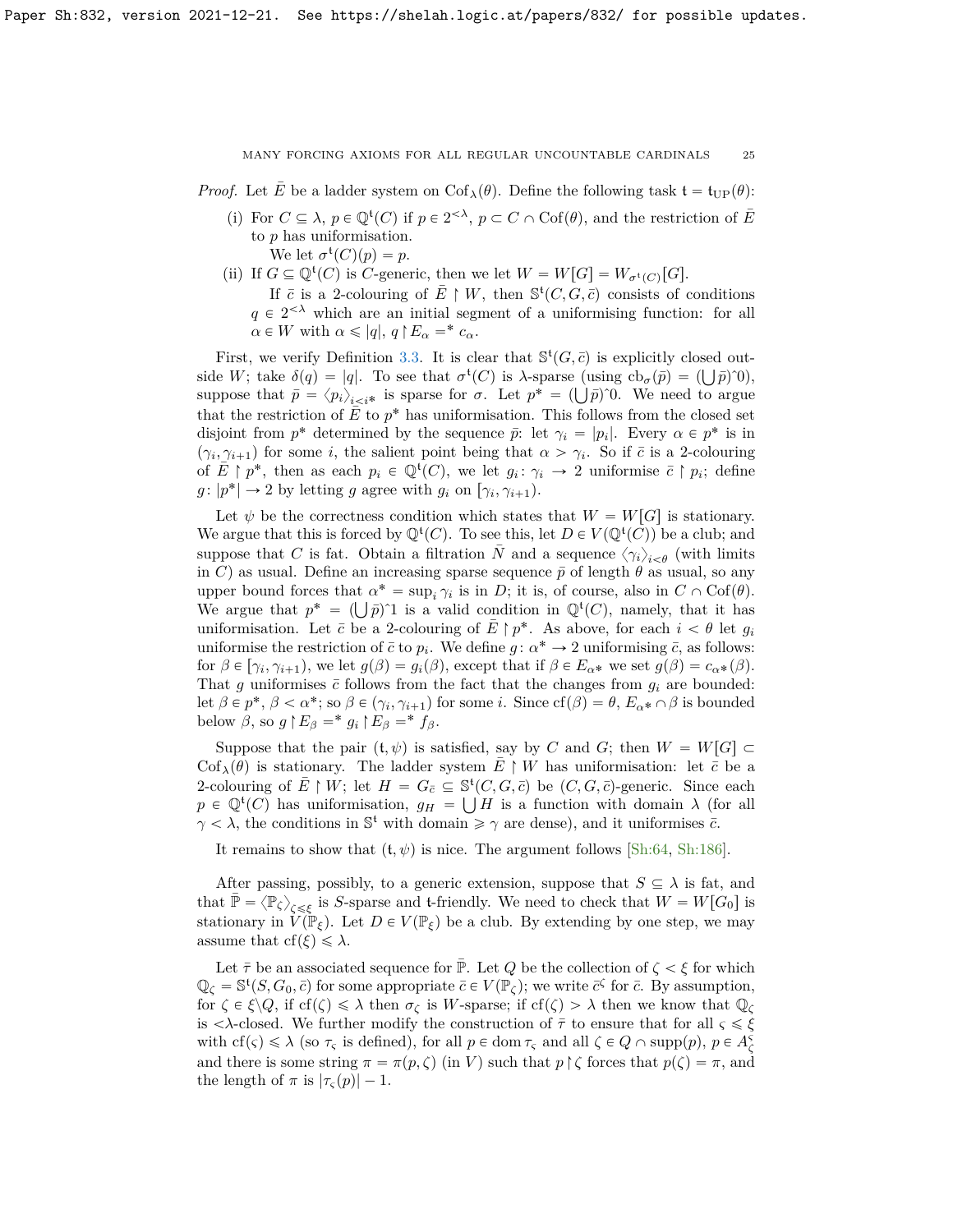Elaborating only a little on our standard construction, we obtain a filtration  $\bar{N} = \langle N_i \rangle_{i \leq \theta}$  such that letting  $\gamma_i = N_i \cap \lambda$ , we have:

- All objects above are elements of  $N_0$ , including an initial condition  $p_{-1} \in \mathbb{P}_\xi$ ;
- $\theta \subset N_0$ , and if  $\lambda = \mu^+$  then  $\mu \subseteq N_0$ ;
- For limit  $i \leq \theta$ ,  $\gamma_i \in S$ ;
- For successor  $i < \theta$ ,  $N_i^{<\theta} \subseteq N_i$ .

We can do this since either  $\lambda$  is inaccessible, or  $\lambda = \mu^+$  and  $\mu^{<\theta} = \mu$ . Note that the sequence  $\langle \gamma_i \rangle$  is continuous. Let  $\alpha^* = \gamma_{\theta}$ . What is pertinent is that for successor  $i < \theta$ , cf( $\gamma_i$ )  $\ge \theta$ , so  $E_{\alpha^*} \cap \gamma_i$  is bounded below  $\gamma_i$ . Note that for limit  $i < \theta$ ,  $N_i^{<\theta} \subset N_{i+1}.$ 

We use the trees-of-conditions method to obtain a sparse sequence  $\bar{p}$  and an upper bound *q* forcing  $\alpha^* \in W \cap D$ ; to do this, we need to take care of all possible choices for  $p_i(\zeta) \upharpoonright E_{\alpha^*}$  for  $\zeta \in Q \cap \text{supp } q$ .

For  $i \le \theta$  we define:

- $\bullet$  an ordinal  $\delta_i$ ;
- $\bullet$  sets  $u_i \subset Q$ ;
- functions  $m_i: u_i \to i$ .

Let  $T_i$  be the collection of all sequences  $\bar{f} = \langle f_{\zeta} \rangle_{\zeta \in v}$ , where  $v \subseteq u_i$  is an initial segment of  $u_i$  and for all  $\zeta \in v$ ,  $f_\zeta: E_{\alpha^*} \cap \gamma_i \to 2$ . We also define:

• for each  $\bar{f} \in T_i$ , a condition  $p_i(\bar{f}) \in \mathbb{P}_{\xi}$ .

For a proper initial segment *v* of  $u_i$ , let  $\varsigma(v) = \min(u_i \setminus v)$ ; let  $\varsigma(u_i) = \xi$ . For  $\bar{f} \in T_i$ defined on *v*, we write  $v(\bar{f}) = v$  and  $\varsigma(\bar{f}) = \varsigma(v(\bar{f}))$ . We say that  $\bar{f}$  is *maximal* (for  $T_i$ ) if dom  $\bar{f} = u_i$ , i.e., if  $\varsigma(\bar{f}) = \xi$ . If  $\bar{f} \in T_i$  and  $\zeta \leq \xi$  then we write  $\bar{f} \upharpoonright \zeta$  for  $\bar{f}$   $\uparrow$  ( $v \cap \zeta$ ). Note that whether maximal or not,  $cf(\zeta(\bar{f})) \leq \lambda$  (no  $\zeta \in Q$  has cofinality *λ*<sup>+</sup>), so in any case,  $\tau_{\varsigma(\bar{f})}$  is defined; we write  $\tau_v = \tau_{\varsigma(v)}$  and  $\tau_{\bar{f}} = \tau_{\varsigma(\bar{f})} = \tau_{v(\bar{f})}$ .

We ensure that the objects defined have the following properties:

- (1)  $u_i, m_i, T_i$  and the map  $\bar{f} \mapsto p_i(\bar{f})$  are all in  $N_{i+1}$  (and in fact for successor *i*, they will be in  $N_i$ ;
- (2)  $|u_i| < \lambda$ ; if  $\lambda = \mu^+$  then  $|u_i| < \mu$ ;
- (3)  $u_i \subseteq u_j$  if  $i < j$ , and  $u_j = \bigcup_{i < j} u_i$  for limit *i*;
- (4) if  $i < j$  then  $m_i = m_j \nmid u_i$ ;
- (5)  $\delta_i = \gamma_i$  for limit *i*; for successor *i*,  $\gamma_{i-1} < \delta_i < \gamma_i$  and  $\sup(E_{\alpha^*} \cap \gamma_i) < \delta_i$ ;
- (6) For all  $\bar{f} \in T_i$ ,  $p_i(\bar{f}) \in \mathbb{P}_{\varsigma(\bar{f})}$ , in fact  $p_i(\bar{f}) \in \text{dom } \tau_{\bar{f}}$ , and  $|\tau_{\bar{f}}(p_i(\bar{f}))| = \delta_i + 1$ ;
- <span id="page-25-2"></span>(7) For all  $\bar{f} \in T_i$  and all  $\zeta \in v(\bar{f}), p_i(\bar{f}) \upharpoonright \mathbb{P}_{\zeta} = p_i(\bar{f} \upharpoonright \zeta);$
- (8) For  $\bar{f} \in T_i$ ,  $v(\bar{f}) \subset \text{supp}(p_i(\bar{f}))$ ; we write  $\pi_i(\bar{f}, \zeta)$  for the string  $\pi(p_i(\bar{f}), \zeta)$ mentioned above.
- <span id="page-25-3"></span>(9) For all  $\bar{f} \in T_i$  and  $\zeta \in v(\bar{f})$ , for all  $\beta \in E_{\alpha^*} \cap [\gamma_{m_i(\zeta)}, \gamma_i)$ , we have  $\pi_i(\bar{f}, \zeta)(\beta) = f_{\zeta}(\beta).$
- <span id="page-25-0"></span>(10) For all  $\overline{f} \in T_i$ ,  $Q \cap \text{supp}(p_i(\overline{f})) \subseteq u_{\theta}$ ;
- (11) For all maximal  $\bar{f} \in T_{i+1}$ ,  $p_{i+1}(\bar{f})$  forces that  $D \cap [\gamma_i, \gamma_{i+1}]$  is nonempty;
- (12) For all  $j < i$ , for all  $\bar{f} \in T_i$ ,  $p_i(\bar{f})$  extends  $p_j(\bar{f}[j])$ , where  $\bar{f}[j] \in T_j$  is the  $\text{sequence } \langle f_{\zeta} \restriction (E_{\alpha}^* \cap \gamma_j) \rangle_{\zeta \in u_j \cap v(\bar{f})};$
- <span id="page-25-1"></span>(13) For all  $j < i$  and  $\bar{f} \in T_i$ , if  $\varsigma(\bar{f}) = \varsigma(\bar{f}[j])$ , then the sequence  $\langle p_k(\bar{f}[k]) \rangle_{k \in [j,i)}$ is sparse for  $\tau_{\bar{f}}$ ;
- $(14)$   $0 \in \text{supp}(p_i(\bar{f}))$  for all  $\bar{f} \in T_i$ .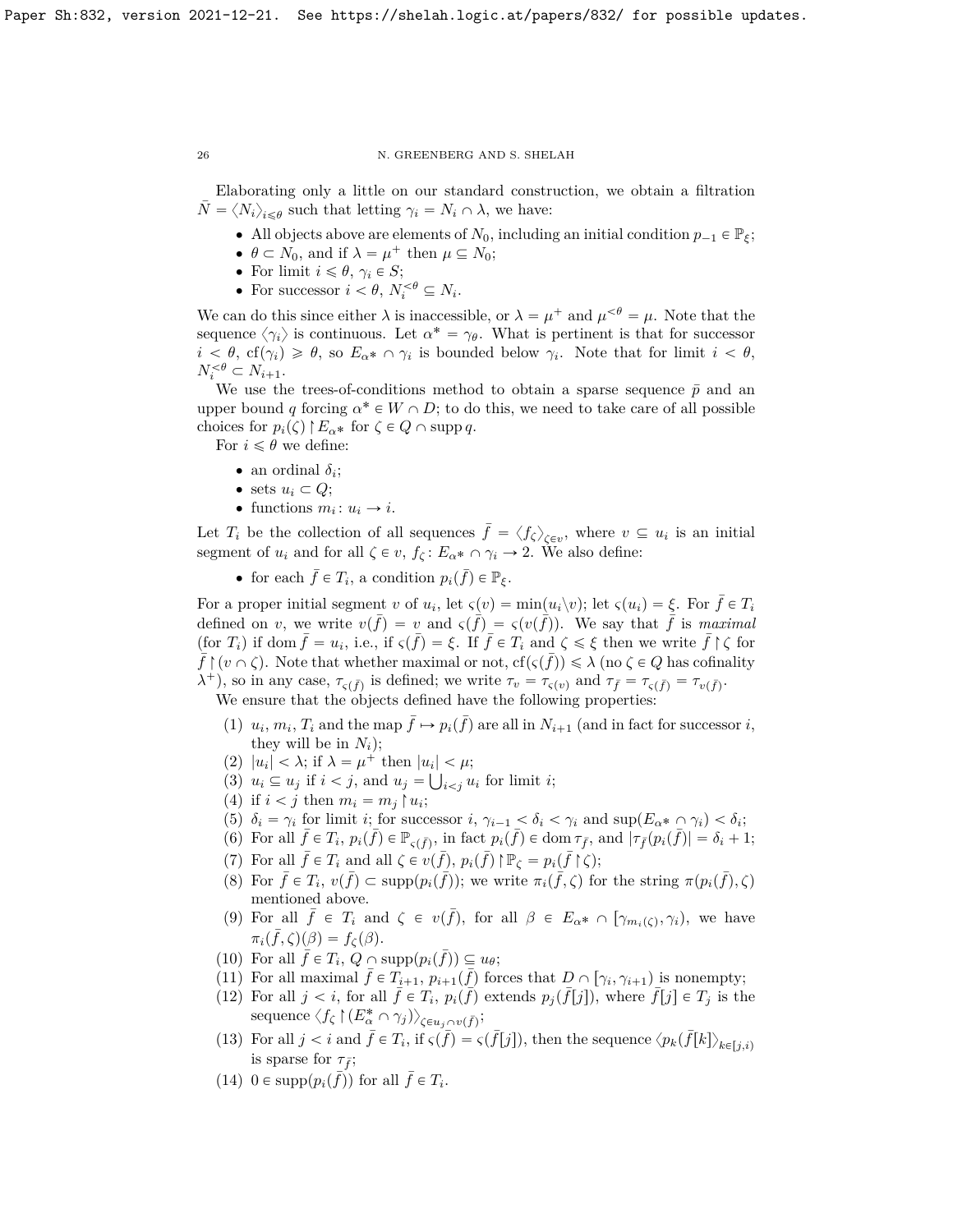Let us show how to construct such objects. We start with  $u_0 = \emptyset$ ; for f being the empty sequence (the only element of  $T_0$ ) we let  $p_0(\bar{f})$  be some extension of *p*<sub>-1</sub> (the initial condition we started with) in dom  $\tau_{\xi}$ ; note that  $\varsigma(\bar{f}) = \xi$ . We let  $\delta_0 = |\tau_{\xi}(p_0(\bar{f}))| - 1$ . We can ensure that  $0 \in \text{supp}(p_0(\bar{f}))$ .

Suppose that  $i \leq \theta$  is a limit, and that all objects indexed by  $j \leq i$  have been defined, and satisfy the properties above, except of course for  $(10)$ . As required, we define  $u_i = \bigcup_{j < i} u_j$ ,  $m_i = \bigcup_{j < i} m_j$ , and  $\delta_i = \gamma_i$ . Let  $\bar{f} \in T_i$  and let  $v = v(\bar{f})$ . There is some  $j < i$  such that  $\varsigma(\bar{f}) = \varsigma(\bar{f}[j])$  (either  $\varsigma(\bar{f}) \in u_j$ , or is  $\xi$ ); by [\(13\),](#page-25-1) we can let  $p_i(\bar{f}) = \text{cb}_{\tau_{\bar{f}}}(\langle p_k[\bar{f}[k]] \rangle_{k \in [j,i)})$ . To define the sequence of objects up to *i*, we need the sequence  $\langle E_{\alpha^*} \cap \gamma_j \rangle_{j \lt i}$ ; as each  $E_{\alpha^*} \cap \gamma_i$  has size  $\lt \theta$ , and  $i \lt \theta$ , this sequence is in  $N_{i+1}$ . Now [\(7\)](#page-25-2) for  $\tilde{i}$  follows from the canonical choices of bounds being, well, canonical, and  $\tau_{\zeta} \leq \tau_{\bar{f}} \upharpoonright A_{\zeta}^{\varsigma(\bar{f})}$ . [\(9\)](#page-25-3) follows from  $\pi_i(\bar{f}, \zeta) = \bigcup_{k \in [j,i)} \pi_j(\bar{f}[k], \zeta)$  (as  $p_i(\bar{f})$  extends  $p_j(\bar{f}[j])$ , where  $j < i$  is any such that  $\zeta \in u_j$ .

Suppose that  $i < \theta$  is a successor ordinal, and that all objects have been defined for  $j \leq i - 1$ . First, we define  $u_i$ . This is done to make progress towards  $(10)$ :

- If  $\lambda$  is inaccessible, then we can let  $u_i = \bigcup_{\bar{f} \in T_{i-1}} Q \cap \text{supp}(p_{i-1}(\bar{f}))$ .
- Otherwise,  $\lambda = \mu^+$ . If  $\mu$  is a limit cardinal, let  $\langle \mu_j \rangle_{j < \theta}$  be a sequence of cardinals increasing to  $\mu$ . In this case  $|T_{i-1}| < \mu$ , so we just ensure that for all  $\bar{f} \in T_{i-1}$ , " $\mu_i$ -much" of  $Q \cap \text{supp}(p_{i-1}(\bar{f}))$  is added to  $u_i$  (note that  $|\supp(p_{i-1}(\bar{f}))|$  is likely  $\mu$ ).
- If  $\mu = \nu^+$  is a successor, then we will likely have  $|T_{i-1}| = \mu$  (even though  $|u_{i-1}| \leq v$ , as  $\theta = \mu$  and  $( $\theta$ <sup>r</sup>)<sup>*v*</sup> =  $\mu$ . We then add "*i*-much" of  $Q \cap$$  $\text{supp}(p_{i-1}(\bar{f}))$  for "*i*-many"  $\bar{f} \in T_{i-1}$ .

We define  $m_i$  to extend  $m_{i-1}$  by letting  $m_i(\zeta) = i - 1$  for all  $\zeta \in u_i \setminus u_{i-1}$ . Note that  $u_i$  and  $\gamma_i$  determine  $T_i$ .

To define  $p_i(\bar{f})$  for  $\bar{f} \in T_i$  we perform a transfinite construction. We work in  $N_i$ . By our analysis immediately above, there is a regular cardinal  $\kappa < \lambda$  with  $\kappa \geq |T_i|$ . Let  $\bar{M}$  be a filtration (with all relevant objects in  $M_0$ ); we obtain a sequence  $\langle \varepsilon_\ell \rangle_{\ell \leq \kappa}$ with the usual properties: its limit points are in *S*,  $M_{\varepsilon_\ell} \cap \lambda = \varepsilon_\ell$ , and for  $\ell < \kappa$  we have  $\langle \varepsilon_{\ell'} \rangle_{\ell' < \ell} \in M_{\varepsilon_{\ell}+1}$ . Since  $\kappa$  may be larger than  $\theta$ , we cannot require that the sequence is continuous.

Let  $\langle \bar{f}_\ell \rangle_{\ell \leq \kappa}$  be a list of all maximal  $\bar{f} \in T_i$ , where each such  $\bar{f}$  appears unboundedly often. This list is in  $M_0$ . We also ensure that  $\sup(E_{\alpha^*} \cap \gamma_i) < \varepsilon_0$  (recall that  $E_{\alpha^*} \cap \gamma_i$  is bounded below  $\gamma_i$  for successor *i*).

For  $\ell \leq \kappa$  and  $\bar{f} \in T_i$  we define conditions  $r_{\ell}(\bar{f})$ , satisfying the following:

- (i)  $r_0(\bar{f}) = p_{i-1}(\bar{f}[i-1]);$
- (ii) Either  $r_{\ell}(\bar{f}) = r_0(\bar{f})$ , or  $v(\bar{f}) \subset \text{supp}(r_{\ell}(\bar{f}))$  and  $r_{\ell}(\bar{f}) \in \text{dom } \tau_{\bar{f}}$ , in fact  $r_{\ell}(\bar{f}) \in A_{\zeta}^{\varsigma(\bar{f})}$  for all  $\zeta \in v(\bar{f});$

If  $r_{\ell}(\bar{f}) \neq r_0(\bar{f})$  then we write  $\eta_{\ell}(\bar{f}) = |\tau_{\bar{f}}(r_{\ell}(\bar{f}))|$ , and for  $\zeta \in v(\bar{f})$ , we let  $\pi_{\ell}(\bar{f}, \zeta) = \pi(r_{\ell}(\bar{f}), \zeta);$ 

- <span id="page-26-0"></span>(iii) If  $\zeta \in v(\bar{f})$  then  $r_{\ell}(\bar{f} \restriction \zeta)$  extends  $r_{\ell}(\bar{f}) \restriction \mathbb{P}_{\zeta}$ ;
- (iv) For  $\ell < \kappa$ , the map  $\bar{f} \mapsto r_{\ell}(\bar{f})$  is in  $M_{\varepsilon_{\ell}+1}$ ;
- (v) For  $\ell' < \ell$ ,  $r_{\ell}(\bar{f})$  extends  $r_{\ell'}(\bar{f});$

We say that  $r_{\ell}(\bar{f})$  is *new* if  $\ell > 0$  and for all  $\ell' < \ell$ ,  $r_{\ell'}(\bar{f}) \neq r_{\ell}(\bar{f})$ ;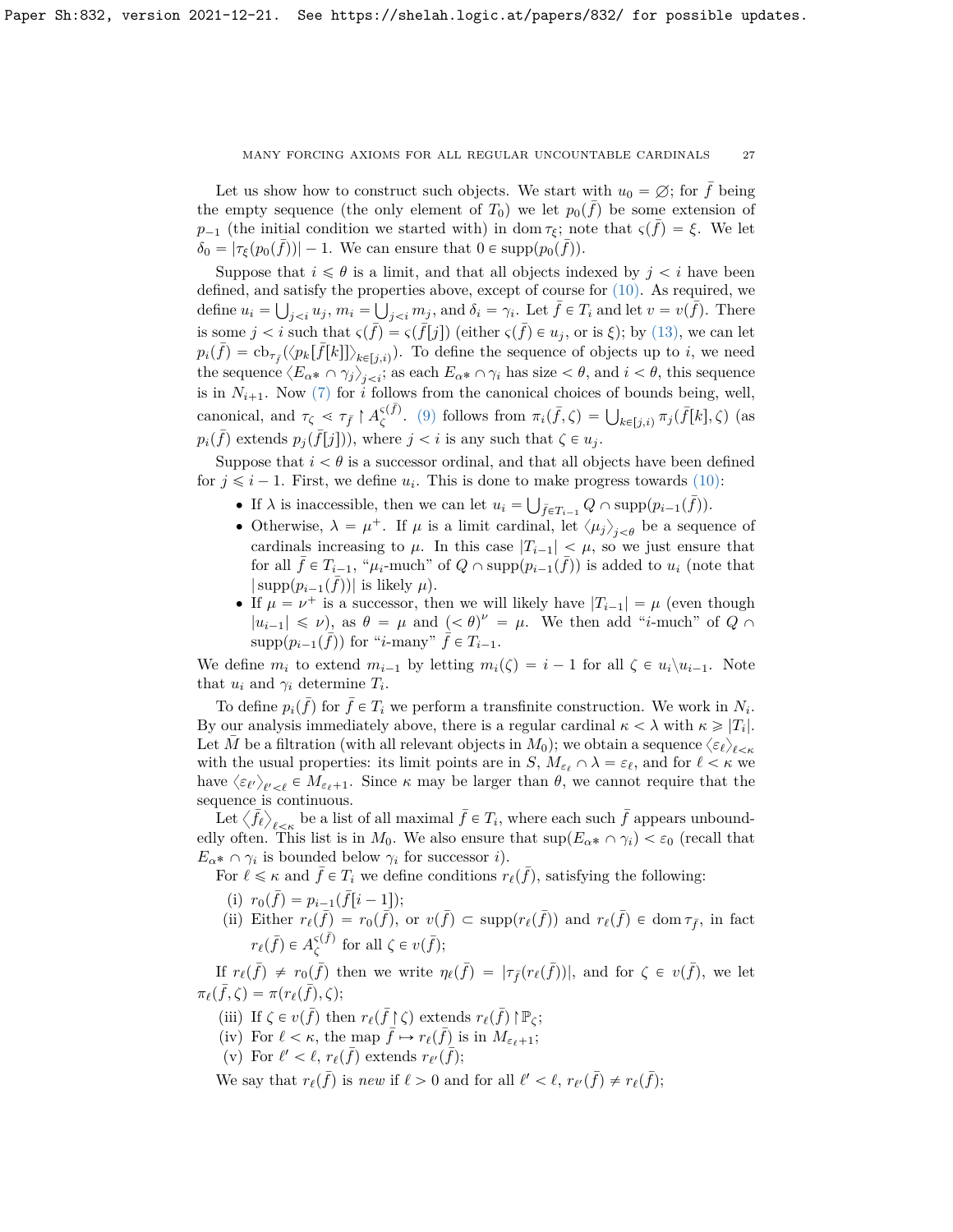- (vi) If  $r_{\ell}(\bar{f})$  is new then  $\eta_{\ell}(\bar{f}) \geq \varepsilon_{<\ell} := \sup_{\ell'_{<\ell}} \varepsilon_{\ell'};$
- <span id="page-27-0"></span>(vii) If  $r_{\ell}(\bar{f})$  is new then for all  $\zeta \in v(\bar{f}), r_{\ell}(\bar{f})\zeta$  is new, and equals  $r_{\ell}(\bar{f}) \upharpoonright \mathbb{P}_{\zeta}$ ;
- (viii) If  $r_{\ell}(\bar{f}) \neq r_0(\bar{f})$  then for all  $\zeta \in v(\bar{f}), \pi_{\ell}(\bar{f}, \zeta)$  extends  $f_{\zeta} \upharpoonright [\gamma_{i-1}, \gamma_i)$ .
- (ix) For all limit  $\ell < \kappa$ , the subsequence

 $r_{\ell'}(\bar{f})$  :  $r_{\ell'}(\bar{f})$  is new  $\rangle$ 

is sparse for  $\tau_{\bar{f}}$  (but note that it may not be cofinal in  $\langle r_{\ell'}(\bar{f}) \rangle_{\ell' < \ell}$ , in which case the latter sequence is eventually constant.)

For  $\ell = 0$  we follow [\(iii\).](#page-26-0) At limit  $\ell \leq \kappa$  we let  $r_{\ell}(\bar{f})$  be either the eventually constant value of  $r_{\ell'}(\bar{f})$  for  $\ell' < \ell$ , if such exists; otherwise, we let  $r_{\ell}(\bar{f})$  be the  $\tau_{\bar{f}}$ -canonical upper bound of the sparse subsequence of new  $r_{\ell'}(\bar{f})$ . Note that  $r_{\ell}(\bar{f})$ is new if and only if the second case holds, in which case, by [\(vii\),](#page-27-0) for all  $\zeta \in v(\bar{f})$ , the second case holds for defining  $r_{\ell}(\bar{f} \restriction \zeta)$ , and it equals  $r_{\ell}(\bar{f}) \restriction \mathbb{P}_{\zeta}$  by the coherence  $\tau_{\zeta} \lessdot \tau_{\bar{f}} \upharpoonright A_{\zeta}^{\varsigma(\bar{f})}$ .

for the successor case, suppose that  $r_{\ell}(\bar{f})$  have been defined for all  $\bar{f}$ . We now consider  $f_{\ell}$  in steps:

 $f(\vec{f})$  First, obtain the condition  $s_0$  which is the "sum" of the sequence  $\langle r_\ell(\vec{f}_\ell) \rangle$ " for *v* an initial segment of *u<sub>i</sub>*; for  $\zeta \in \text{supp}(s_0) = \bigcup_{v \leq u_i} \text{supp}(r_\ell(\bar{f}_\ell \upharpoonright v)),$ having defined  $s_0 \upharpoonright \zeta$  extending each  $r_\ell(\bar{f}_\ell \upharpoonright v) \upharpoonright \mathbb{P}_\zeta$ , we define  $s_0(\zeta)$  to be  $r_{\ell}(\bar{f}_{\ell} \restriction \zeta + 1)(\zeta).$ 

Note that for all  $\zeta \in u_i \cap \text{supp}(s_0)$ ,  $s_0 \upharpoonright \zeta$  forces that  $s_0(\zeta)$  is  $\pi(s_0, \zeta) =$  $\pi(r_{\ell}(\bar{f}_{\ell} \upharpoonright \zeta + 1), \zeta)$ , and either  $|\pi(s_0, \zeta)| \leq \gamma_{i-1}$ , or  $\pi(s_0, \zeta)$  extends  $f_{\zeta} \upharpoonright$  $\lceil \gamma_{i-1}, \gamma_i \rceil$  (where  $f_\zeta$ ) of course comes from the sequence  $f_\ell$ ).

- (2) Extend  $s_0$  to a condition  $s_1 \in \mathbb{P}_\xi$  by setting supp $(s_1) = \text{supp}(s_0) \cup u_i$ ; for each  $\zeta \in u_i$  such that  $|\pi(s_0, \zeta)| \leq \gamma_{i-1}$ , or  $\zeta \notin \text{supp}(s_0)$ , we set  $s_1(\zeta)$  to be some string (in *V*) which extends  $\pi(s_0, \zeta)$  if defined, and which extends  $f_{\mathcal{C}} \restriction \gamma_{i-1}, \gamma_i$ .
- (3) Extend  $s_1$  to a condition  $s_2$  in  $\bigcap_{\zeta \in u_i} A_{\zeta}^{\xi}$ , and also ensure that  $s_2$  forces some  $\beta \in [\gamma_{i-1}, \gamma_i]$  into *D*, where recall *D* is the club in  $V(\mathbb{P}_{\xi})$  we want to get to meet *W* at  $\alpha^*$ . Also ensure that  $|\tau_{\xi}(s_2)| > \varepsilon_{\ell-1}$ . Further, by extending, we can ensure that for all initial segments *v* of  $u_i$ ,  $s_2 \upharpoonright \mathbb{P}_{\varsigma(v)}$  properly extends  $s_1 \nvert \mathbb{P}_{\zeta}$ , and so properly extends  $r_{\ell}(\bar{f}_{\ell} \mid v)$ .
- (4) Set  $r_{\ell+1}(\bar{f}_{\ell}) = s_2$ , and for all  $\zeta \in u_i$ , set  $r_{\ell+1}(\bar{f}_{\ell} \restriction \zeta) = s_2 \restriction \mathbb{P}_{\zeta}$ . For  $\bar{g} \in T_i$ which is not an initial segment of  $\bar{f}_{\ell}$ , set  $r_{\ell+1}(\bar{g}) = r_{\ell}(\bar{g})$ .

Note that we ensured that  $r_{\ell+1}(\bar{g})$  is new if and only if  $\bar{g}$  is an initial segment of  $\bar{f}_{\ell}$ . Also note that for  $\zeta < \zeta' \in u_i$ ,  $r_{\ell+1}(\bar{f} \restriction \zeta') \in A_{\zeta}^{\zeta'}$ *ζ* follows from Definition [2.28](#page-11-6)[\(d\).](#page-11-5)

This completes the construction of all  $r_{\ell}(\bar{f})$ ; we let  $p_i(\bar{f}) = r_{\kappa}(\bar{f})$ . Since each  $\bar{f}$ is tended to unboundedly many times, we see that each  $r_{\kappa}(\bar{f})$  is new; so for all  $\bar{f}$ ,  $\eta_{\kappa} \bar{f} = \varepsilon_{\kappa} + 1$ , which we set to be  $\delta_i + 1$ . This completes the construction of all  $p_i(\bar{f})$  for  $i \leq \theta$ .

We want to find some maximal  $\bar{f} \in T_{\theta}$  and some condition q, extending  $p_i(\bar{f})$  for all  $i < \theta$  (and as usual, not extending  $p_{\theta}(\bar{f})$ ), forcing that  $\alpha^* \in W$ ; such a condition also forces that  $\alpha^* \in D$ . To this end, call a sequence  $\bar{f} \in T_{\theta}$  *acceptable* if there is some condition  $q \in \mathbb{P}_{\varsigma(\bar{f})}$ , extending  $p_i(\bar{f})$  for all  $i < \theta$ , which forces that  $\alpha^* \in W$ . So we want to show that some maximal  $\bar{f} \in T_{\theta}$  is acceptable.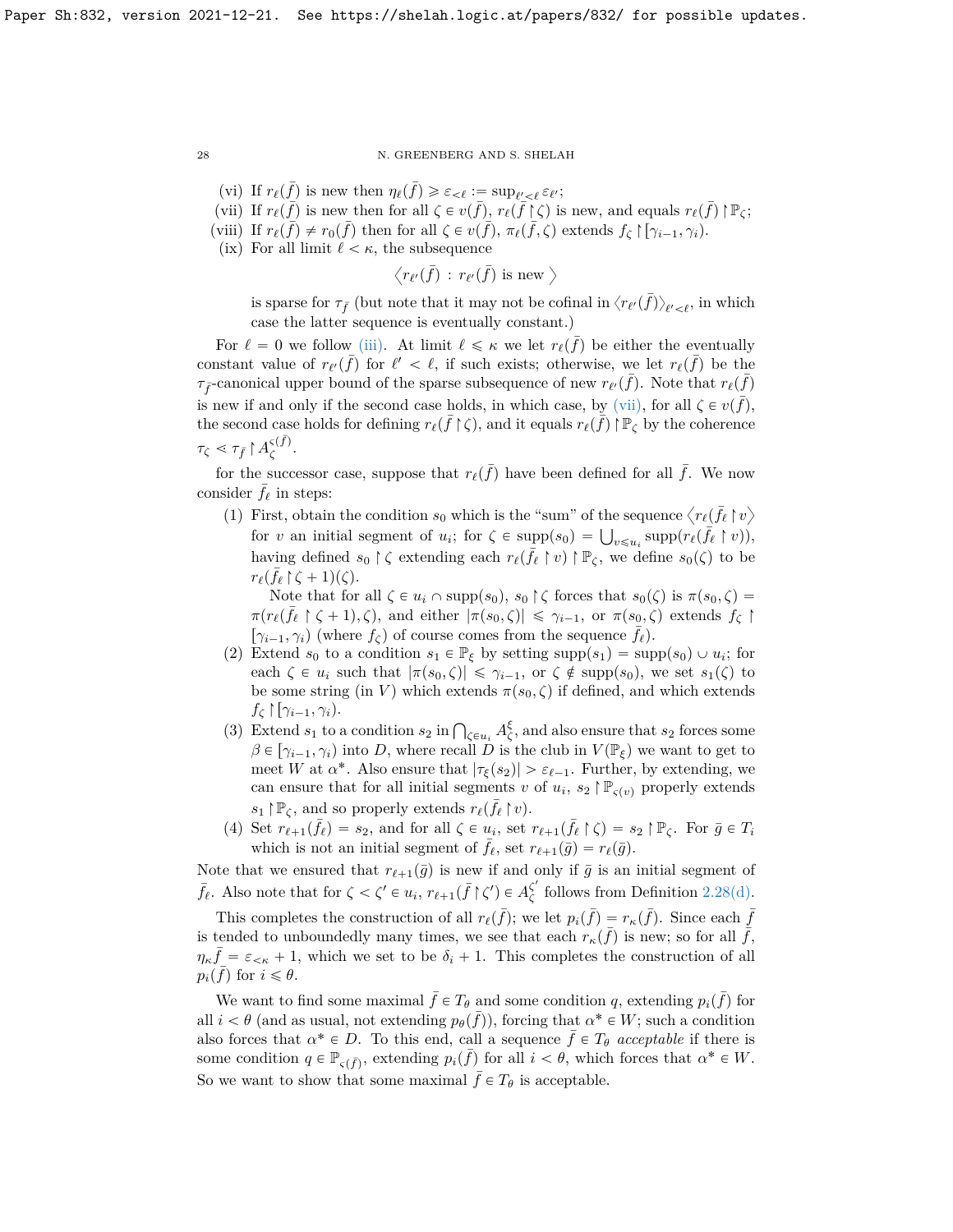To do that, we show by induction on initial segments *v* of  $u_{\theta}$ , that some f with  $v(\bar{f}) = v$  is acceptable. To do that, we show:

- (1) The empty sequence is acceptable; and
- (2) For all initial segments  $w < u$  of  $u_{\theta}$ , if  $\bar{g} \in T_{\theta}$  with  $v(\bar{g}) = w$  is acceptable, witnessed by some q, then  $\bar{q}$  can be extended to an acceptable  $\bar{f}$  with  $v(\bar{f}) = u$ , witnessed by some *r* extending *q*.

Let us show (1), that the empty sequence  $\langle \rangle$  is acceptable. We have  $0 \in$  $\text{supp}(p_{\theta}(\langle \rangle))$ , and  $p_{\theta}(0)$  is a sequence of length  $\alpha^* + 1$  ending with 0. We let  $q(0)$  agree with  $p_{\theta}(\langle \rangle)(0)$ , except that we change the last 0 to a 1, i.e., we say  $\alpha^* \in q(0)$ . This condition extends  $p_i(\langle \rangle)$  for all  $i < \theta$ . Let  $v = \varsigma(\langle \rangle) = \min u_{\theta}$ ; since  $Q \cap \text{supp}(p_{\theta}(\langle \rangle)) \subseteq u_{\theta}$ , we have  $Q \cap \text{supp}(p_{\theta}(\langle \rangle)) = \emptyset$ . Thus, we can define the condition  $q \in \mathbb{P}_v$  by setting supp $(q) = \text{supp}(p_\theta(\langle \rangle))$ , and by defining  $q \restriction \zeta$  by induction on  $\zeta \leq v$ . This has already been done for  $\zeta = 0$ . If  $\zeta > 0$  is in supp $(q)$ and  $q \restriction \zeta$  has already been defined, then as  $\zeta \notin Q$ , we know that  $\mathbb{Q}_{\zeta}$  is explicitly *W*-closed;  $p_i(\langle \rangle)(\zeta)$  is defined for a final segment of  $\zeta$ , with height  $\delta_i$ ; since  $q \restriction \zeta$ forces that  $\alpha^* \in W$ , it forces that there is some upper bound for  $\langle p_i(\langle \rangle) \rangle$ , which we set to be  $q(\zeta)$ .

Now we tend to  $(2)$ , which is proved by induction on (the order-type of) *u*. Suppose this has been proved for all initial segments  $u'$  of  $u$ . There are two cases, depending on the order-type of *u*. First, suppose that *u* has a greatest element *υ*. Let  $\rho = \varsigma(u)$ . By induction, it suffices to show (2) for  $w = u \cap v$ . Suppose that  $v(\bar{g}) = w$  and that  $\bar{g}$  is acceptable, witnessed by some *q*.

We define  $r \upharpoonright \mathbb{P}_{\zeta}$  by induction on  $\zeta \in [v, \varrho]$ . We let  $r \upharpoonright \mathbb{P}_{v}$  be some extension of *q* which decides the value of  $c_{\alpha^*}^v$  (where recall  $\mathbb{Q}_v = \mathbb{S}^{\mathfrak{t}}(S, G_0, \bar{c}^v)$ ), say it forces that  $c^v_{\alpha^*} = f_v$  (where  $f_v \in V$ ); we let  $\bar{f} = \bar{g} \hat{f}_v$ . We also let  $r(v) = \pi_\theta(\bar{f}, v)$ ; then  $r \upharpoonright v + 1$  is a condition since  $\pi_{\theta}(\bar{f}, v)$  agrees with  $f_v$  from  $\gamma_{m_{\theta}(v)}$  onwards.

We then repeat the argument for the empty sequence; we set  $\text{supp}(r)$  to agree with supp $(p_{\theta}(\bar{f}))$  on  $(v, \rho)$ , and note that there it is disjoint from *Q*; for  $\zeta \in (v, \rho) \cap$ with supp $(p_{\theta}(f))$  on  $(v, \rho)$ , and note that there it is disjoint from  $Q$ ; for  $\zeta \in (v, \rho) \cap$ <br>supp $(r)$  we let  $r(\zeta)$  be an upper bound of  $\langle p_i(\bar{f})(\zeta) \rangle_{i \in [i^*, \rho)}$ , which is forced by  $r \upharpoonright \zeta$ to exist since it forces that  $\alpha^* \in W$ .

Finally, suppose that the order-type of *u* is a limit; let  $\kappa < \lambda$  be regular and let  $\langle w_i \rangle_{i \leq \kappa}$  be an increasing and continuous sequence of initial segments of *u* with  $w_{\kappa} = u$ , with  $w_0 = w$  being the initial segmen we start with; let  $\bar{g}$  be acceptable, witnessed by some  $q_0$ , with  $v(\bar{g}) = w_0$ .

As expected, we work with a filtration  $\bar{N}$  and a sequence  $\langle \varepsilon_j \rangle_{j \leq \kappa}$  with limit points in *S*,  $N_{\varepsilon_j} \cap \lambda = \varepsilon_j$ , with  $N_0$  containing all pertinent objects. We mimic the construction of Lemma [2.23.](#page-8-1) We define sequences  $\langle q_j \rangle_{j \le \kappa}$  of conditions and  $\bar{f}_j$ satisfying:

- $\langle \hat{q}_{\ell}, \bar{f}_{\ell} \rangle_{\ell \leq j}, \in M_{\varepsilon_j+1};$
- (b)  $v(\bar{f}_j) = w_j$ , and  $q_j \in \mathbb{P}_{\varsigma(w_j)}$  witnesses that  $\bar{f}_j$  is acceptable;
- (c) If  $\ell < j$  then  $q_j$  extends  $q_\ell$  and  $f_\ell = f_j \upharpoonright w_\ell$ ;
- (d) For successor  $j < \kappa$ ,  $q_j \in \text{dom } \tau_{\varsigma(w_j)}$ , indeed  $q_j \in A_{\zeta}^{\varsigma(w_j)}$  for all  $\zeta \in w_j$ ; and  $|\tau_{\varsigma(w_j)}| > \varepsilon_j;$
- (e) For all  $\ell < j$ ,  $q_k \restriction \mathbb{P}_{\varsigma(w_\ell)}$  $k \in (\ell,j)$  is sparse for  $\tau_{\varsigma(w_{\ell})}$ .